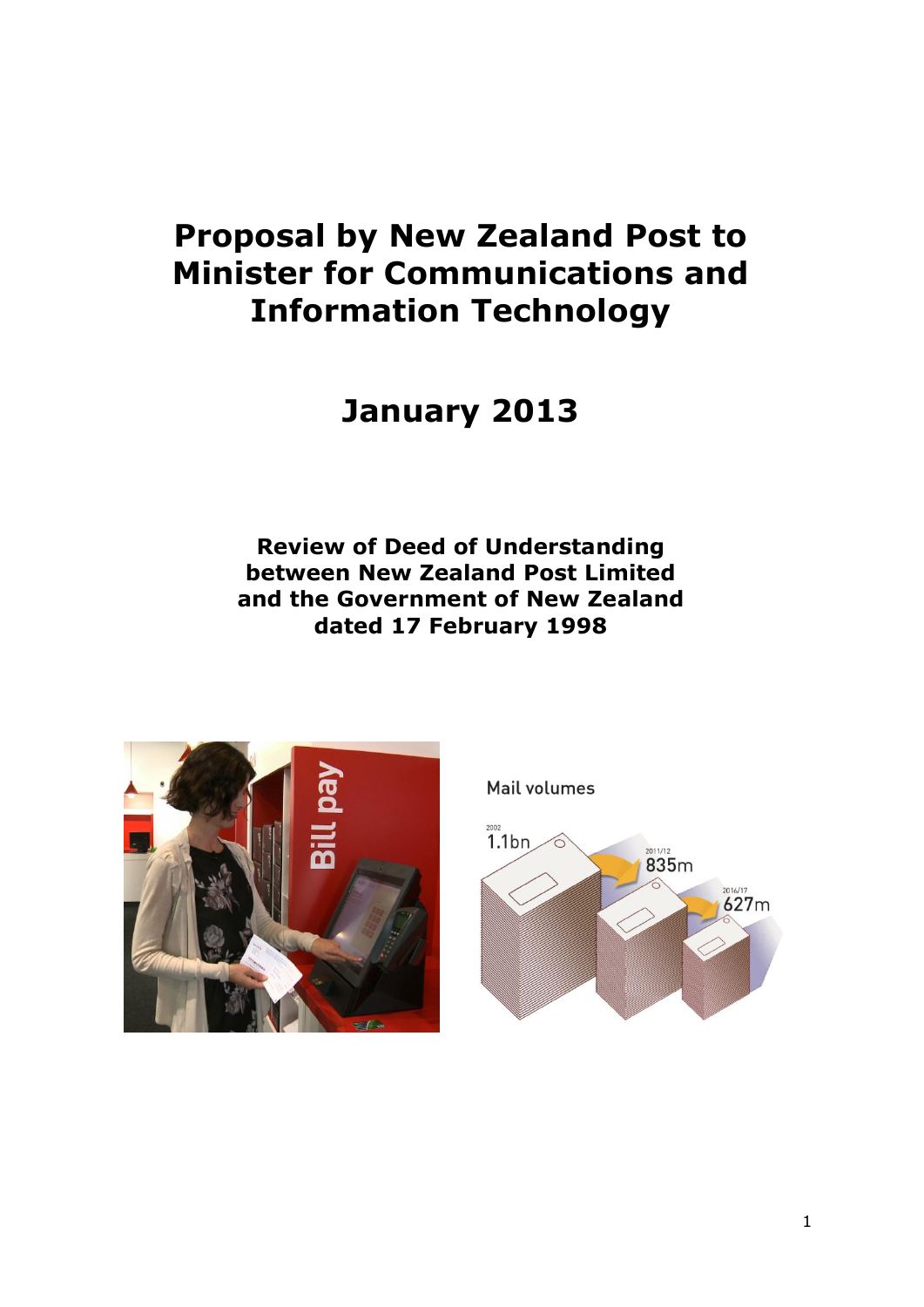# **Contents**

| <b>Section 1: Summary</b> |                                                                                                             | 4                       |  |  |  |  |
|---------------------------|-------------------------------------------------------------------------------------------------------------|-------------------------|--|--|--|--|
| 1.1                       | New Zealand Post is proposing changes to<br>the universal service obligation for postal<br>services         | 4                       |  |  |  |  |
| 1.2                       | Competition and access to New Zealand                                                                       | 6                       |  |  |  |  |
| 1.3                       | Post's network<br>Terminology used in this Proposal                                                         | 6                       |  |  |  |  |
|                           | Section 2: Why New Zealand Post is seeking<br>change                                                        | $\overline{\mathbf{z}}$ |  |  |  |  |
| 2.1                       | The New Zealand Post physical postal<br>network                                                             | $\overline{\mathbf{z}}$ |  |  |  |  |
| 2.2                       | The 1998 Deed prevents New Zealand Post<br>from responding to changing market<br>demand for postal services | 10                      |  |  |  |  |
| 2.3                       | The New Zealand Post Group retail network                                                                   | 11                      |  |  |  |  |
| 2.4                       | New Zealand Post is trialling changes to<br>improve its retail network                                      | 12                      |  |  |  |  |
| 2.5                       | The 1998 Deed limits New Zealand Post's<br>ability to respond to customer's changing<br>retail needs        |                         |  |  |  |  |
|                           |                                                                                                             |                         |  |  |  |  |
|                           | <b>Section 3: Public policy context</b>                                                                     | 16                      |  |  |  |  |
| 3.1                       | Background to the 1998 Deed of                                                                              | 16                      |  |  |  |  |
| 3.2                       | Understanding<br>New Zealand Post membership of the                                                         |                         |  |  |  |  |
| 3.3                       | Universal Postal Union<br>Government objectives for the postal                                              | 18                      |  |  |  |  |
| 3.4                       | industry<br>What is an adequate postal USO for 2012                                                         | 18                      |  |  |  |  |
| 3.5                       | and for the future?<br>Agency services are not a communications<br>policy issue                             | 19<br>22                |  |  |  |  |
|                           | <b>Section 4: Policy options</b>                                                                            | 25                      |  |  |  |  |
| 4.1                       | Policy options, evaluation criteria,<br>assumptions and legislative implications                            | 25                      |  |  |  |  |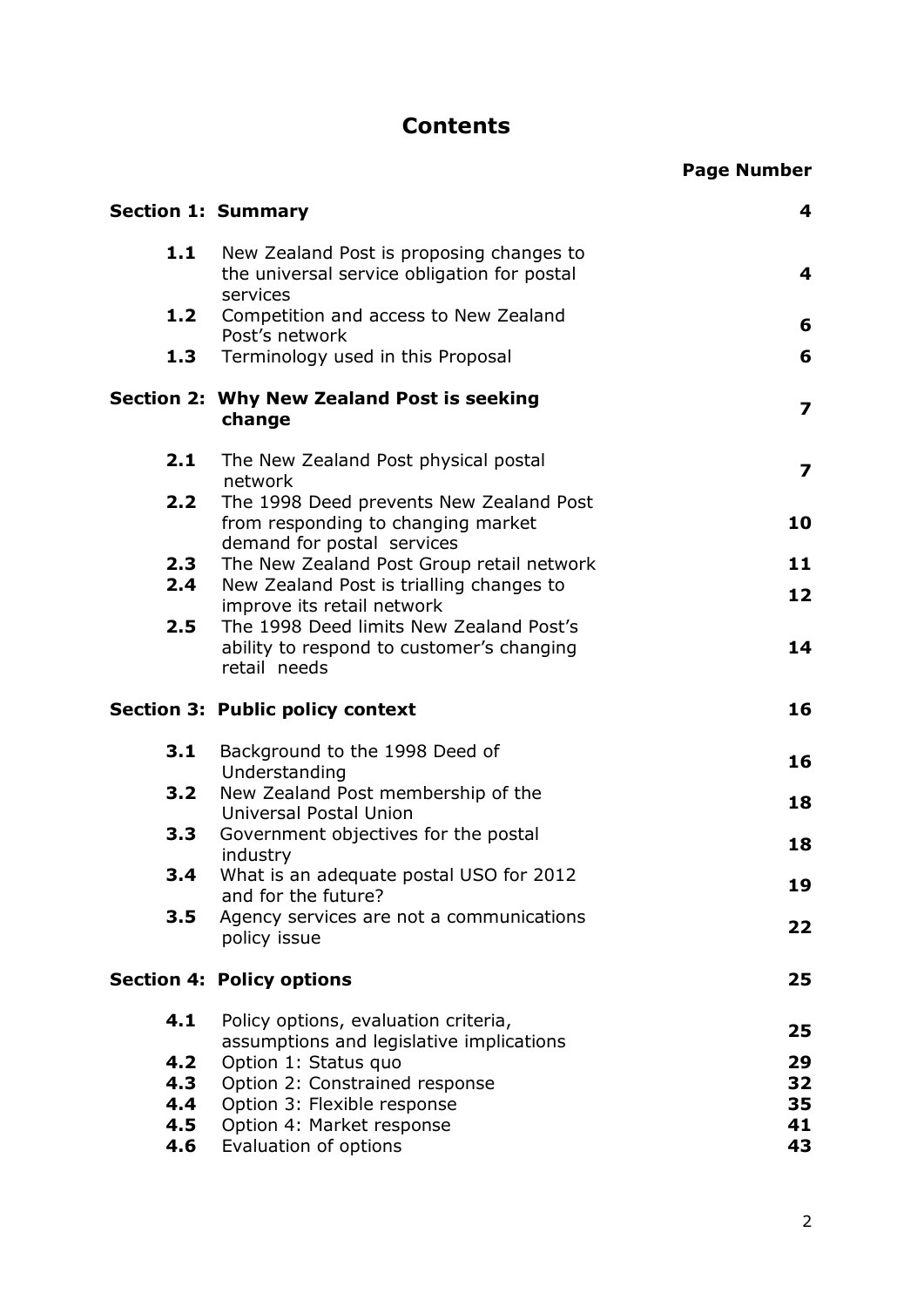|                                             |                                                                                                                                               | <b>Page Number</b>   |
|---------------------------------------------|-----------------------------------------------------------------------------------------------------------------------------------------------|----------------------|
|                                             | Section 5: Competition for physical postal services<br>and access to New Zealand Post's<br>postal network                                     | 45                   |
| 5.1<br>5.2<br>5.3<br>5.4                    | Background to clause 17 of the 1998 Deed<br>Review of Clause 17 in 2010<br>Postal Network Access Committee<br>No change to clause 17 proposed | 45<br>46<br>47<br>47 |
| <b>Appendix 1:</b>                          | 1998 Deed of Understanding                                                                                                                    | 48                   |
| <b>Appendix 2:</b>                          | Proposed new deed of understanding between New<br>Zealand Post and the Crown                                                                  | 53                   |
| <b>Appendix 3:</b><br>New Zealand           | Structure and regulation of the postal services industry in                                                                                   | 56                   |
| <b>Appendix 4:</b><br>Government ICT policy |                                                                                                                                               | 62                   |
| <b>Appendix 5:</b><br>Glossary              |                                                                                                                                               | 64                   |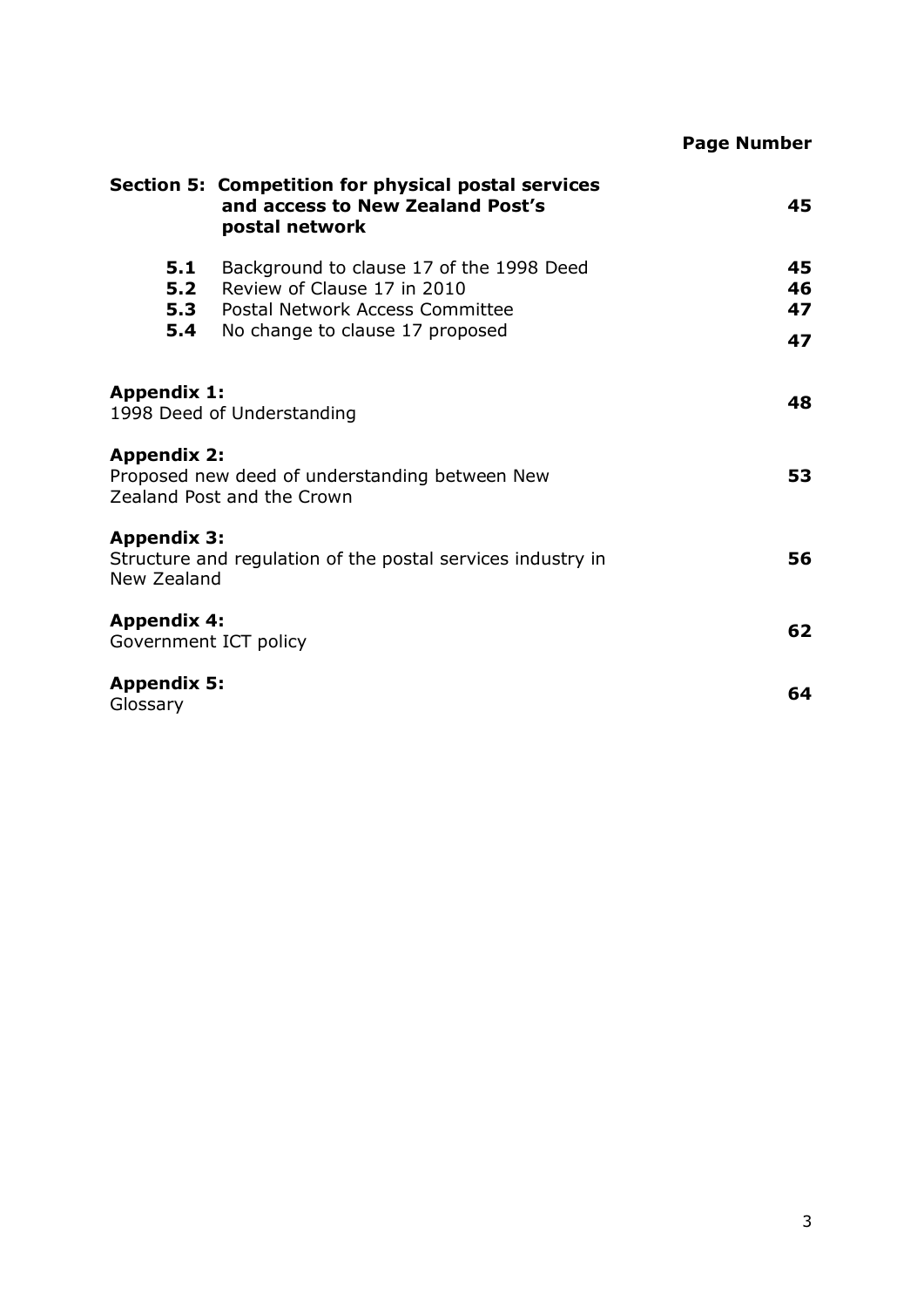# **Section 1: Summary**

#### **1.1 New Zealand Post is proposing changes to the universal service obligation for postal services**

This is a proposal by New Zealand Post Limited (New Zealand Post) to change the universal service obligation set out in the Deed of Understanding between New Zealand Post and the Crown, which was signed in 1998 (the 1998 Deed).

The terms of the 1998 Deed are set out in *Appendix 1*.

**Universal service obligation** (**USO**) is the term used internationally to describe obligations on service providers which aim to ensure the availability of services where market forces alone may not provide a satisfactory level of service from a public policy perspective. Universal service obligations are a particular feature of network industries providing services which the government considers essential.

The 1998 Deed reflects a universal service obligation which was established in 1989. That obligation has become outdated in its current form. Letter volumes are in irreversible decline as a result of new communications technologies. This trend is an issue for postal businesses internationally.

New Zealand Post believes that a new approach to the universal service obligation is needed. New Zealand Post is proposing that the 1998 Deed be replaced by a new deed of understanding between New Zealand Post and the Crown, in which New Zealand Post will agree to:

- provide a minimum basic postal service for delivery of letters which includes not less than three day per week delivery to 99.88 % of delivery points within New Zealand Post's network;
- include within its network a minimum of 1,910,010 delivery points (being the number of delivery points in the network as at 30 June 2012);
- $\bullet$ not reduce the frequency of delivery under the basic postal service to those areas where New Zealand Post offered a three or two day delivery service as at 30 June 2012;
- increase the number of delivery points within its network if and to the  $\bullet$ extent there is demand for it to do so, but this undertaking will be subject to New Zealand Post's reasonable opinion about what is commercially sustainable and operationally practicable; and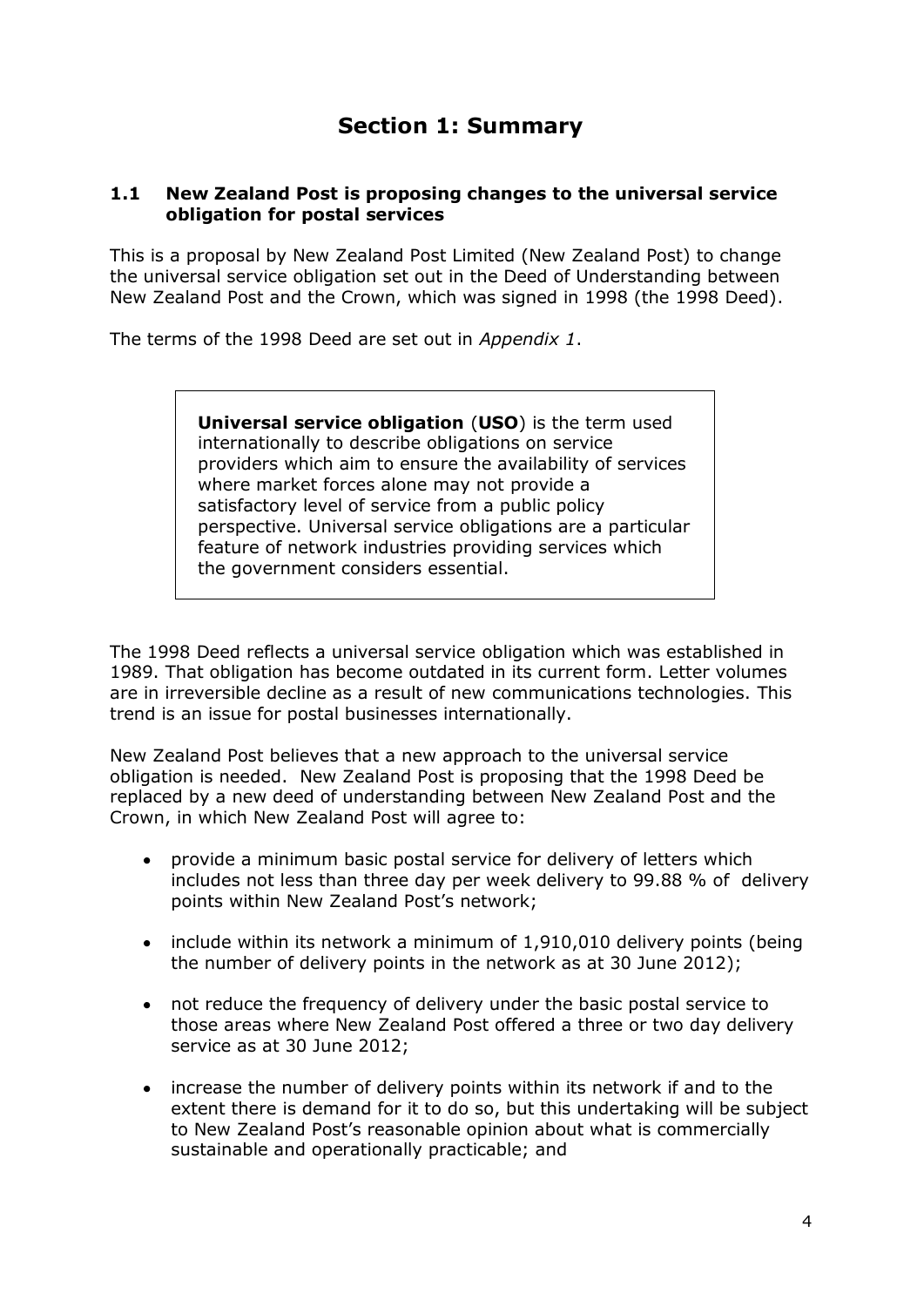maintain a network throughout the country where consumers can purchase postal services. The network will contain no fewer than 880 service points in total, including no fewer than 240 where consumers can, in addition to purchasing postal services, use such bill payment services as New Zealand Post may provide from time to time. The network may be made up of a combination of outlets owned by New Zealand Post, services hosted in other businesses and electronic self-service kiosks.

New Zealand Post is seeking flexibility and regulatory certainty now to enable it to plan for the changes it will need to make in the future. Given current information and trends on volume declines, New Zealand Post considers it unlikely that frequency reduction would be implemented before 2014/15. Changes in customer needs, volumes or the competitive environment could bring this timeframe forward or postpone it.

Although implementation of frequency reduction may be some time away, making the necessary changes to the universal service obligation now will provide New Zealand Post (and by association its customers and users) with the certainty it needs to plan and prepare its customers for change, while offering the flexibility to act earlier if market dynamics require.

This document explains why New Zealand Post is seeking this change, describes the policy context for the postal services universal service obligation, and describes and assesses four policy options for responding to the changing communications market.

Those options are:

**Option 1 - Status quo:** no change is made to the 1998 Deed;

**Option 2 - Constrained response:** incremental changes to some of the number targets specified in the 1998 Deed;

**Option 3 - Flexible response:** as described above, a new deed of understanding which sets out New Zealand Post's commitment to provide a minimum basic postal service and to maintain a network of retail outlets, while providing flexibility as to how services are provided and what additional services are offered; *and*

**Option 4 - Market response:** New Zealand Post provides postal services without any arrangement with the Crown.

New Zealand Post is proposing Option 3. This flexible response offers a commitment to a sustainable minimum universal service, while providing New Zealand Post increased flexibility to adapt its business model to the changing communications environment.

New Zealand Post's proposed new deed is set out in *Appendix 2*.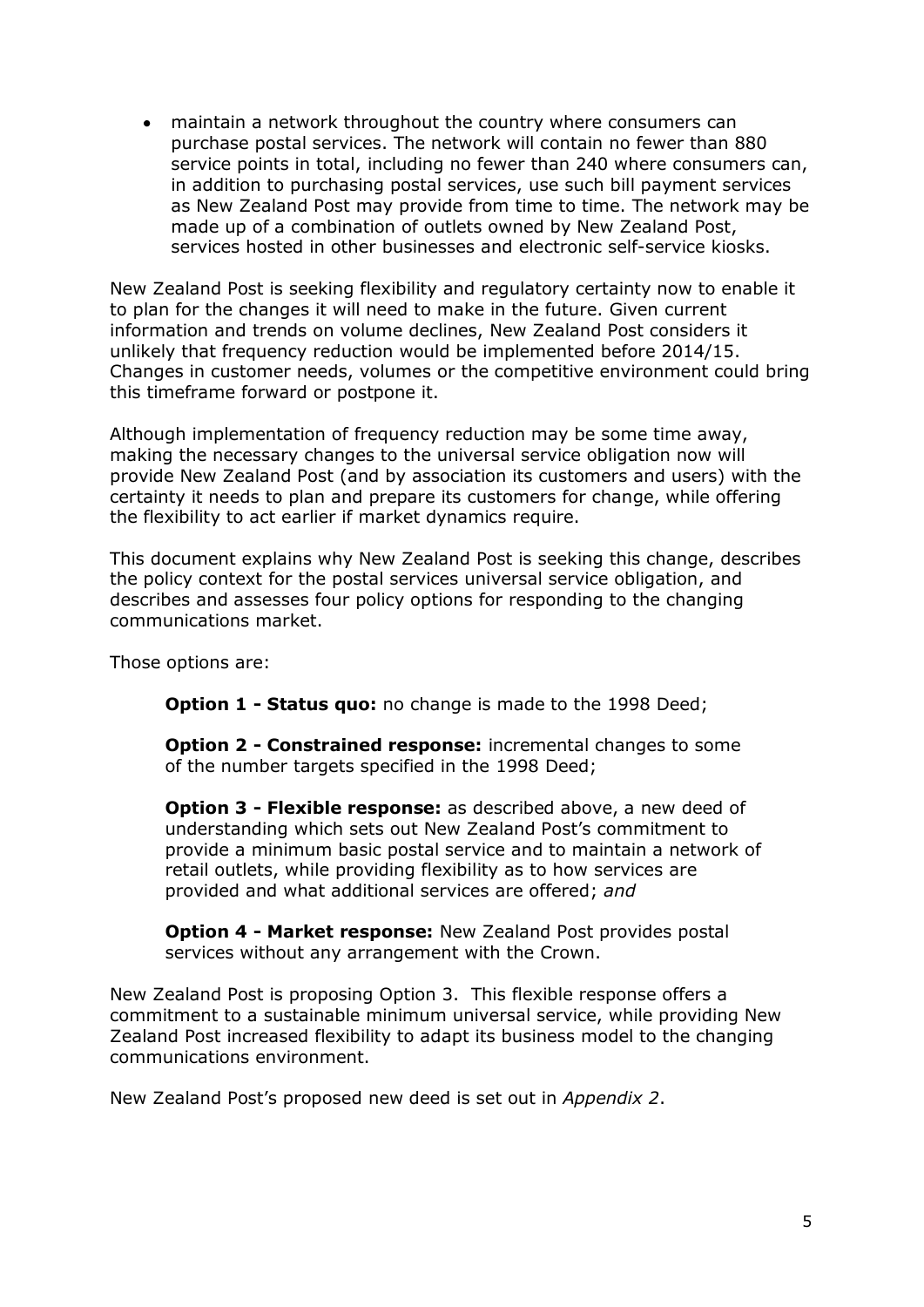## **1.2 Competition and access to New Zealand Post's postal network**

The 1998 Deed includes an undertaking by New Zealand Post to provide access to its postal network to other postal operators on non-discriminatory terms (clause 17 of the 1998 Deed).

New Zealand Post currently provides access to its postal network to six other postal operators. One of these postal operators runs its own partial street delivery and box network in most urban and large provincial centres and lodges residual volumes into New Zealand Post's postal network. The remaining five postal operators choose not to have processing and delivery networks and instead sell stamps and postage-included envelopes which are valid for New Zealand Post's postal network.

An independent committee established by New Zealand Post in consultation with those other postal operators and MED now governs the terms and conditions on which New Zealand Post provides access to its postal network.

New Zealand Post is not seeking any change to clause 17 as part of this proposal.

## **1.3 Terminology used in this Proposal**

A number of terms are defined in this Proposal, and in other cases terms are used which have particular meanings in the postal industry.

A glossary of terms is set out in *Appendix 5*.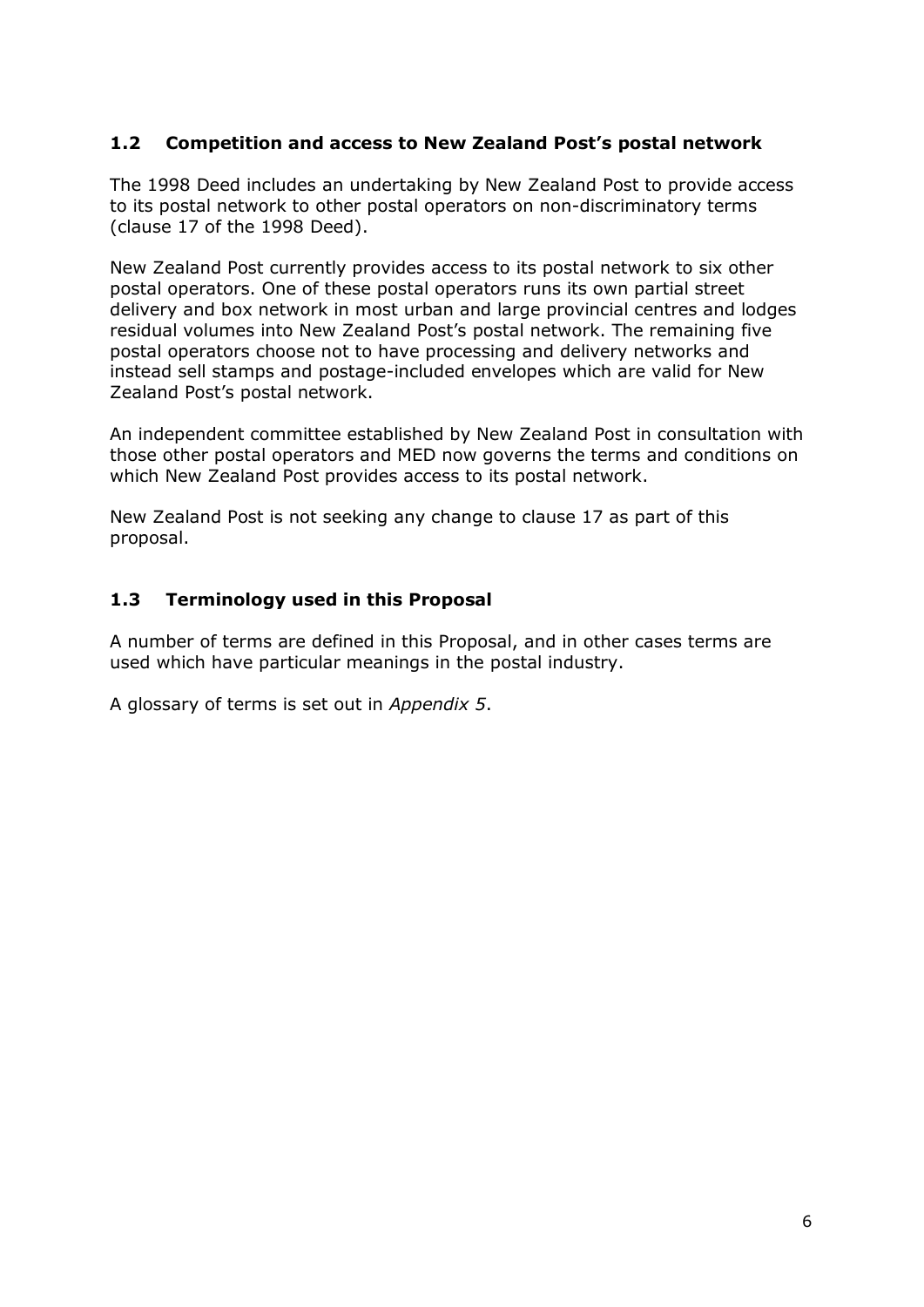# **Section 2: Why New Zealand Post is seeking change**

This section covers:

1

- **2.1** The New Zealand Post physical postal network;
- **2.2** The 1998 Deed prevents New Zealand Post from responding to changing market demand for postal services;
- **2.3** The New Zealand Post Group retail network;
- **2.4** New Zealand Post is trialling changes to improve its retail network; *and*
- **2.5** The 1998 Deed limits New Zealand Post's ability to respond to customers' changing retail needs.

## **2.1 The New Zealand Post physical postal network**

Letter volumes in New Zealand have declined steadily in recent years.

New Zealand Post's total mail volumes have fallen from 1.1 billion items in 2002 to 835 million items in the 2011/2012 financial year (ending 30 June 2012). The rate of decline for the most recent financial year  $-6.9\%$  – equates to 61 million items and is the highest percentage decline ever.

The decline has been even more dramatic for FastPost, which has fallen from 46 million letters in 1998 to 8.2 million in 2011/2012. Fewer and fewer letters are being sent, and postal services are no longer used for time-critical communications.

A 2010 report by the Ministry of Economic Development (MED) (now part of the Ministry of Business, Innovation and Employment (MBIE)) stated:<sup>1</sup>

*Much of this decline is attributed to the growth in digital communications (internet and text messaging). Both transactional and social letter mail has been affected. Businesses are increasingly offering online statement and payment options. Social mail is today predominately sent via new media technologies such as email, text messaging and social networking websites.*

There is no turning back from this decline. As access to digital communications increases, including through Government projects such as the Ultra-Fast Broadband and Rural Broadband Initiatives, letter volumes will continue to fall, possibly at an increasing rate.

<sup>1</sup> MED, *Review of Postal Regulation: Network Access and Governance, Stakeholder Report*, May 2010, page 7.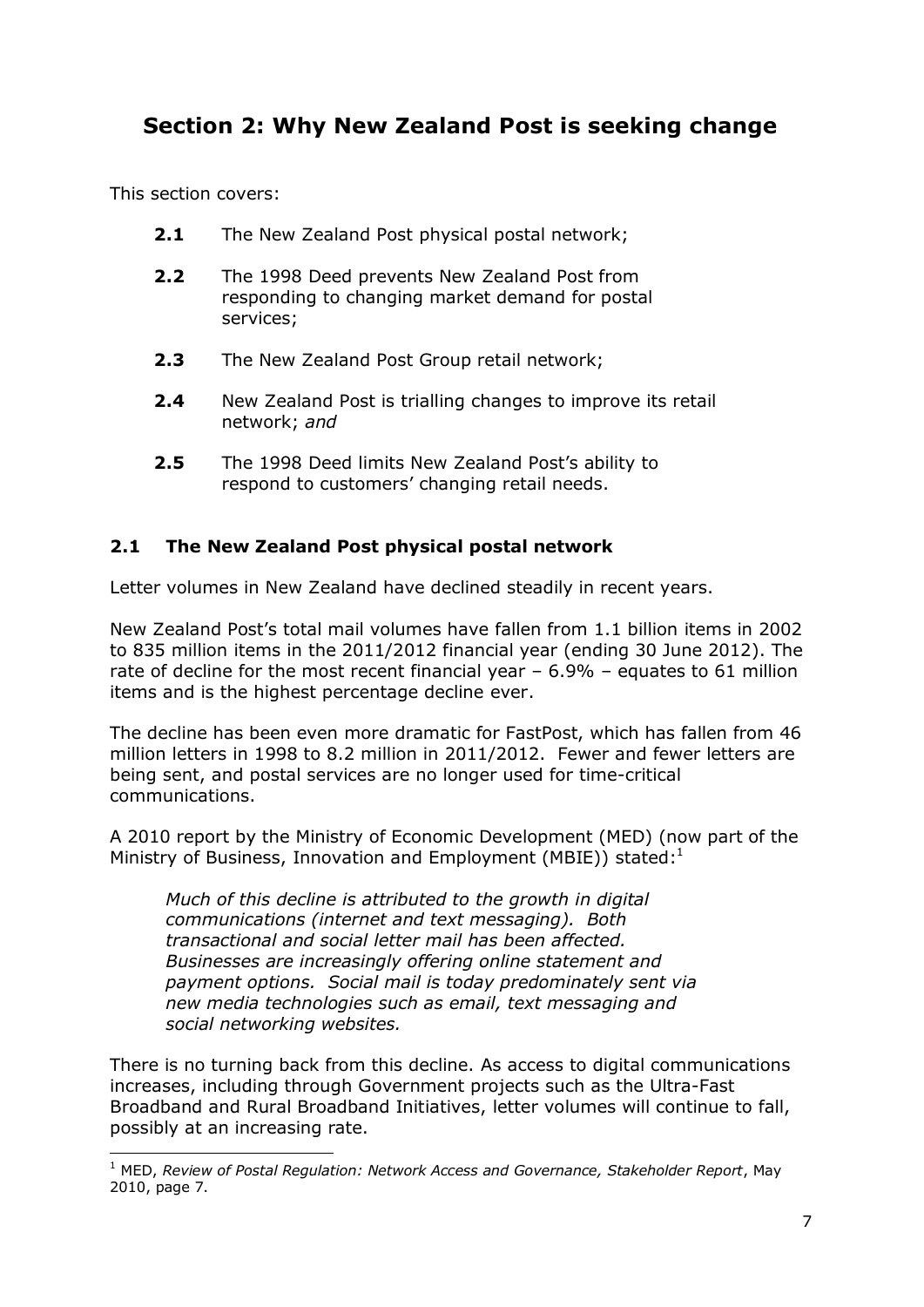In addition, Government fiscal policies and reforms such as the Better Public Services programme are also encouraging government departments (traditionally very large users of postal services) to increase their use of digital channels to provide government services and so are likely to contribute to further declines in letter volumes.

Historically, mail volumes have grown in tandem with gross domestic product (GDP), but globally, that relationship is growing weaker.<sup>2</sup>

*Figure 1* below shows the decoupling in New Zealand between economic growth and mail volumes. The same phenomenon has been observed in the United Kingdom and elsewhere, and is referred to in the industry as the 'technology wedge'. $3$ 



**Figure 1: Annual GDP and domestic mail volumes (as index numbers)**

New Zealand Post's current forecasts indicate that annual mail volumes will fall to 627 million items by 2016/17 – a 44% drop from 2002's mail volumes. That represents more than 470 million items.

Annual volumes for our priority letter services (FastPost and Boxlink) are forecast to fall from over 45 million letters in 1998/1999 (and eight million letters in 2011/12) to five million letters by 2016/17. The actual decline could well be steeper.

<u>.</u>

<sup>2</sup> Universal Postal Union, *The Evolution of the Postal Sector: Implications for Stakeholders (2006 - 2012)*, 2007, pages 31-2.

<sup>3</sup> Richard Hooper CBE et al, *Modernise or Decline: Policies to maintain the universal postal service in the United Kingdom, An independent review of the UK postal services sector*, 2008, paragraphs 48-53.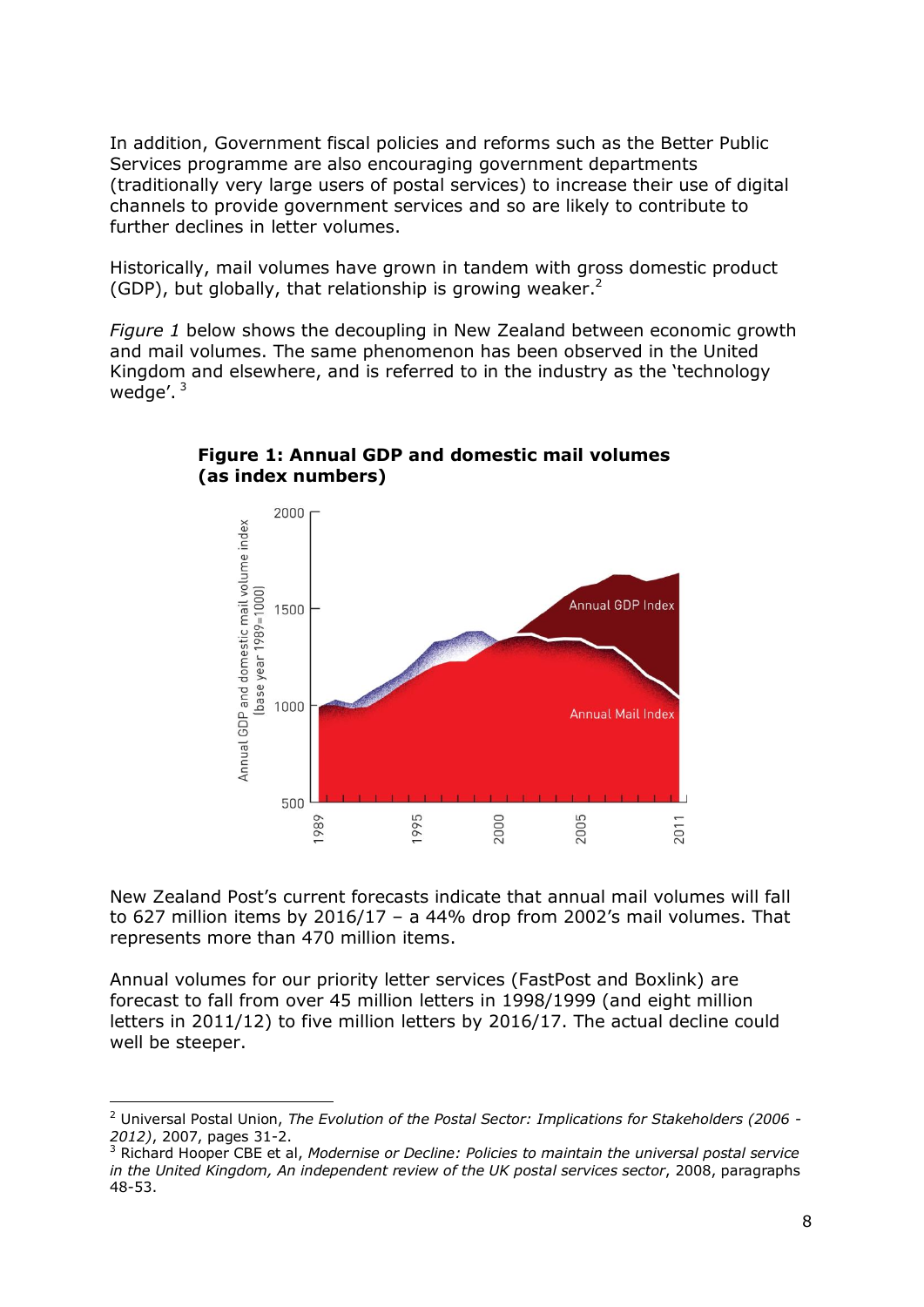## **Figure 2: Annual mail volumes, and annual volumes for priority letter services<sup>4</sup> , forecast decline until 2016/17**



There are opportunities for New Zealand Post to grow its postal business outside of its letters services, but these will not be sufficient to compensate New Zealand Post for lost letter volumes. For example, growth in the parcels market is expected to continue as online retailing grows in popularity, but the scale of the parcels market is not comparable to the letters market. New Zealand Post's parcel volumes are forecast to increase by approximately 8.5 million items over the next five years, but that will not make up for lost revenue on 217 million letter items.



## **Figure 3: New Zealand Post forecast annual mail volumes and forecast annual parcel volumes<sup>5</sup>**

<u>.</u>

<sup>4</sup> FastPost and Boxlink.

 $5$  Note that parcel volumes are a subset of total mail volumes shown in this graph. See the glossary in Appendix 5 for definitions of 'mail', 'letters' and 'parcels' as used in this Proposal.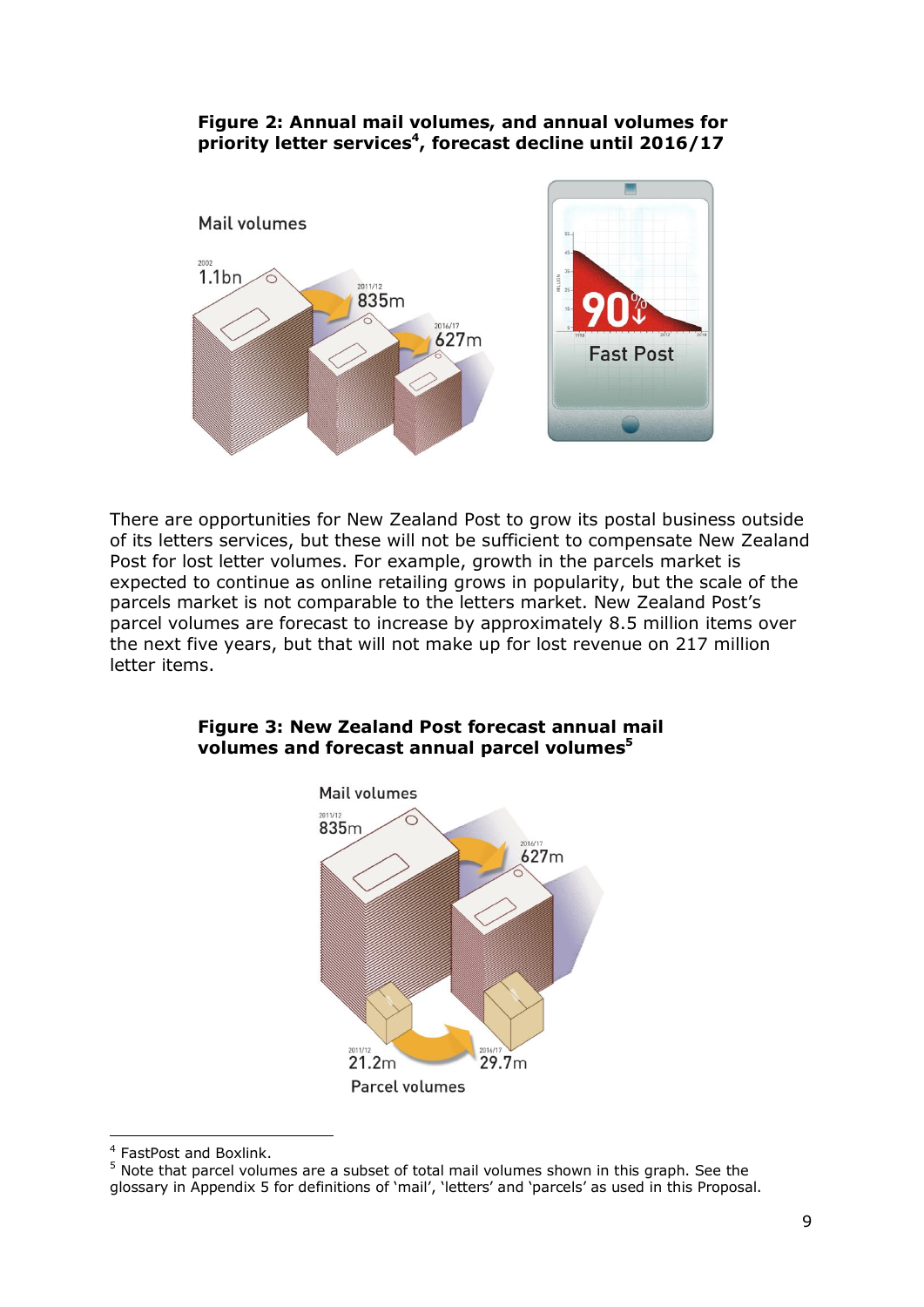The number of delivery points in New Zealand Post's postal network is also increasing, from approximately 1.6 million in 1999 to approximately 1.9 million in 2011. Postal services are unique, in that unlike most other network industries (e.g. telecommunications, electricity, gas) receivers generally do not pay to be connected to the postal network. In a context of decreasing letter volumes and increasing delivery points, the result is a high cost to operate network with a decreasing revenue stream.



## **Figure 5: Domestic mail volumes and delivery points 1999-2011**

## **2.2 The 1998 Deed prevents New Zealand Post from responding to changing market demand for postal services**

New Zealand Post has applied a range of cost cutting measures in recent years to address declining volumes and increase the efficiency of its postal network. For example, New Zealand Post is trialling a new payment model for its Posties as well as trialling integration between its Postie network and CourierPost's courier delivery network. New Zealand Post's street receiver and transport networks have been rationalised and New Zealand Post has suspended extensions to its Rural Post delivery network. Although the focus has been on efforts to increase efficiency, prices have also increased to counter rising costs.<sup>6</sup>

However these measures are no longer sufficient to meet the challenges created by declining volumes. If New Zealand Post does not make the necessary changes, as shown by the following graph, its postal services business will start losing money from 2016/17, and potentially earlier.

1

 $6$  The price for a standard letter increased on 1 July 2012 from 60c to 70c. The previous increase in the standard letter price was from 50c to 60c on 1 October 2010.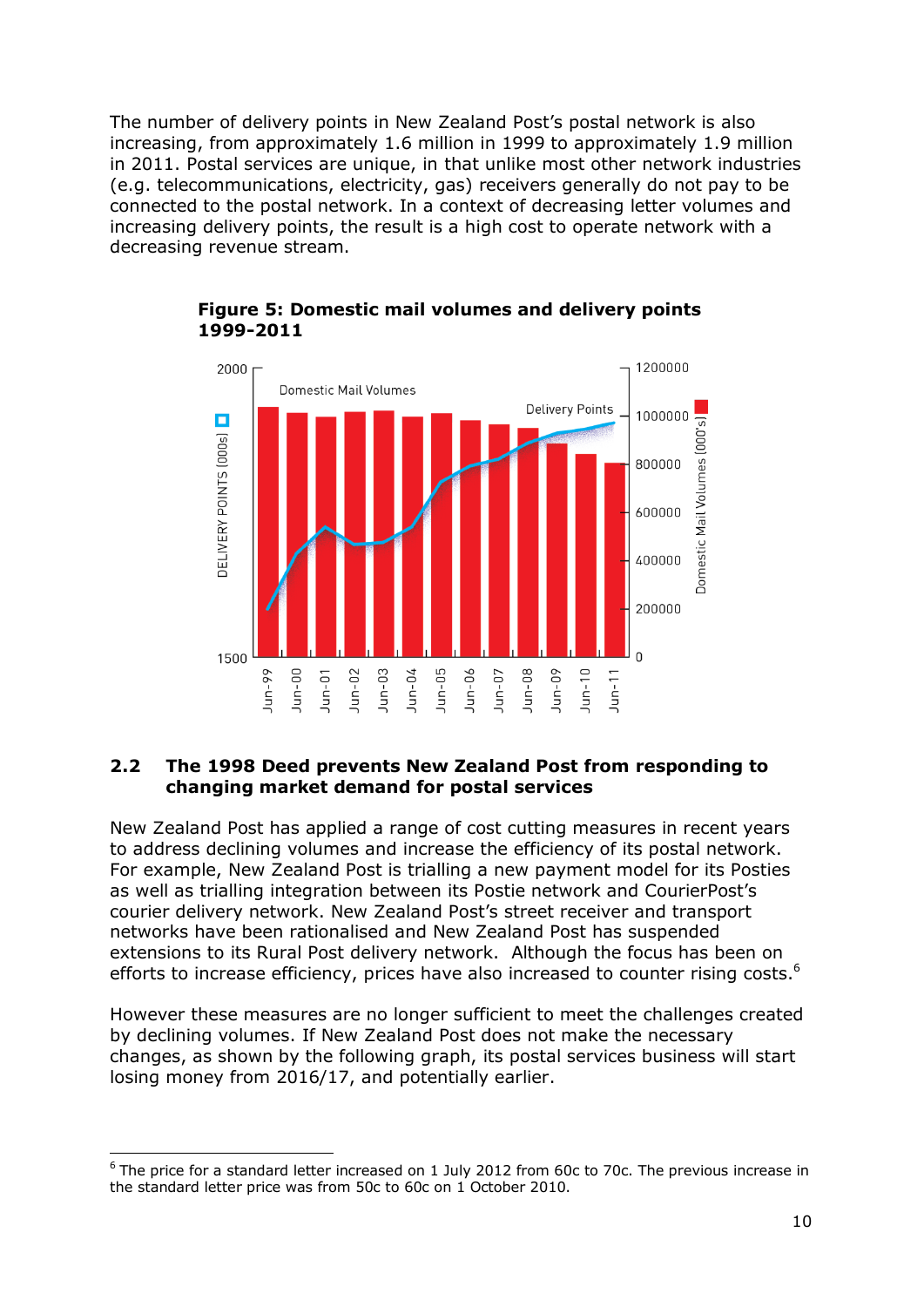

## **Figure 6: New Zealand Post's core postal revenue and expenditure forecast<sup>7</sup>**

New Zealand Post's ability to make the necessary changes is constrained by the 1998 Deed. Mail processing capacity can be scaled back to match the declining demand, but the terms of the 1998 Deed - and in particular the requirement to provide five or six day delivery to 99.88% of delivery points - prevent a redesign of the processing and delivery networks as a whole. For New Zealand Post to develop a sustainable business model in response to irreversible volume decline, fundamental redesign is required.

## **2.3 The New Zealand Post Group retail network**

1

The New Zealand Post Group operates one of the largest retail networks in the country, providing a range of postal and other services under the New Zealand Post brand.

The size of that retail network is in part a legacy of the New Zealand Post Office's original role as a government department. Historically the New Zealand Post Office played two key roles; providing access to government communication and banking services, and acting as the agency which connected communities with other government departments.

For much of the 20<sup>th</sup> century Post Offices acted as a government 'front office'. By 1987 Post Offices performed some 60 government functions, some (but not all) of which are still provided today under commercial arrangements. <sup>8</sup>

 $7$  This araph shows revenue and expenditure for New Zealand Post's retail, mail house and postal services (i.e., essentially letters and parcels) businesses. For the purposes of this graph, retail and mail house revenue and expenditure has been held constant in order to show the impact of forecast changes in postal services revenue and expenditure.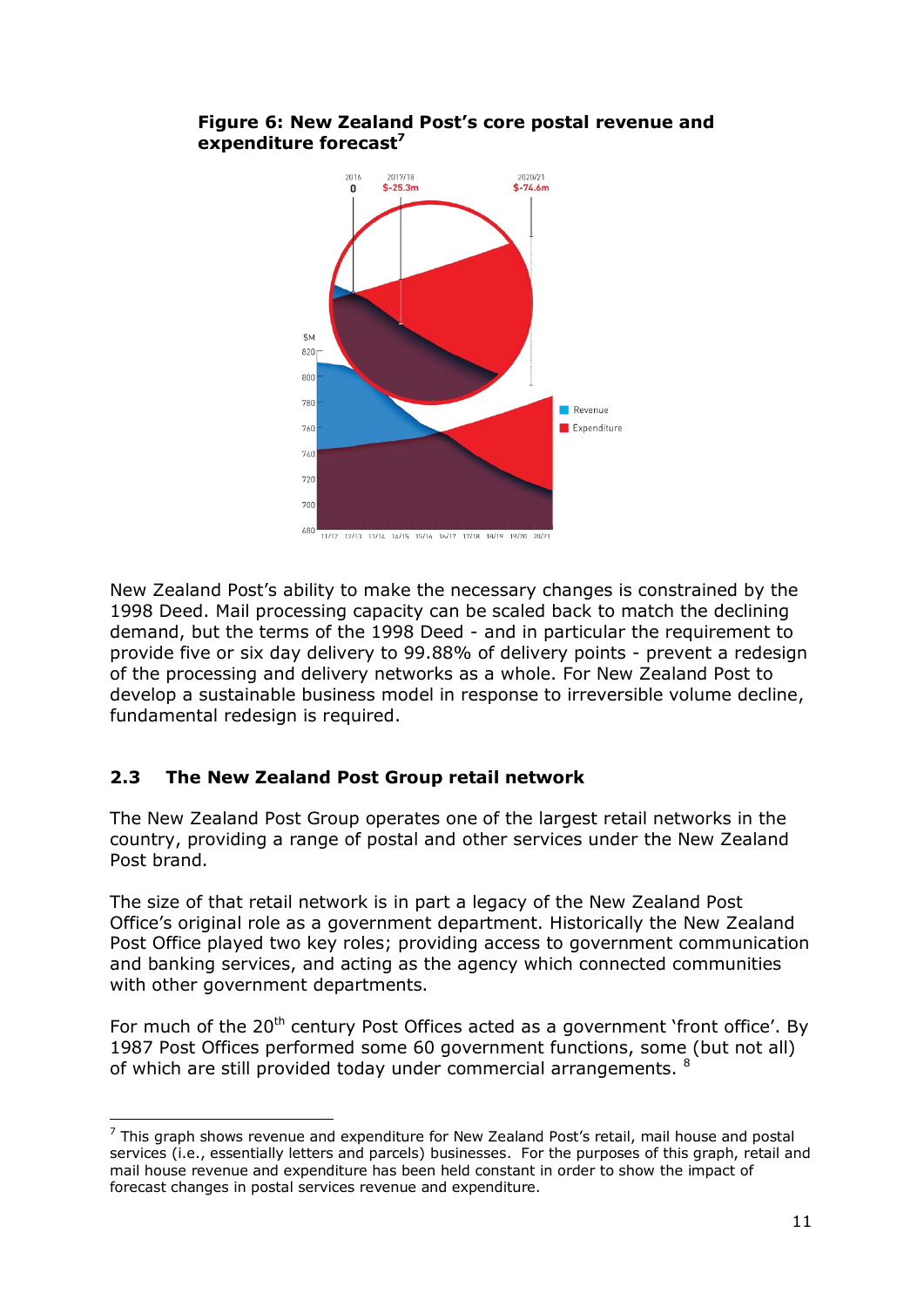After the New Zealand Post Office was split into three separate organisations in 1987 (banking, post and telecommunications), New Zealand Post was the 'default' provider of services on behalf of Post Office Bank and Telecom Corporation as well as government organisations such as the Ministry of Transport and Department of Justice.

That historic role of Post Offices has been reflected in the successive Deeds of Understanding signed between New Zealand Post and the Crown. The 1998 Deed requires New Zealand Post to maintain a network of 880 postal outlets and post centres providing 'over the counter' postal services, 240 of which must also provide 'agency and/or other services' in addition to postal services.

'Agency and/or other services' is not defined. Today, New Zealand Post provides bill payment services for a variety of government and private organisations – such as power companies, local councils, insurance and telephone companies. More recently, New Zealand Post has provided other services such as authentication and application processing services for organisations such as the Hospitality Association of New Zealand and the British High Commission.

As at 30 June 2012 the New Zealand Post Group retail network today consisted of:

- 139 corporate<sup>9</sup> PostShops offering postal and agency services;
- 147 'franchise' postal outlets offering postal and agency services;<sup>10</sup> and
- $\bullet$  608 Post Centres<sup>11</sup> offering postal services only.

In addition, over 1500 resellers (e.g. bookshops, supermarkets, dairies and petrol stations) distribute New Zealand Post postal products (e.g. stamps and postage-included envelopes).<sup>12</sup>

## **2.4 New Zealand Post is trialling changes to improve its retail network**

The pressures from declining demand that are affecting the economics of New Zealand Post's processing and delivery networks are also being felt in its retail network.

As customer preferences change, volumes are declining in the retail network. This is reflected in reducing foot traffic and lower postal revenues in stores.

<u>.</u>

<sup>8</sup> Vivienne Smith, *Reining in the Dinosaur, The story behind the remarkable turnaround of New Zealand Post,* New Zealand Post, 1997, page 13.

Owned by the New Zealand Post Group.

<sup>&</sup>lt;sup>10</sup> This includes 141 PostShop branded outlets owned and operated under a franchise model, and 6 post centres which provide agency services in addition to postal services.

 $11$  Operated under an agency model, usually located inside a host business with the Post Centre business not being the primary business of the operator.

 $12$  Some of which have multiple outlets (e.g. supermarket chains).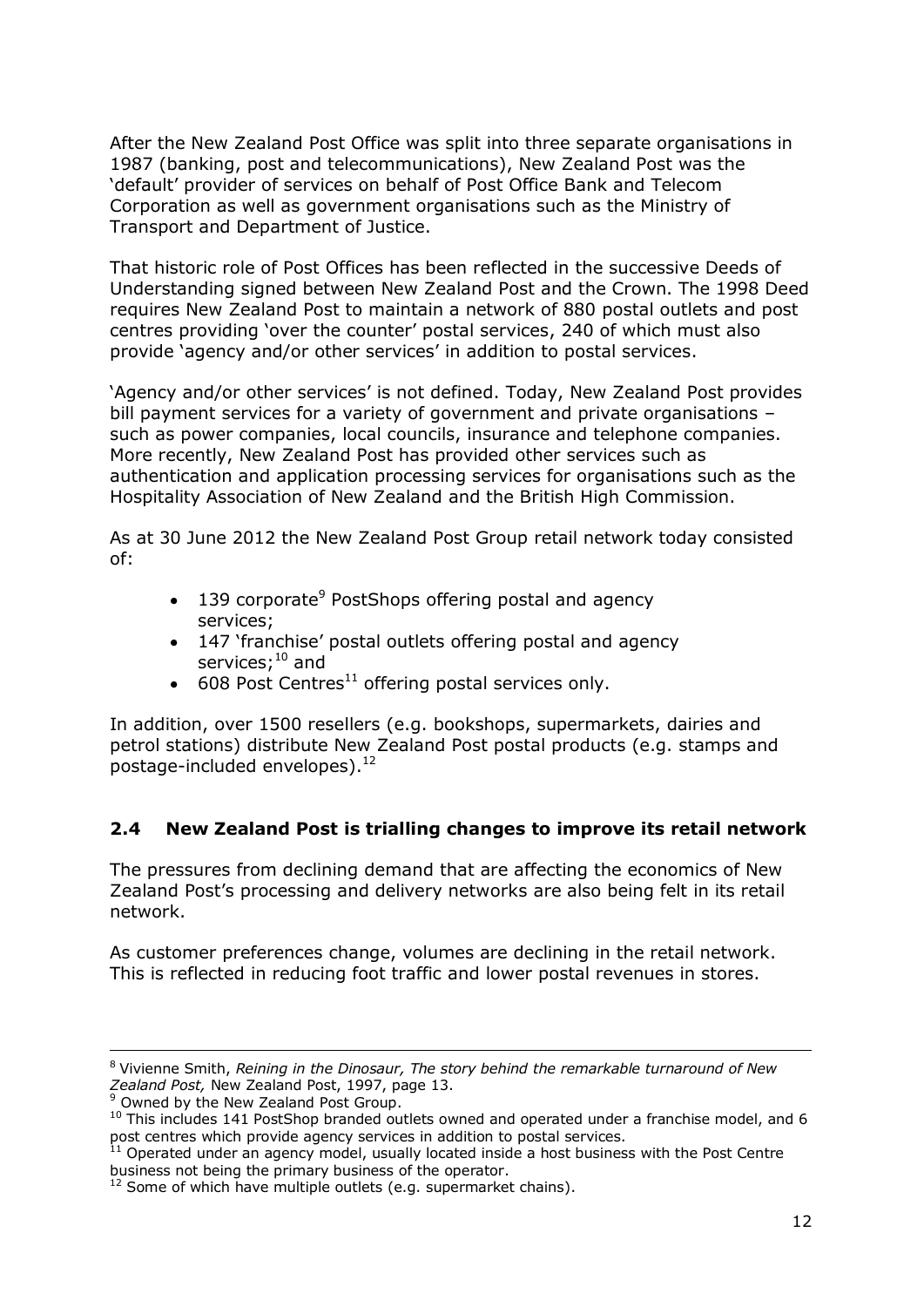In addition to declining use of postal services, revenue from bill payment services is declining as the growth of online and mobile payment technologies changes the market for payment services. Bill payment transaction numbers have decreased from approximately 21.5 million in 2006/7 to approximately 17.7 million in 2010/11.

If New Zealand Post was designing its retail network from 'scratch', it would not have the network it has in place today. More likely, it would distribute its products and services via resellers and agency arrangements. At the same time, New Zealand Post recognises that consumers value its services not only when using them, but also because the service is available to use at any time, and because of the historical role of the New Zealand Post Office at the centre of communities.

The challenge for New Zealand Post is to maintain convenient access to its services, and its relevance to communities, while also addressing revenue decline by reducing the cost to serve its customers.

To that end, New Zealand Post is trialling changes to its retail network. Those changes will seek to reduce the cost of the network, but will also reflect feedback from New Zealand Post customers about how they want to do business with New Zealand Post; the changes being considered include improving the design and appearance of stores, removing sundry merchandise, simplifying product offerings, and reducing queue lengths through improved layouts and the introduction of in-store self-service options in high volume areas.

These changes are likely to involve less ownership of outlets by the New Zealand Post Group, with a focus instead on agency and franchise models whereby postal outlets are hosted within other businesses. That will mean more local community ownership of New Zealand Post outlets.

In some cases, outlets will be relocated away from areas that are no longer significant shopping areas to locations with more foot traffic such as shopping malls, supermarkets or petrol stations.

Over time this will include a 'service points' approach, using self-service technology to have entirely unmanned kiosks hosted within other businesses. Self-service kiosks have the potential to increase New Zealand Post's total presence in communities and make its services easier and more convenient to access.

Initial changes have been piloted in the Kapiti area, with encouraging results. Self-service kiosks for bill payment and postal transactions have also been trialled elsewhere in New Zealand, with positive customer reactions. Further trials are likely, and final decisions about changes to the size and shape of New Zealand Post's retail network have not yet been made.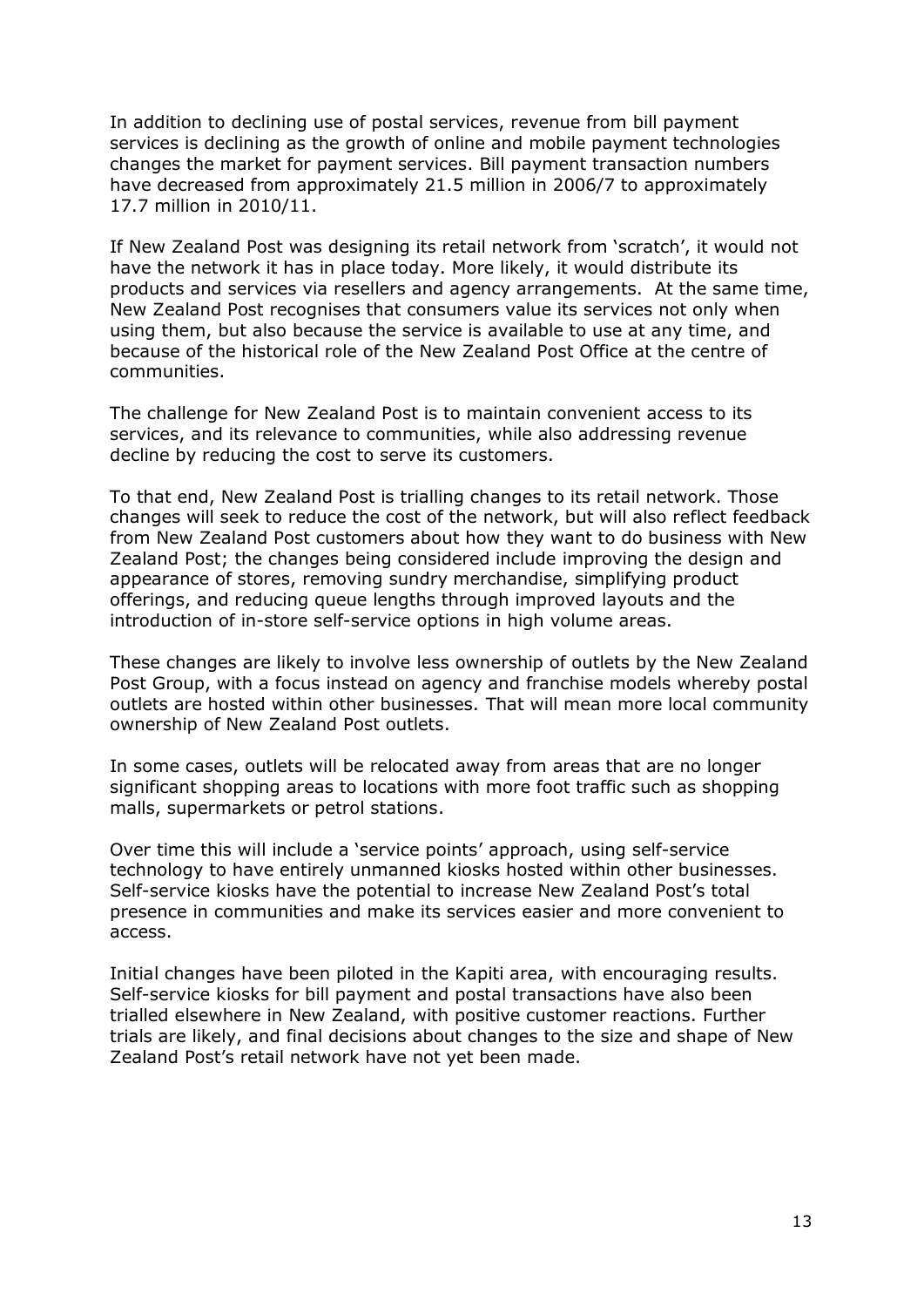## **2.5 The 1998 Deed limits New Zealand Post's ability to respond to customers' changing retail needs**

#### *2.5.1: Over the counter services*

The 1998 Deed limits New Zealand Post's flexibility to respond as market demand and customers' retail needs change.

The 1998 Deed requires New Zealand Post to maintain a fixed number of postal outlets or post centres offering 'over the counter' services. The required number of over the counter services – 880 – has not changed since 1989.

Since then, technology has provided new ways for people to access services. Pricing information can be found, and postal products purchased, online, and customers are familiar with self-service technologies in other contexts such as banking, supermarkets and airline check-in. These technologies have the potential to enable faster and more convenient transactions for New Zealand Post customers, potentially in more locations than at present.

In terms of the government's policy objectives, New Zealand Post believes the focus should be on ensuring access to services, not on requiring such access to be provided in particular ways, especially in the context of rapidly changing market demand.

Preliminary discussions have indicated that some stakeholders are concerned about the number of service points. New Zealand Post is not proposing to reduce the total number of service points within its retail network, but the make-up of those service points will change. In particular, some service points will be electronic self-service kiosks, rather than shops offering over the counter service.

New Zealand Post is proposing that the new deed retain the minimum of 880 outlets that is in the 1998 Deed, but that the reference to 'over the counter' services be removed. New Zealand Post is proposing that the new deed explicitly provide that the network of at least 880 service points may be made up of a combination of outlets owned by New Zealand Post, services hosted in other businesses and electronic self-service kiosks.

## *2.5.2: 'Agency and/or other' services*

The requirement to offer 'agency and/or other' services at a fixed number of stores where postal services are offered is also problematic. The expression ‗agency and/or other services' was first introduced in the 1998 Deed, but is not defined. New Zealand Post believes that a broad obligation to maintain a certain number of outlets offering 'agency' services is difficult to justify from a purely policy perspective in a context where a wide range of services that could be considered ‗agency' services are provided, each of which have different characteristics.

As noted above, in addition to its bill payment services, New Zealand Post provides a number of other agency service offerings which it has developed over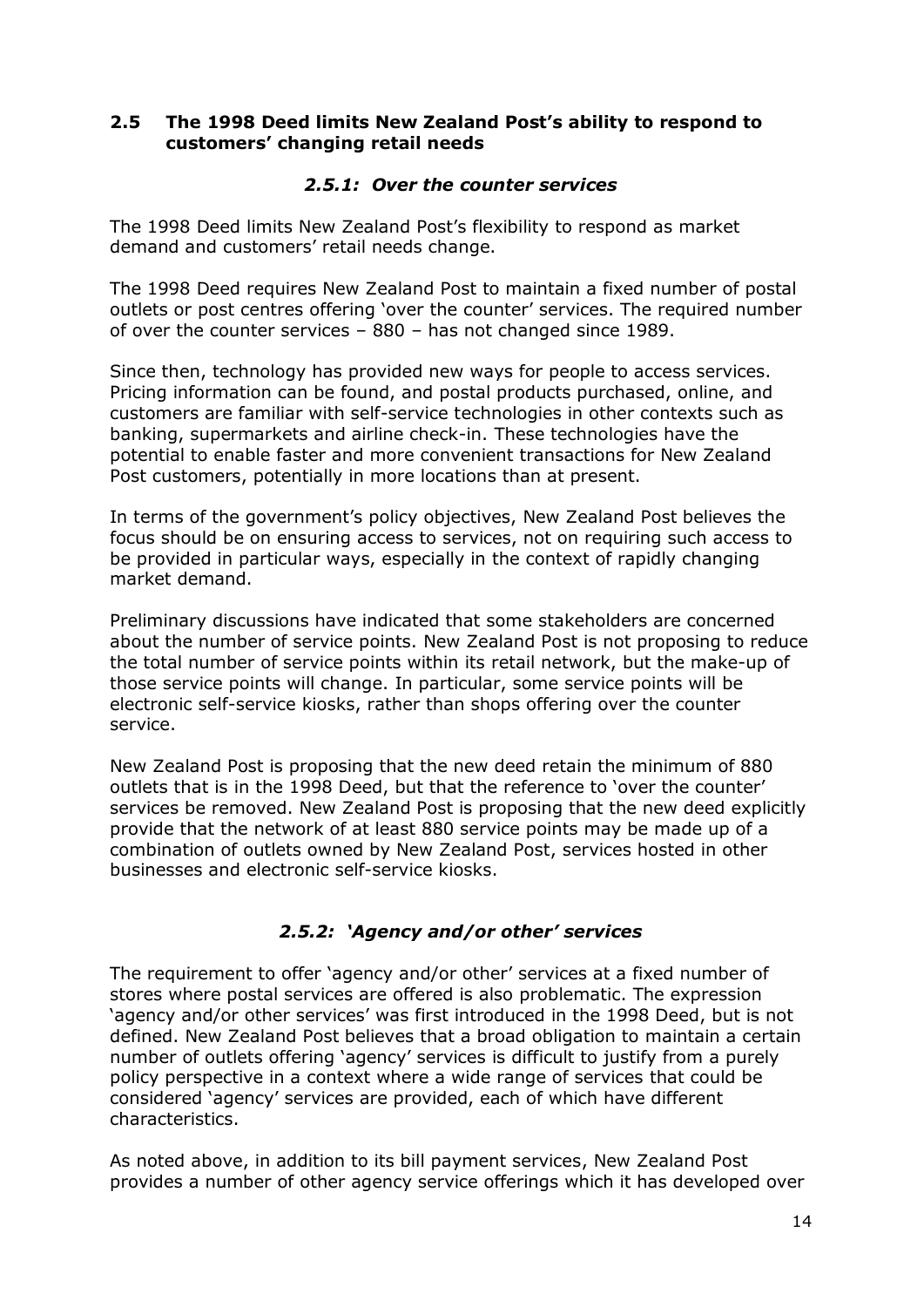recent years, such as authentication and application processing for organisations such as the Hospitality Association of New Zealand and the British High Commission. New Zealand Post believes that any obligation in relation to agency services should be limited to its bill payment services.

An obligation to provide services which are subject to competitive tenders, and which no organisation has any obligation to use, cannot be justified on economic grounds. Although the 1998 Deed obliges New Zealand Post to maintain a certain number of outlets offering agency services, there is no corresponding obligation on any organisation to use them. Unlike the historic role of the New Zealand Post Office in connecting communities with government, New Zealand Post competes to provide bill payment and other agency services via competitive tender processes, and provides services pursuant to arm's length contracts with the relevant organisations. The obligation only applies to the extent that New Zealand Post actually continues to provide agency services.

New Zealand Post understands that its bill payment services currently provide a connection between the historic role of the New Zealand Post Office and New Zealand Post in the  $21<sup>st</sup>$  century.

New Zealand Post is proposing to commit to providing 240 outlets at which such bill payment services as New Zealand Post offers from time to time will be available – consistent with the current obligation in the 1998 Deed regarding 'agency and/or other services'. New Zealand Post is proposing that this commitment allows New Zealand Post to provide those services in a number of ways, including via self-service technologies.

Of course, it is possible that the organisations which currently use New Zealand Post's bill payment services might in the future stop using those services.

If the bill payments market changes such that New Zealand Post considers it to be no longer viable to maintain bill payments services and ceases to do so, then the obligation in relation to how they are made available would at that point necessarily be of no effect and should be interpreted in this manner.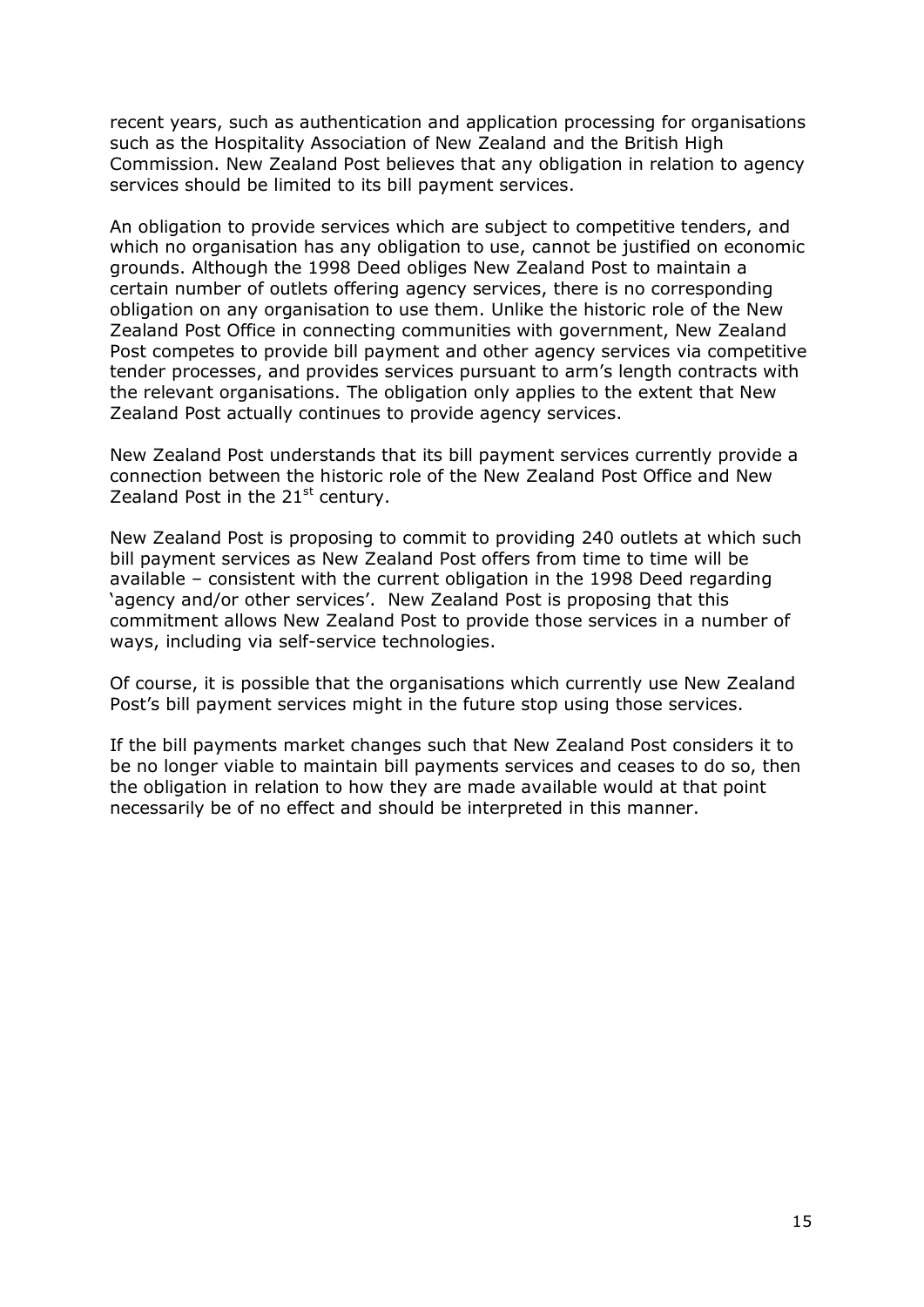# **Section 3: Public Policy Context**

This section covers:

- **3.1** The background to the 1998 Deed of Understanding;
- **3.2** New Zealand's membership of the Universal Postal Union;
- **3.3** Government objectives for the postal industry;
- **3.4** What is an adequate universal service in 2012 and for the future?; *and*
- **3.5** Agency services are not a communications policy issue.

## **3.1 Background to the 1998 Deed of Understanding**

Over 25 years ago (on 1 April 1987) the New Zealand Post Office was 'corporatised' with its core businesses split into three separate companies - Telecom, Post Office Bank and New Zealand Post.

New Zealand Post became a state-owned enterprise. Under the State-Owned Enterprises Act 1986 (SOE Act), New Zealand Post is required to operate as a successful business and to be: $<sup>1</sup>$ </sup>

- as profitable and efficient as comparable businesses not owned by the Crown;
- a good employer; *and*
- an organisation that exhibits a sense of social responsibility by having regard to the interests of the community in which it operates and by endeavouring to accommodate or encourage these when it is able to do so.

After corporatisation, New Zealand Post initially retained a statutory monopoly over letters delivered for under NZ\$1.75 or weighing less than 500 grams. That monopoly was gradually removed between 1989 and 1998. By 1998 the postal market was fully open to competition.

An outline of the current structure and regulation of the postal industry in New Zealand is set out in *Appendix 3*.

In 1989 a Deed of Understanding between New Zealand Post and the Crown was first established, setting out certain social, price and service undertakings to be met by New Zealand Post.

1

<sup>&</sup>lt;sup>13</sup> State-Owned Enterprises Act 1986, section 4.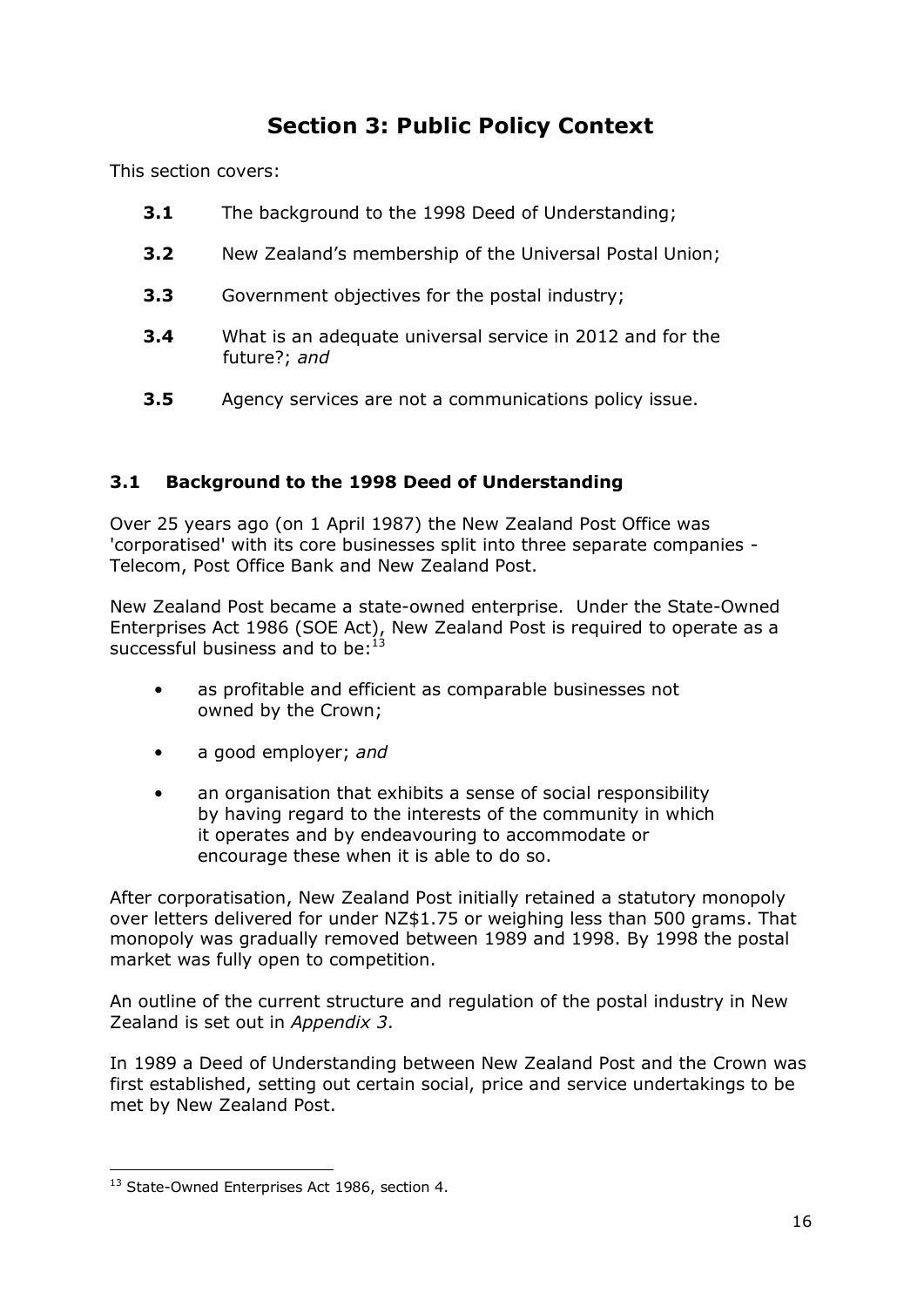The 1989 Deed required New Zealand Post to:

- provide six day a week delivery to more than 90% of delivery  $\bullet$ points and five day a week delivery to more than 99% of delivery points;
- not increase the proportion of counter delivery services or community mail boxes beyond 0.85% of all delivery points;  $^{14}$
- maintain at least 1,202,073 delivery points;
- maintain a uniform basic letter price at 40c, with certain changes allowed in line with changes in the Consumer Price Index; *and*
- maintain a network of at least 880 'official' (i.e. staffed by  $\bullet$ New Zealand Post personnel) and 'agency' (i.e. not owned and operated by New Zealand Post) post offices and postal delivery centres, including at least 330 official post offices.

The Deed was incrementally reviewed several times between 1992 and 1998, including changes to the required number of delivery points, the percentage of delivery points requiring six or five day a week delivery, the permitted proportion of counter delivery services and the required number of postal outlets.

When the postal market was fully opened to competition in 1998, the Deed of Understanding was reviewed again. The 1998 Deed requires New Zealand Post to:

- maintain six day a week delivery to at least 95% of delivery  $\bullet$ points, and five or six day delivery to at least 99.88% of delivery points;
- not increase the number of counter delivery points or  $\bullet$ community mail boxes beyond 1.5% of all delivery points;<sup>15</sup>
- maintain at least 1,463,938 delivery points;
- maintain a network of at least 880 postal outlets and post centres, including at least 240 post centres which provide 'agency and/or other services':
- not reintroduce the rural delivery fee; *and*  $\bullet$

1

not increase the price of the standard letter beyond 45 cents for at least three years (this obligation expired in 2001).

The 1998 Deed was amended in 2010 to allow exceptions to the delivery frequency requirements on public holidays.

 $14$  Counter delivery points are where mail is picked up by the recipient at an approved outlet instead of at a residential or rural delivery point. Community mail boxes are aggregated post boxes arranged by New Zealand Post generally at a distance from the receiver's residence.

 $15$  In some cases where New Zealand Post cannot accommodate a request for a new delivery point, it offers the applicant a free PO Box instead at the nearest outlet, where these are available and where it is not practical to provide a community mail box. For reporting purposes New Zealand Post includes those PO Boxes within the 1.5% threshold set by the 1998 Deed.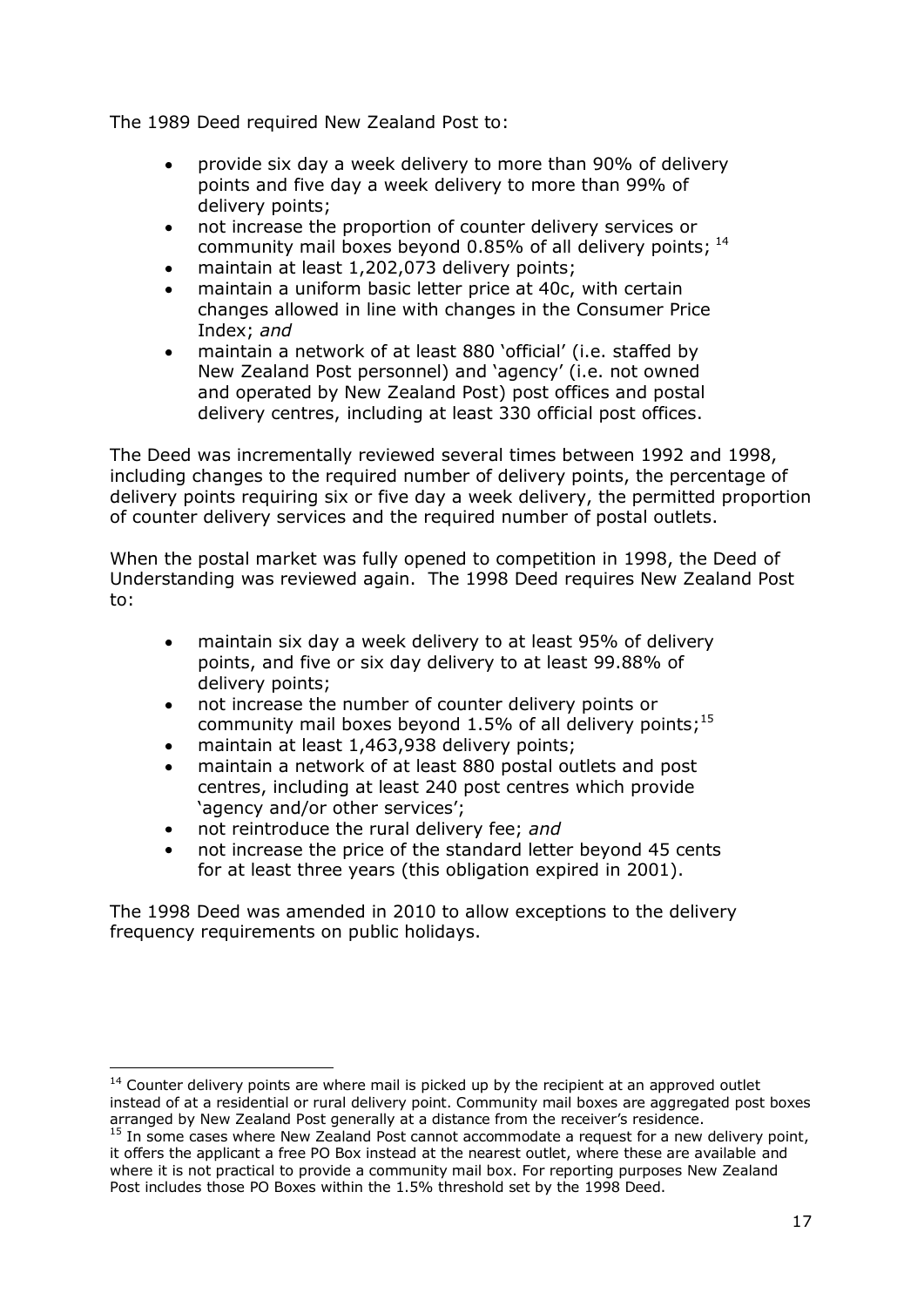## **3.2 New Zealand's membership of the Universal Postal Union**

New Zealand is a member of the Universal Postal Union (UPU). The UPU is a specialised agency of the United Nations responsible for coordinating international postal services.

New Zealand Post is the sole 'designated operator' for New Zealand's participation in the UPU, which means that New Zealand Post is responsible for meeting New Zealand's obligations under UPU regulations and for coordinating New Zealand's participation at UPU meetings and negotiations.

Article 3 of the UPU Convention requires member countries to:

- *1. …ensure that all users/customers enjoy the right to a universal postal service involving the permanent provision of quality basic postal services at all points in their territory, at affordable prices.*
- *2. With this aim in view, member countries shall set forth, within the framework of their national postal legislation or by other customary means, the scope of the postal services offered and the requirement for quality and affordable prices, taking into account both the needs of the population and their national conditions…*
- *4. Member countries shall ensure that the universal postal service is provided on a viable basis, thus ensuring its sustainability.*

New Zealand has an international obligation to ensure the provision of a universal postal service. The UPU expectation is that the universal service obligation takes into account the needs of the population and national conditions, and is sustainable.

There is an implicit expectation that the designated operator for each UPU member country will be responsible for providing the universal service in that country, and will be capable of providing that service in its own right. This is reflected in the 1998 Deed, which includes a requirement that it be reviewed in the event that New Zealand Post loses its status as sole designated operator.

## **3.3 Government objectives for the postal industry**

In May 2010, MED<sup>16</sup> reviewed the policy objectives for regulation of the postal industry and concluded that it is in New Zealand's interest for there to be a postal industry that:

- is efficient and self sustaining/viable;  $\bullet$
- is reliable and low cost;  $\bullet$

1

- provides adequate universal service;  $\bullet$
- is flexible in adapting to business and residential needs and innovative in identifying and filling customer needs; *and*

 $16$  Now part of the Ministry of Business, Innovation and Employment (MBIE).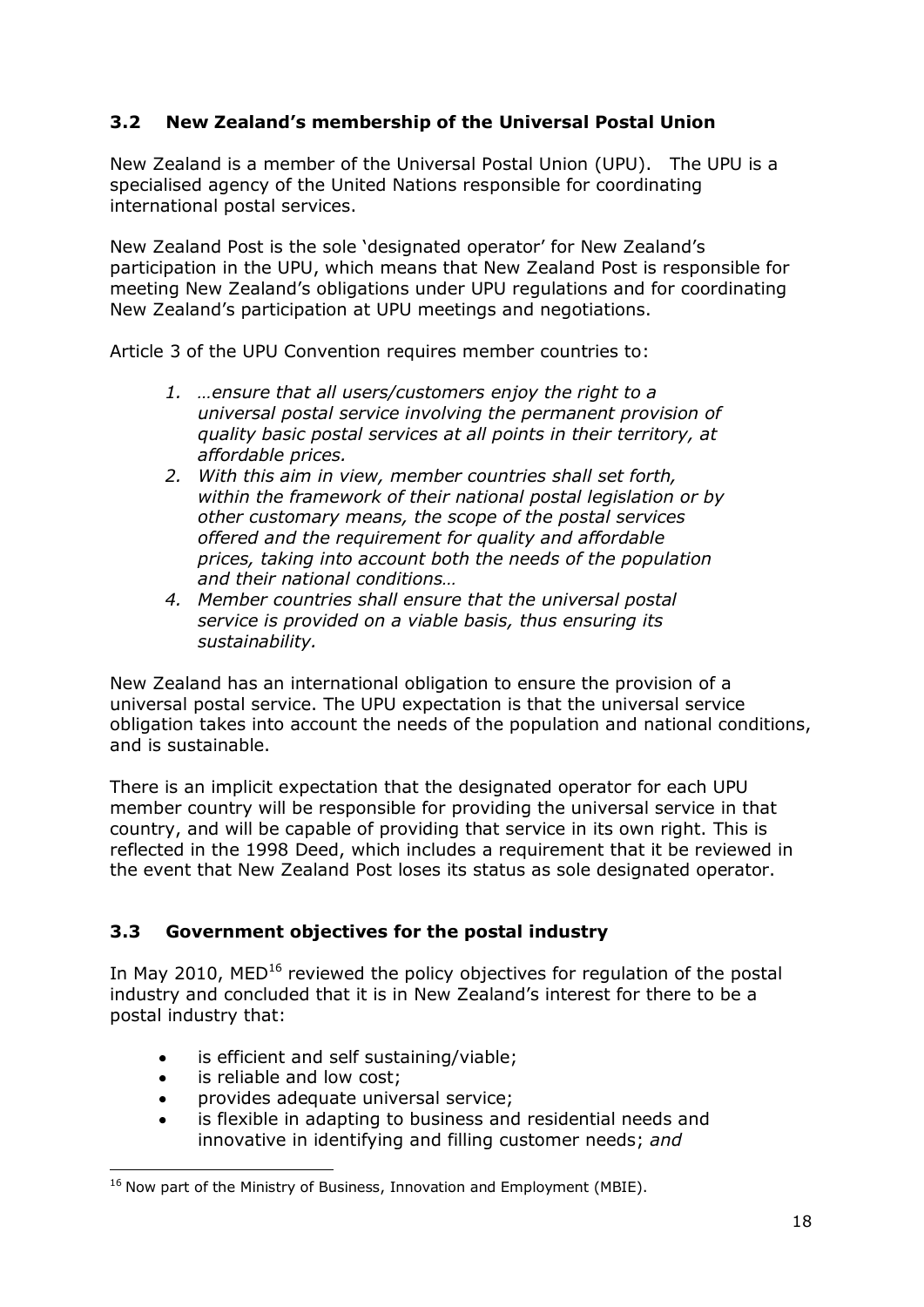offers market segmentation (mass standardised service complemented by niche services tailored to individual needs). $^{17}$ 

## **3.4 What is an adequate universal service in 2012 and for the future?**

## *3.4.1: Rationale for a postal services universal services obligation*

Governments do not put in place universal service obligations (USOs) for all goods and services. It is therefore appropriate to ask whether the rationale for a USO for postal services, or the scope and design of that USO, need to be reexamined in light of the technological changes of recent years.

Postal services enable people to:

- send and receive information to and from businesses providing goods and services, local and central government, and community organisations (churches, charities, schools, residents associations etc.);
- send and receive invoices and payments for goods and services; *and*
- send and receive social mail.

For most of the twentieth century, those unable to access postal services may not have been able to access those goods and services, government services and community organisations, and so may have been effectively unable to participate in society on an equal basis. This is referred to below as 'economic and community participation'. Globally, as postal services ceased to be run as government departments, many governments put in place USOs in order to ensure access to postal services was available to facilitate such economic and community participation.

An implicit concern underlying USOs in any industry is that in the absence of a USO, certain groups would be effectively excluded from accessing the service in question – either because it would not be supplied at all, or because it would be supplied at prices which are considered too high. A particular rationale for a USO in the context of high fixed cost networks such as the postal network is to ensure access to services in low density, high cost-to-serve locations – in other words, rural areas.

In the postal context in New Zealand this concern has been addressed via requirements (now expired) for uniform pricing (which implies that revenues from delivery in lower cost (high density) areas are used to cross-subsidise delivery in higher cost (low density) areas), in the current requirement that New Zealand Post provide five or six day per week delivery to almost all delivery points, and in the requirement that New Zealand Post not re-introduce a rural delivery fee.

<sup>1</sup> <sup>17</sup> MED, *Review of Postal Regulation: Network Access and Governance, Stakeholder Report*, May 2010, pages 4 and 13.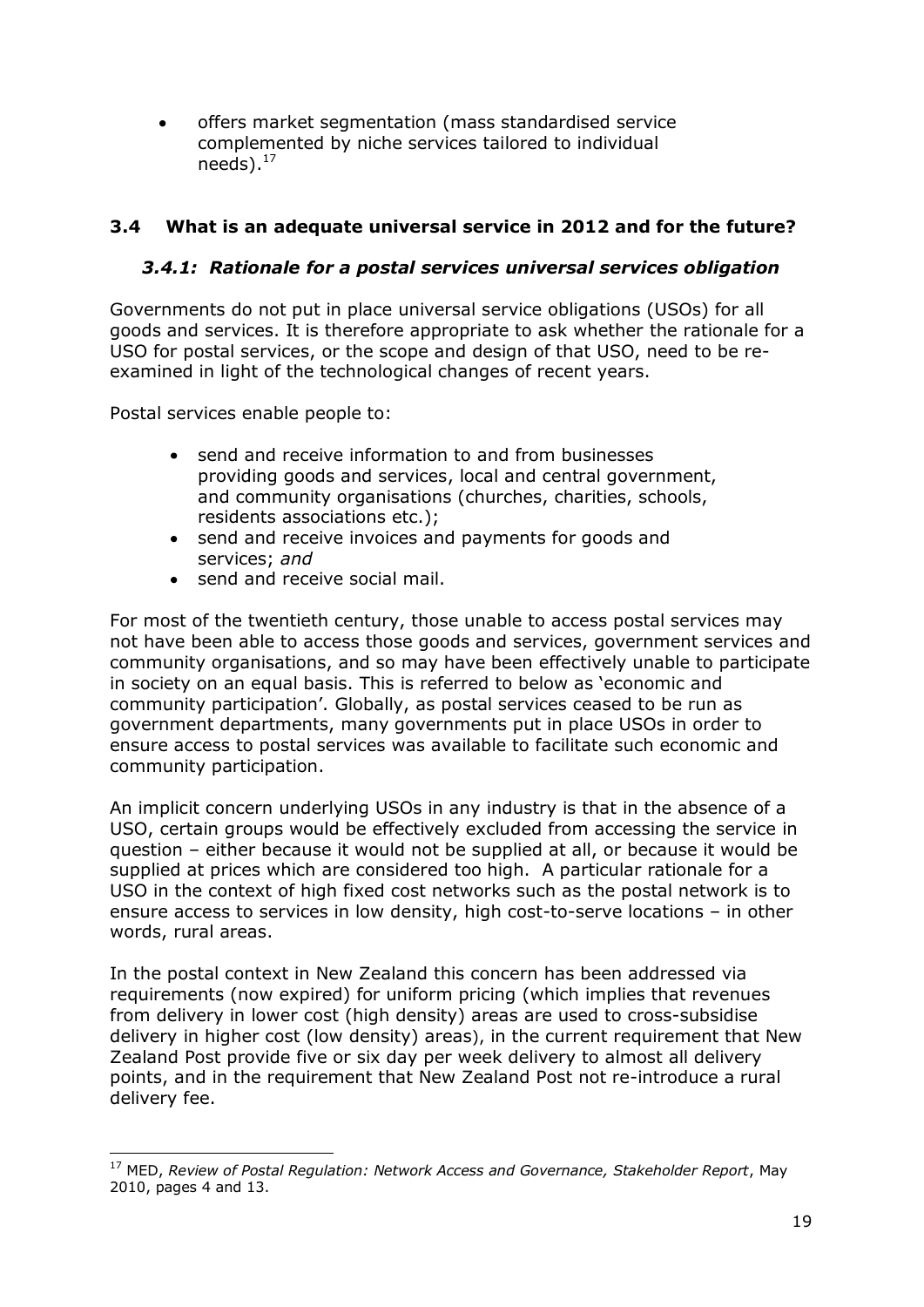On the other hand there has historically been recognition that absolute equity between urban and rural locations is not practicable. The rural delivery fee was an established feature of the postal network until it was removed in 1995 following disputes in relation to the level of the fee.<sup>18</sup> The current postal service USO also accepts differences between urban and rural service levels by allowing for a small percentage of delivery points to have five day per week or lower delivery frequencies and for 1.5% of delivery points to be community mail boxes or counter delivery points.

## *3.4.2: Specific social benefits from postal services – democratic participation*

Postal services also support democratic institutions by enabling local and central government elections (e.g. local government postal ballots, postal registration on the electoral roll, and use of postal services to distribute information about elections). However it is not clear that this role of postal services (as distinct from their role in facilitating economic and community participation) is a sound rationale for a USO covering 'day to day' services. Postal services' role in elections is not a capability that needs to be continuously available.

## *3.4.3: Is a postal services USO still required given the changing communications market?*

Economic and community participation is increasingly possible without physical postal services. Businesses, government and community organisations can disseminate information via the internet, and invoices can be sent and payments made online. Social communication, because it generally lacks a need for formality, can occur through an even larger number of media – telephone, text messages, email and online social networks.

Those trends are of course borne out in the volume decline New Zealand Post is experiencing. Fewer letters being sent does not suggest people are participating any less in the economy and their communities, or communicating less with friends and family. Rather, people are communicating by different means. This is consistent with evidence about changes in the telecommunications market. The Commerce Commission's latest Telecommunications Monitoring Report observes that broadband connections have grown steadily from 0.48 million in 2006 to 1.09 million in 2011. The Commerce Commission expects this trend to continue.<sup>19</sup>

However the rural areas that have historically been the implicit target of postal USOs are also areas where access to the internet at speeds sufficient for digital communication options to displace postal services is most likely to be limited. In New Zealand, access to broadband in rural areas is more limited than in urban centres, but is increasing.

1

<sup>&</sup>lt;sup>18</sup> Federated Farmers of New Zealand inc v New Zealand Post Limited, CP No 661/92, McGechan J, provides a useful history of the rural delivery fee.

<sup>19</sup> Commerce Commission, *Annual Telecommunications Monitoring Report 2011*, April 2012, page 3.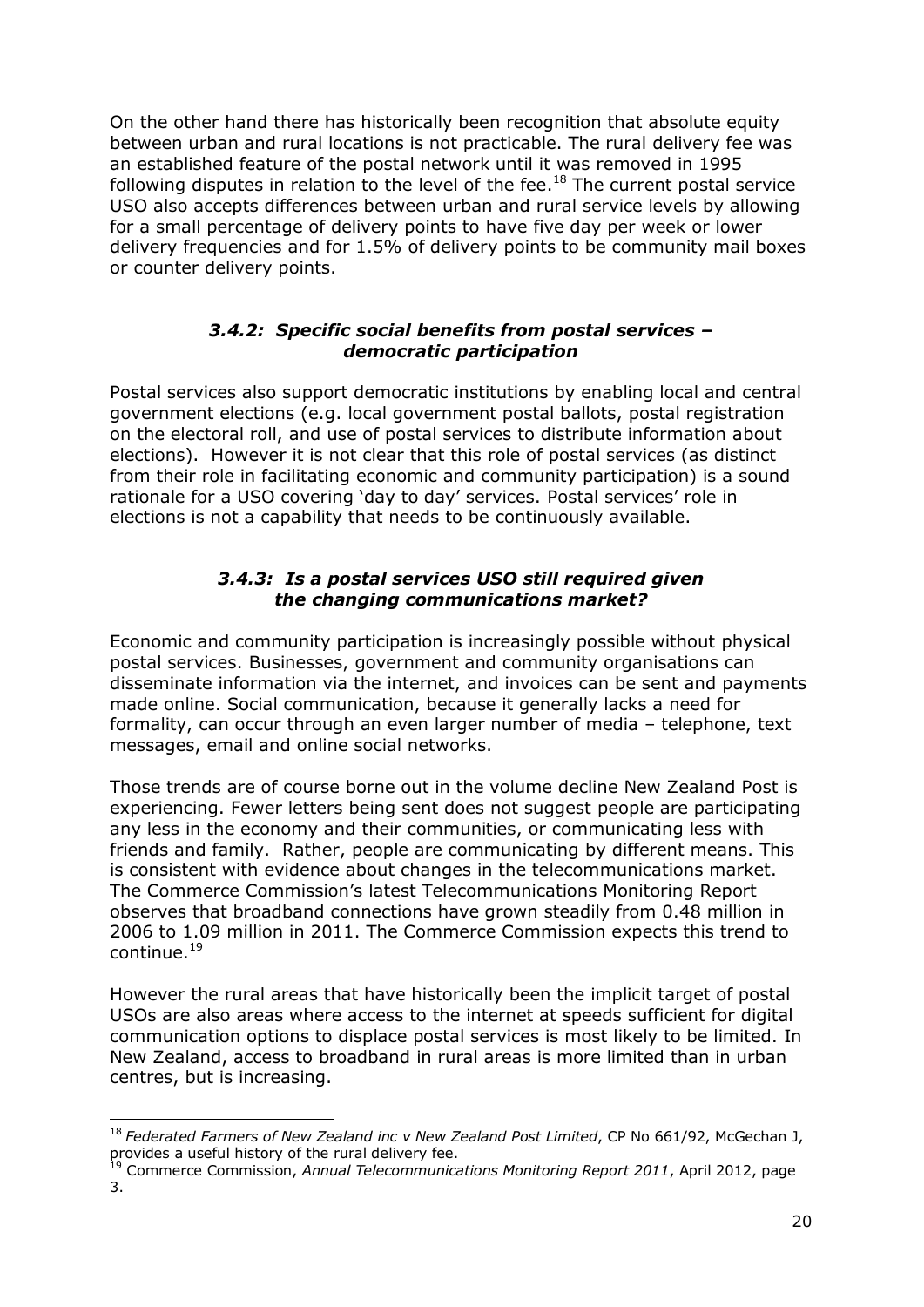Statistics New Zealand data shows that in 2009 55% of households in 'all rural' areas had access to broadband, compared with 22% in 2006. A 2011 AUT survey found that 84% of rural internet users had a broadband connection at home, compared with 47% of rural internet users in 2007. $^{20, 21}$ 

Access to broadband in rural areas will increase over time, and will be both helped and potentially accelerated by wider communications policy. The Government's urban-focused Ultra-Fast Broadband Initiative and the ruralfocused Rural Broadband Initiative will together ensure that, by 2019, 97.8 percent of households and businesses will have access to broadband speeds of at least 5 Mbps (downlink) and the remaining households and businesses will have access to broadband speeds of at least 1 Mbps (downlink). A brief description of these initiatives is set out in *Appendix 4*.

Nevertheless it is likely that a small percentage of rural residents will not have access to broadband, and even those that do may not find it sufficient to displace postal services.

Even in areas where broadband access is physically available, its use might be constrained by factors such as affordability or lack of computers. Quality of access is important; using slow or old equipment, or having access to the internet only via community facilities such as public libraries, limit the extent to which digital alternatives can be used in place of postal services.<sup>22</sup> Some people may also lack the skills needed to use digital alternatives to postal services. However, to the extent groups affected by these factors are not in high-cost (low density) areas, there is less cause for concern that postal services would not be provided in the absence of a USO.

## *3.4.4: Access for senders*

Access to postal services encompasses the ability to send letters as well as receive them. In the 1998 Deed this has been manifested in the requirement that New Zealand Post maintain 880 postal outlets and post centres offering 'over the counter' postal services.

In terms of the Government's objectives, however, New Zealand Post believes the focus should be on ensuring that consumers can access services, not on requiring services to be provided in particular ways. Technology can now provide new ways for people to access postal services. In particular, self-service technologies have the potential to enable faster and more convenient transactions for New Zealand Post customers.

There is also now a significant level of competition for retailing postal services.<sup>23</sup>

<sup>1</sup>  $20$  Including those who have multiple connection types in the home and those who access the internet at home solely through a mobile phone, a cable or satellite connection or a USB device. <sup>21</sup> World Internet Project New Zealand, The Internet in New Zealand 2011, Institute of Culture, Discourse & Communication, AUT University, Auckland, New Zealand, page 35.

<sup>22</sup> See Department of Internal Affairs, *Community Access to Digital Technologies, a Literature Review,* February 2012, page 17, for a discussion of how these factors affect internet usage. <sup>23</sup> See *Section 5* for more information on competition in the postal industry.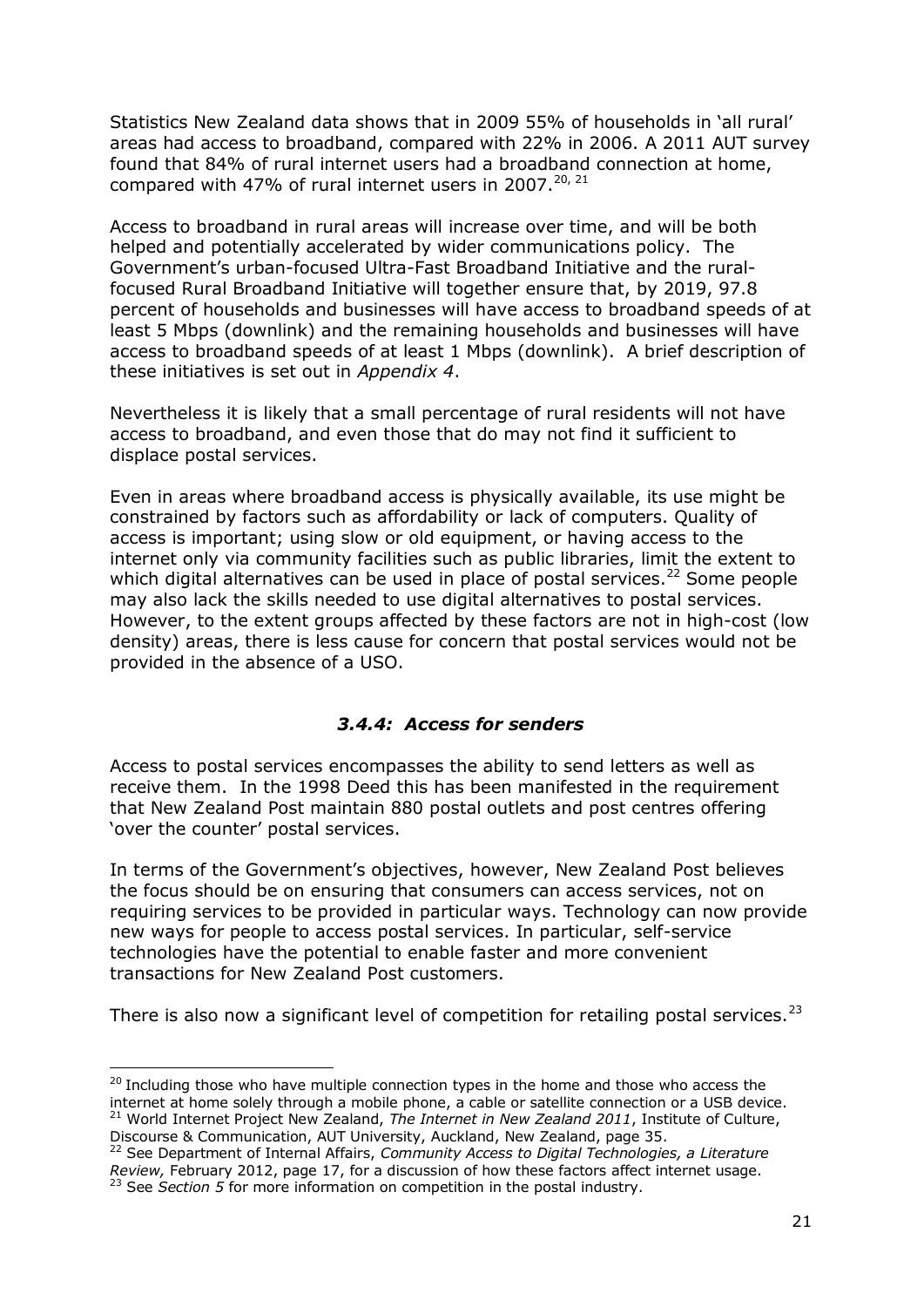Competitor postal operators such as Croxley and New Zealand Mail distribute stamps and postage-included envelopes which are valid for New Zealand Post's postal network via arrangements with other retailers, and without maintaining their own networks of retail outlets.

## *3.4.5: An adequate universal service – some conclusions*

Given changes in the importance of postal services in recent years, an adequate universal service in 2012 does not look like the universal service put in place in 1989 and amended over the years until 1998. Set out below are some conclusions on the scope and design of an adequate USO:

- 1. For most people, postal services are already one communication method among many, and a postal services USO is unlikely to provide a significant benefit for those people. For consumers with less choice, a postal services USO is still a useful mechanism to help facilitate economic and community participation;
- 2. The level of service secured by the USO should therefore be a level of service needed to facilitate economic and community participation. The USO does not need to cover all services available (e.g. expedited services for which a premium is paid);
- 3. The USO should provide for consumers to have access to postal services as senders. It should not require services to be provided in a particular way;
- 4. There are various options for funding the USO. If a USO is funded solely via revenues from the relevant service, the service secured by the USO will need to be proportional to the overall market demand for that service. If the level of service required under the USO is not commercially sustainable, the USO will need to be funded externally (e.g. by a subsidy or levy); *and*
- 5. Given the uncertainty about the future role of postal services and increasing availability of alternative communications options, the USO should enable flexibility for the USO provider to respond to changing market dynamics, and should be subject to review.

## **3.5 Agency services are not a communications policy issue**

As discussed earlier, New Zealand Post is proposing to commit to providing 240 outlets at which bill payment services will be available in addition to postal services.

New Zealand Post is proposing that it have the flexibility to provide those services in a number of ways, including via self-service technologies.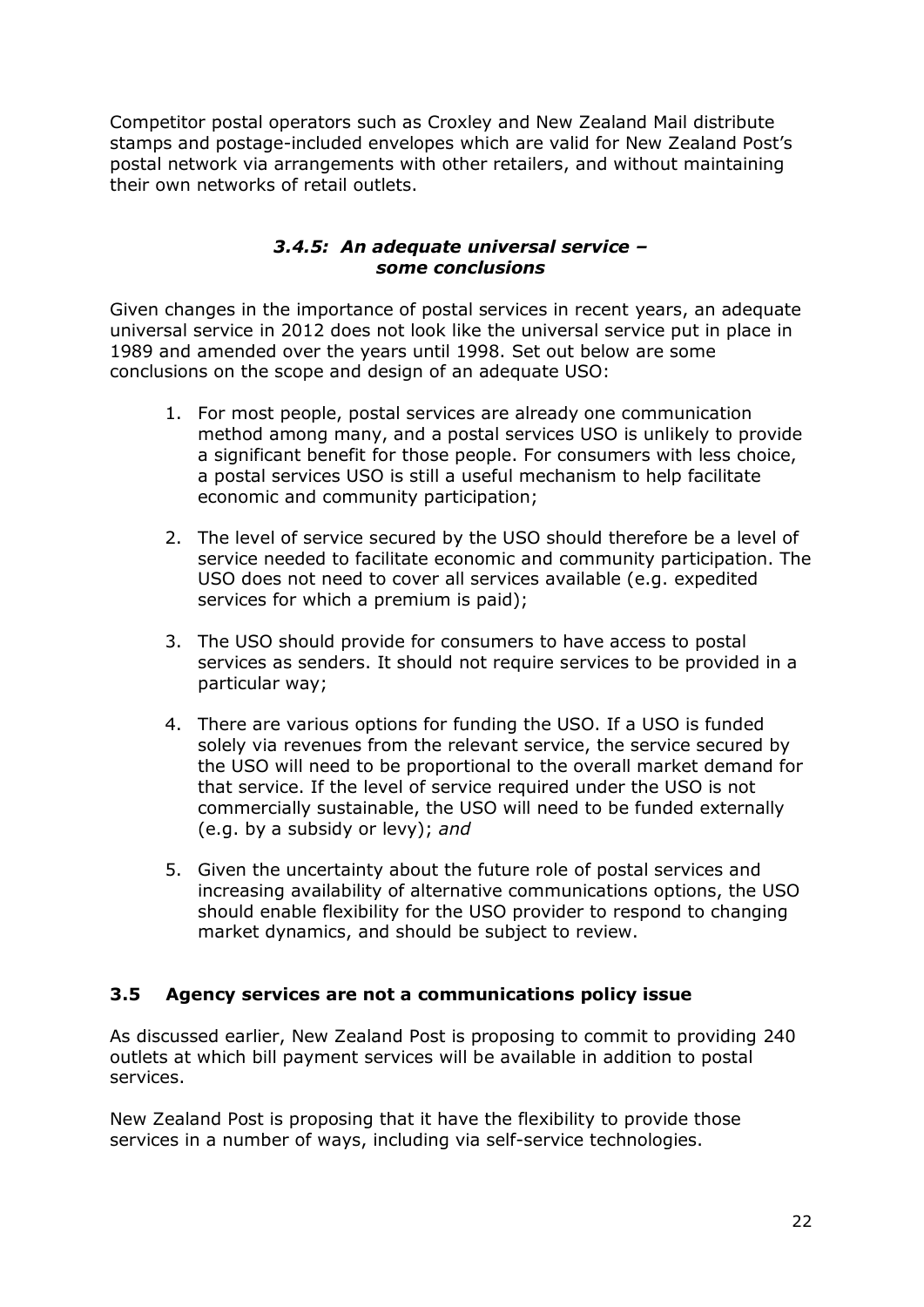The provision of agency services by New Zealand Post is not a communications policy issue. The mention of 'agency' services reflects the New Zealand Post Office's historic role as a government 'front office'.

The total number of postal outlets and post centres required under the successive Deeds of Understanding between New Zealand Post and the Crown (880) has not changed since 1989. However it is interesting to note that the obligation to provide 'agency and/or other' services at 240 outlets was introduced as late as 1994. Before 1994, New Zealand Post was obliged to maintain 330 (reduced to 240 in 1992) post offices staffed by New Zealand Post personnel; agency services were not mentioned.

Today, as noted previously, New Zealand Post provides bill payment services for a variety of government and private organisations – such as power companies, local councils, insurance and telephone companies, and NZTA. More recently, New Zealand Post has provided other agency services such as authentication and application processing services for organisations such as the Hospitality Association of New Zealand and the British High Commission.

New Zealand Post's obligation in relation to agency services is unusual from a policy perspective. The obligation in its current form is very broad and uncertain, and appears to encompass a wide range of services with very different characteristics. Moreover, as noted in *Section 2*, no organisation has any obligation to use New Zealand Post's agency services.

New Zealand Post is proposing to commit to making bill payment services available at no fewer than 240 of its outlets because New Zealand Post considers that those services best correspond with the 'legacy' agency services the 1998 Deed appears to be concerned with. That obligation is of course dependent on the organisations continuing to contract with New Zealand Post to provide bill payment services.

New Zealand Post notes that like the communications market, the payments market is also going through a period of rapid change, as online and mobile payments technologies proliferate. Revenues for bill payment services are declining and New Zealand Post will be looking for ways to offer bill payment services in more efficient ways.

New Zealand Post is therefore proposing that, just as its retail network as a whole will be made up of different types of service points, including self-service kiosks, its commitment to make bill payment services available at no fewer than 240 outlets allows those services to be provided via self-service kiosks. The potential for rapid change also means that the commitment from New Zealand Post should be subject to review.

Given the changing payments market, the Government might in the future have a public policy objective to ensure that key service providers (utilities, local councils etc.) offer a way to pay bills in person, so that those who are unable to use internet or mobile payment options are not prevented from accessing those key services. That is an objective that could be met in a number of ways, and as noted above, is not a communications policy issue. New Zealand Post notes that an obligation on New Zealand Post to offer bill pay services will not achieve that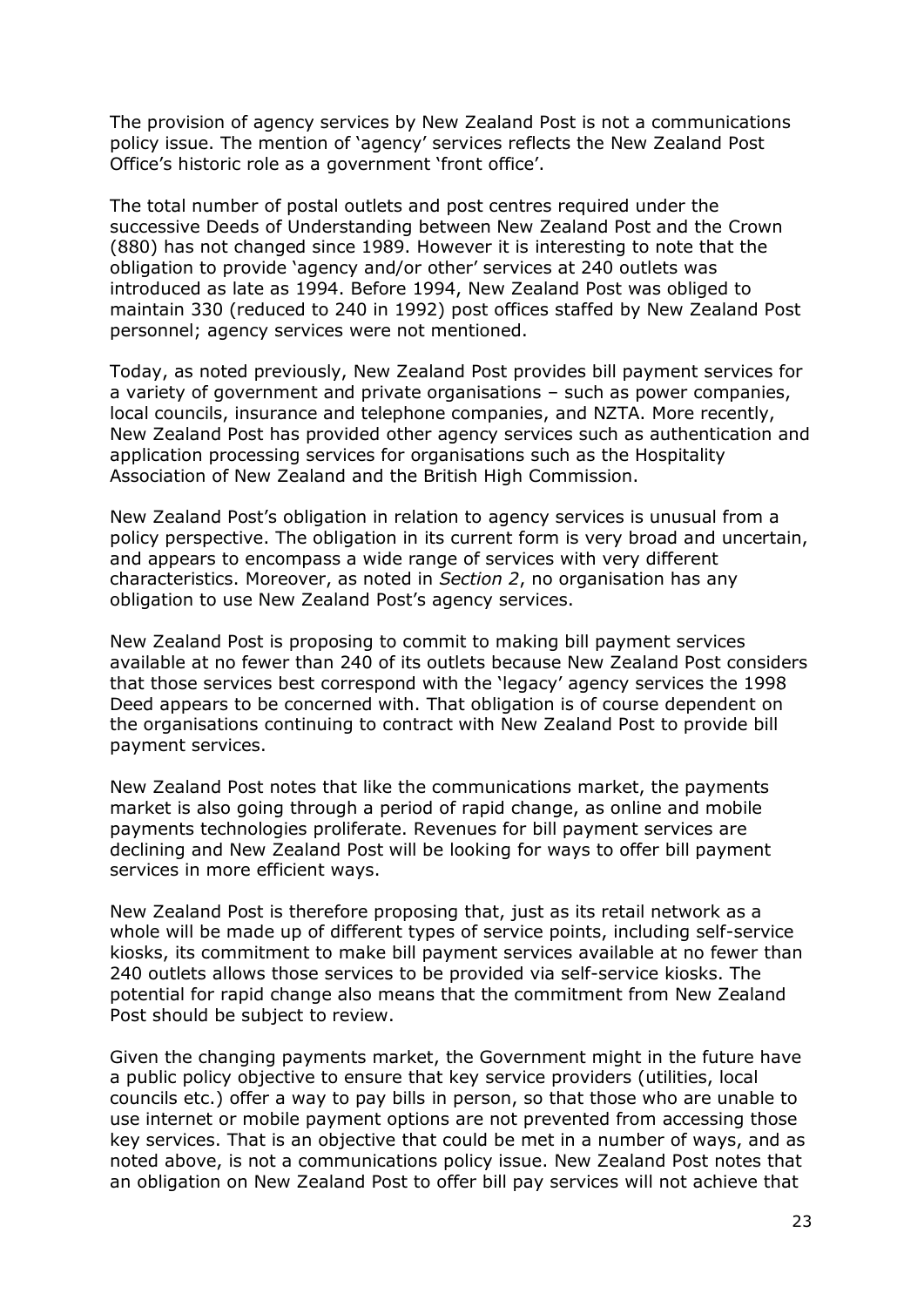objective. That is because the organisations providing those key services have no obligation to offer customers an option to pay in person, and if they do wish to offer such an option, have no obligation to use New Zealand Post's service to do so.

Were this issue to arise in the payments market in the future, any solution would need to involve the wider payments market and the organisations providing the relevant services (i.e. the recipients of payments) in addition to organisations offering payment services.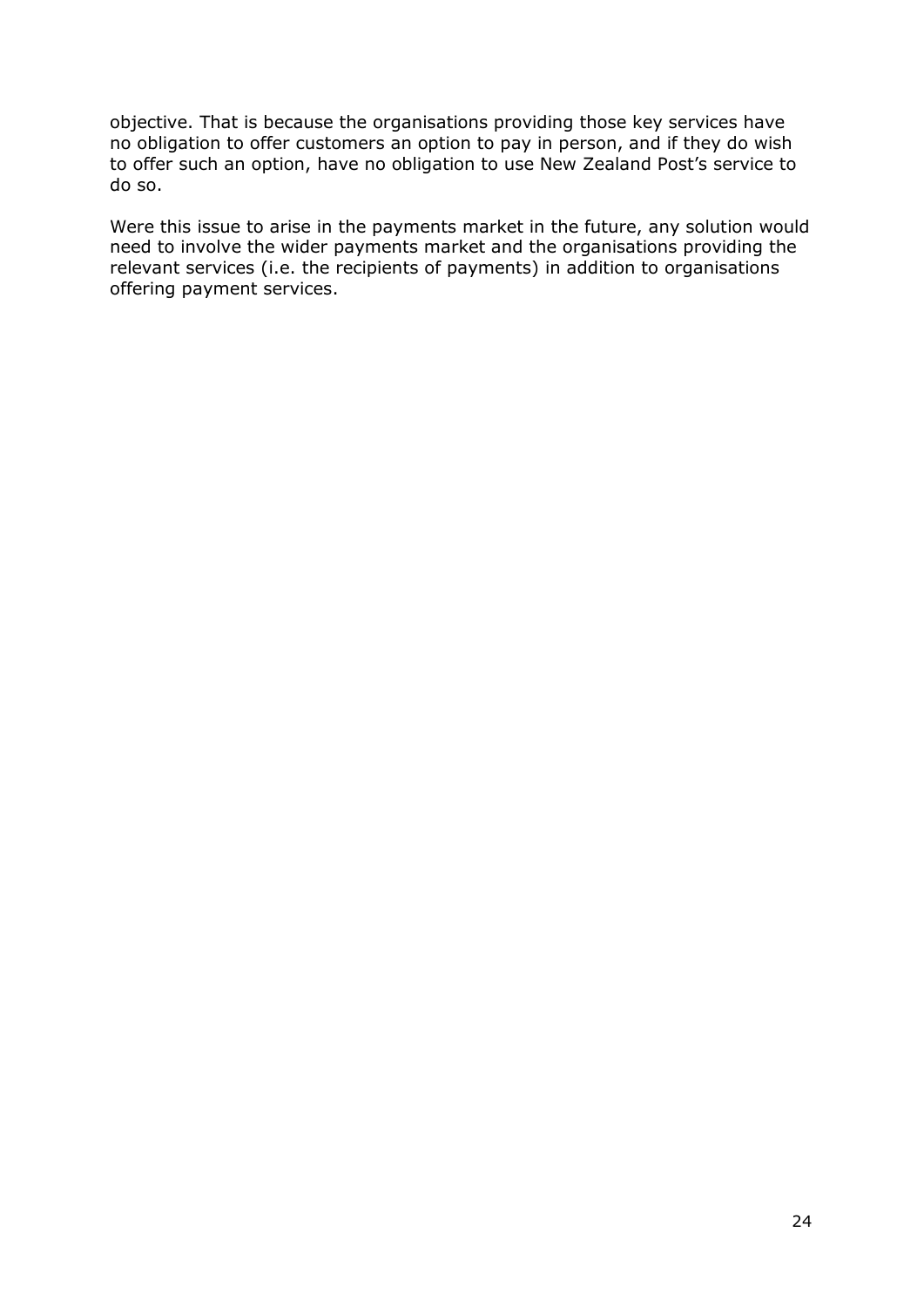# **Section 4: Policy Options**

This section identifies four policy options to respond to the changing communications market. It covers:

**4.1** An outline of the policy options, the assumptions and evaluation criteria used to assess those options;

## **4.2 to 4.5**

A discussion of each option, outlining the impacts of each option on New Zealand Post, senders and receivers, and other postal operators; *and*

**4.6** An assessment of each option against the evaluation criteria.

## **4.1 Policy options, evaluation criteria, assumptions and legislative implications**

## *4.1.1: Policy options*

The section considers four policy options that progressively involve more flexibility in the level of universal service. Those options are:

- **Option 1- Status Quo**: No change is made to the 1998 Deed;  $\bullet$
- **Option 2 - Constrained response**: Incremental changes to some of the USO targets specified in the 1998 Deed;
- **Option 3 - Flexible Response**: A new deed of understanding between New Zealand Post and the Crown, which sets out New Zealand Post's commitment to provide a minimum basic postal service and to maintain a retail network of a minimum size, while providing flexibility as to how services are provided and what additional services are offered; *and*
- **Option 4 - Market response**: New Zealand Post provides postal  $\bullet$ services without any arrangement with the Crown.

Each option is described further below, focusing on the likely impact on New Zealand Post, senders and receivers, and other postal operators.

## *4.1.2: Evaluation criteria*

In light of the Government objectives and the discussion presented in *Section 3*, set out below are the key criteria against which the four policy options identified here have been evaluated: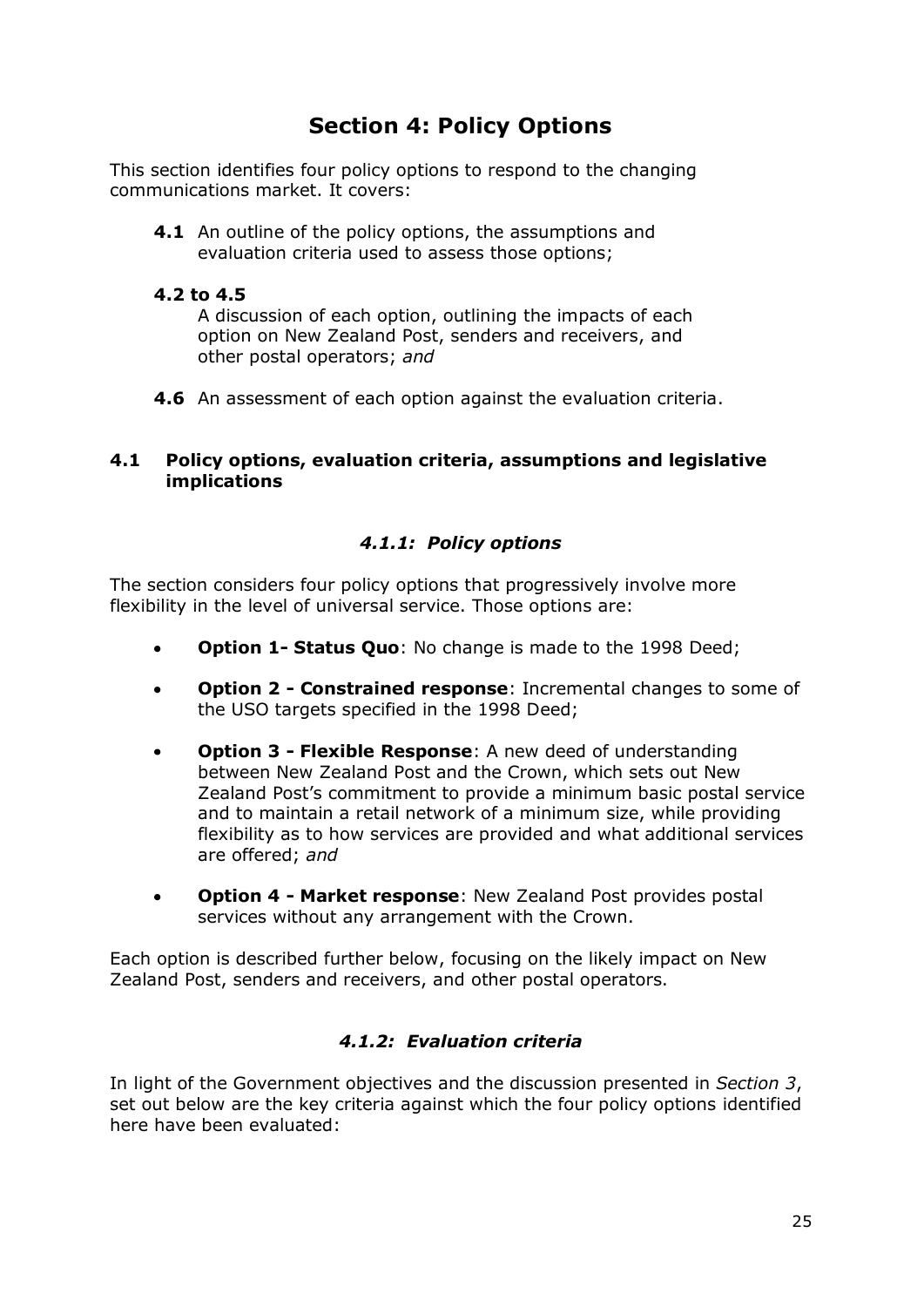- Commercial sustainability: New Zealand Post is able to  $\bullet$ develop a viable and self-sustaining business model which reflects changing consumer preferences and market demand. This includes an assessment of whether New Zealand Post is able to meet its obligation under the SOE Act to be as profitable and efficient as comparable businesses not owned by the Crown;
- Fit for purpose universal service: The Government has  $\bullet$ assurance that a national letter delivery service will be provided that is consistent with the conclusions on the scope and design of an adequate USO set out in *Section 3* of this proposal;
- Rural/urban equity: This criteria seeks to identify the extent to which the different options result in equity in terms of the services available to urban and rural communities. However, as noted in *Section 3*, there has historically been recognition that absolute rural/urban equity is not practicable.;
- Regulatory certainty: The policy option enables development  $\bullet$ of and investment in longer term solutions by participants in the postal industry;
- Flexibility: The policy option allows adaptability and  $\bullet$ innovation by participants in the postal industry;
- Industry efficiency: Static and dynamic efficiency are both  $\bullet$ important. Static efficiency means that, at a point in time, the postal industry generates maximum output from the capital and other resources it employs and prices its services to reflect production costs. Dynamic efficiency concerns the productivity of the industry over time, including the ability of the industry to adapt quickly and at low cost to changes in the competitive environment. Investment in research and the development of new products, services and processes is often important for dynamic efficiency; *and*
- Compliance with international obligations: New Zealand meets  $\bullet$ its UPU obligation to have a universal service that takes into account the needs of the population and national conditions, and is provided on a viable basis.

*Table 1* in *Section 4.6* summarises the assessment of the policy options against the evaluation criteria.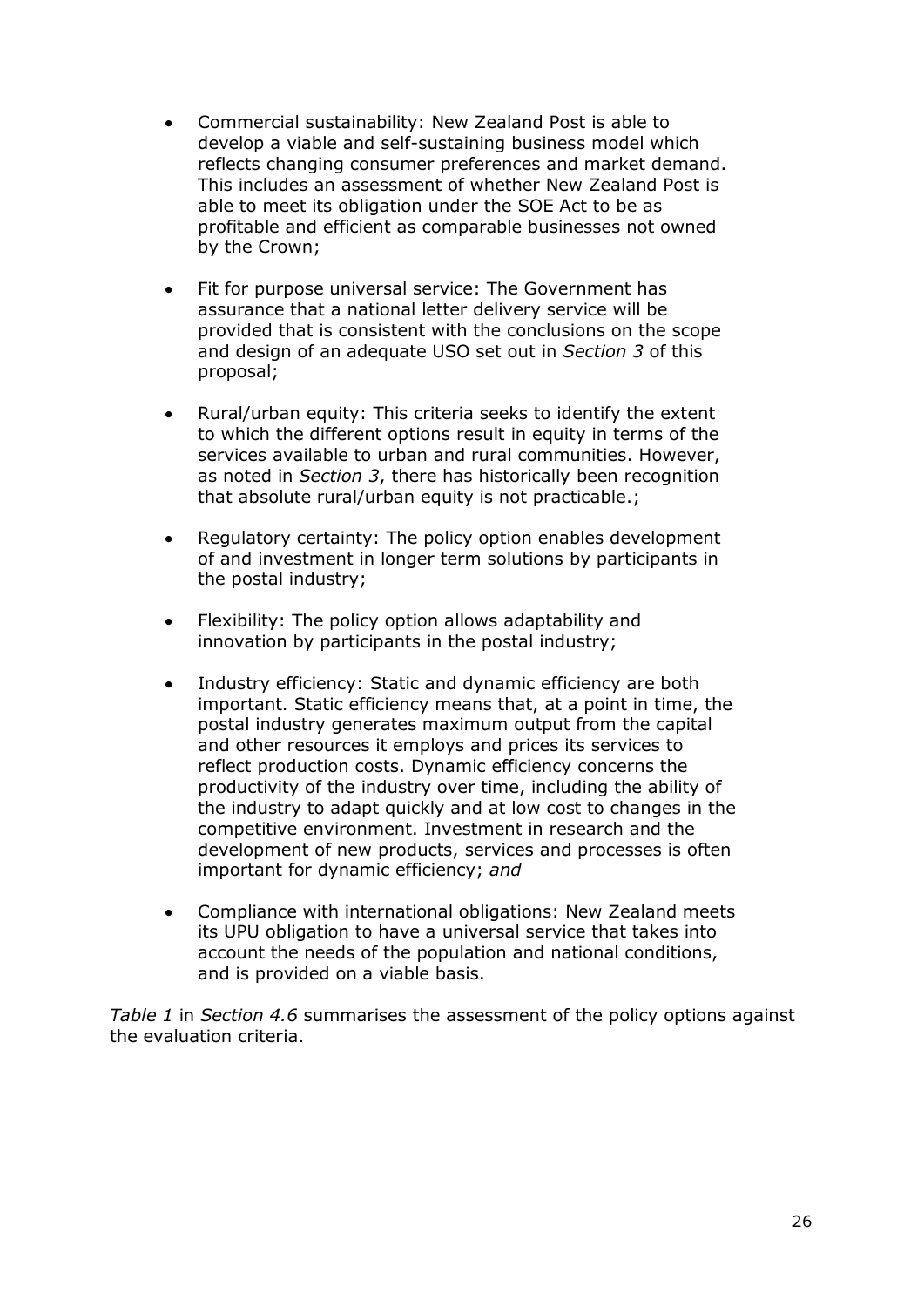## *4.1.3: Assumptions*

The discussion below assumes that under any of the four options:

- New Zealand Post will remain the sole designated postal administration for New Zealand's participation in the UPU;
- New Zealand Post will continue to have obligations under the  $\bullet$ SOE Act to be as profitable and efficient as comparable businesses not owned by the Crown and to have regard to the interests of the community in which it operates;
- New Zealand Post will continue to seek out other revenue sources as new market opportunities arise (for example in the digital sphere and parcels market), but cross-subsidisation from other parts of the New Zealand Post Group to its letter services will not be a viable long-term strategy; *and*
- New Zealand Post will continue its policy of not extending the Rural Post delivery network where a property is not within an existing delivery route. There will continue to be situations where New Zealand Post aggregates nests of privately owned boxes within existing delivery routes (subject to constraints proposed under the various options discussed in this section).

New Zealand Post is not proposing any change to Clause 17 of the 1998 Deed (which requires New Zealand Post to provide access to its postal network to other postal operators and is discussed in *Section 5* of this Proposal). 24 Accordingly, where the assessment below discusses the impact on competitor postal operators, the focus is only on how changes to the USO will affect them, not on wider issues surrounding the terms and conditions on which access is provided to New Zealand Post's postal network. The discussion below therefore assumes that:

- New Zealand Post will provide other postal operators with  $\bullet$ access to its letter services on economically efficient and commercially sustainable terms;
- the access provided will reflect the configuration of the postal  $\bullet$ network as it may be changed by New Zealand Post as a result of the policy options being considered (e.g. where delivery frequency is reduced, the terms of access will reflect that);
- the processes currently being undertaken by the independent postal network access committee will continue; *and*

1

<sup>&</sup>lt;sup>24</sup> New Zealand Post currently provides access to its postal network to six competing postal operators. One operator operates its own partial street delivery and box network in most urban and large provincial centres and lodges residual volumes into New Zealand Post's network. The remaining five operators insert all of their mail into New Zealand Post's network.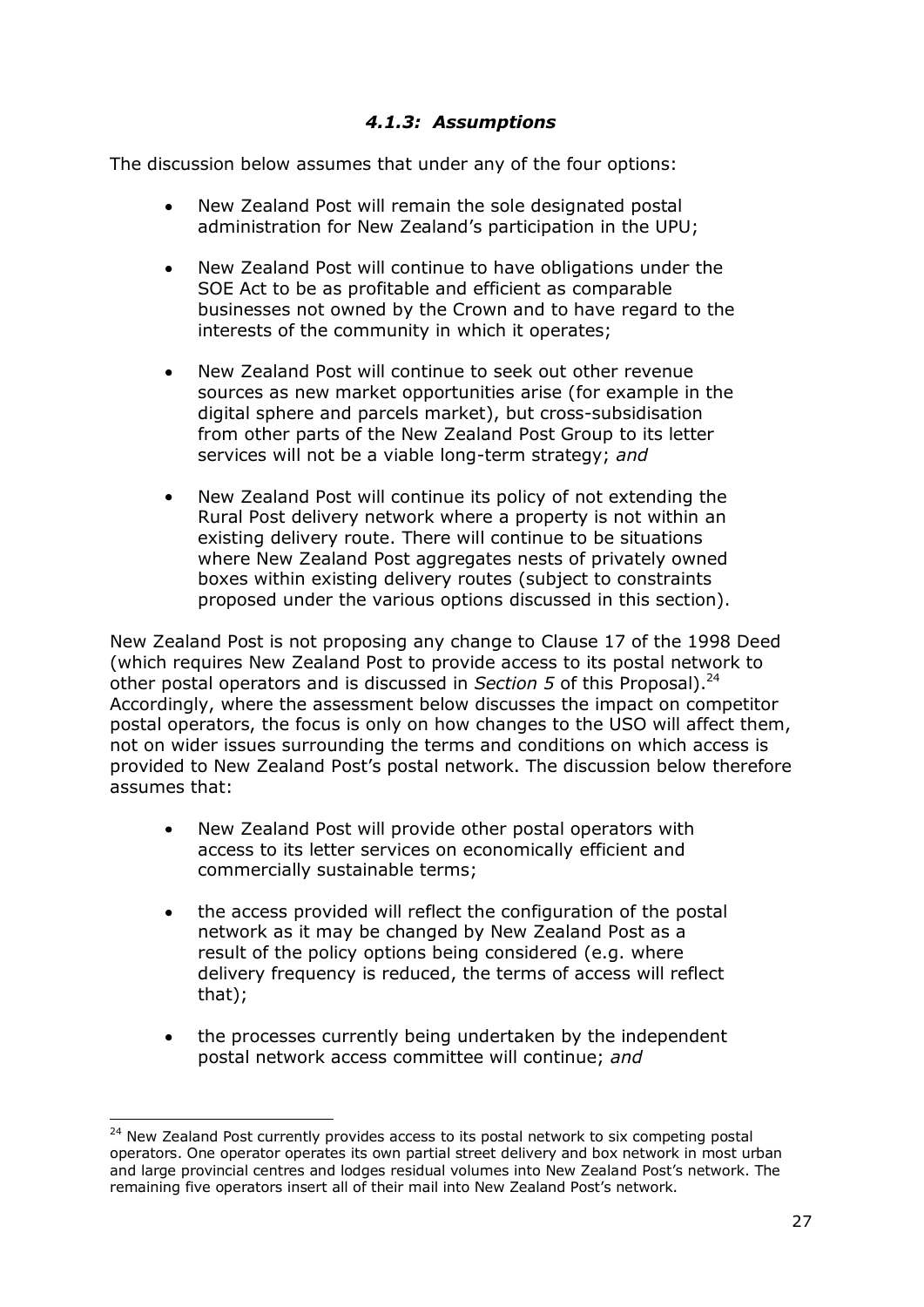• there will continue to be a competing delivery network in parts of the major towns and cities.

## *4.1.4: Legislative implications*

The policy options considered in this proposal would not require any changes to the Postal Services Act 1998.

The Postal Services (Information Disclosure) Regulations 1998 (Regulations) require (among other things) New Zealand Post to disclose the following information in its annual report:

- a table (the Disclosure Table) setting out the number of delivery points in specified categories (residential, rural, business, PO Box, counter delivery etc.) and the number of delivery points in each category which have six, five or one to four day per week delivery;
- the number of post centres and postal outlets at the close of each financial year;
- the results of an independent survey on the percentage of domestic letters delivered within advertised deadlines, the percentage delivered within three days of advertised deadlines, and the percentage not delivered within three days of advertised deadlines; *and*
- separate profit and loss statements for letters carried within New Zealand for less than \$0.80 (including GST); and other services.

Where the options being considered include changes to the Regulations, this is identified below.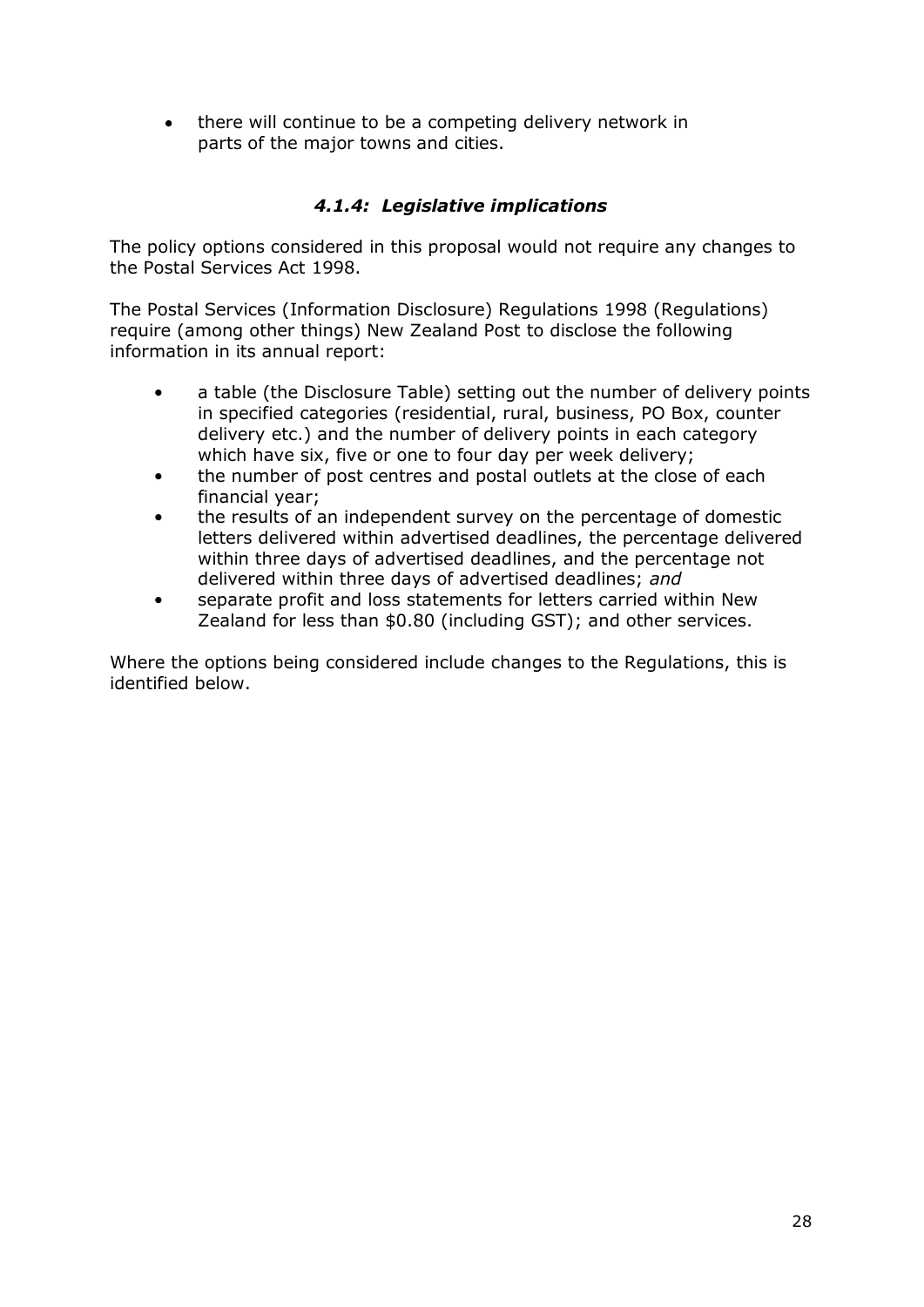## **4.2 Option 1 - Status quo**

The first option is that no change is made to the 1998 Deed and New Zealand Post must continue to meet the USO defined in it, namely:

- maintain six day per week delivery to at least 95% of delivery points, and five or six day per week delivery to at least 99.88% of delivery points;
- not increase the number of counter delivery points or community mail boxes beyond 1.5% of all delivery points;
- maintain at least 1,463,938 delivery points (there are approximately 1.9 million delivery points as at 2012);
- maintain a network of at least 880 postal outlets and post centres, including at least 240 postal outlets which provide ‗agency and/or other services'; *and*
- not reintroduce the rural delivery fee.

This option would not require any changes to the Regulations.

## *4.2.1: Impact on New Zealand Post*

Under this option New Zealand Post would be severely limited in how it can respond to continuing volume decline and ongoing cost pressures.

There are productivity improvements New Zealand Post can make within the scope of the 1998 Deed. For example, over time New Zealand Post can make changes to the configuration of its processing network to reflect changing sending patterns and mail sorting technologies. However without changes to delivery frequency and/or significant revenue increases, those initiatives will not be sufficient to keep pace with declining revenues from letter services beyond the short term.

Within the terms of the 1998 Deed, New Zealand Post is currently able to change 45,000 delivery points from six day to five day per week delivery. Those changes will not be sufficient to offset revenue losses from volume decline; the total savings available of up to \$1.2 million per annum make a negligible contribution to improving network productivity, representing as little as 0.3% of annual network costs.

Recent valuations by First NZ Capital and Macquarie both highlight the negative impact the 1998 Deed has on the business' value. $^{25}$ 

This option risks cementing New Zealand Post as a company in decline, with effects on the New Zealand Post Group beyond its postal business. New Zealand Post's credit rating may be affected. It may struggle to innovate and invest in areas where there is growth potential, such as digital communications, parcels, and freight. The need to cut costs within the terms of the 1998 Deed might also

<sup>1</sup> <sup>25</sup> Available on [http://www.comu.govt.nz/publications/information-releases/valuation](http://www.comu.govt.nz/publications/information-releases/valuation-reports/2011/)[reports/2011/](http://www.comu.govt.nz/publications/information-releases/valuation-reports/2011/)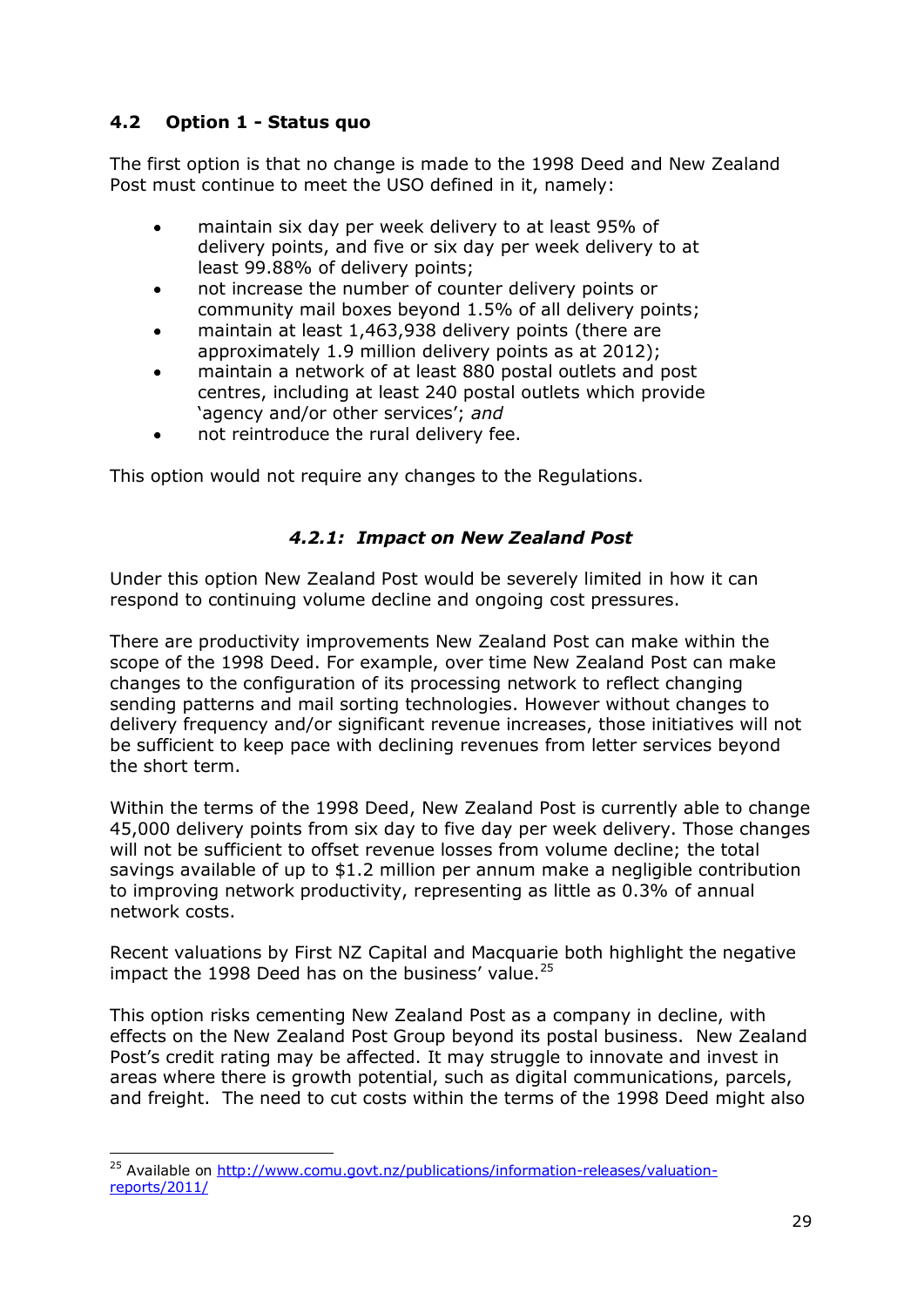put pressure on New Zealand Post's ability to meet its published service standards.

This would severely compromise New Zealand Post's ability to deliver on its vision of bringing New Zealanders together with the people and things that matter to them. It would also mean that New Zealand Post was not able to achieve its obligation under the SOE Act to operate as a successful business.

## *4.2.2: Impact on senders and receivers*

New Zealand Post's service standards would not change for the majority of senders and receivers. However, as noted above, a loss-making New Zealand Post with a focus on cost cutting without changing the delivery network may struggle to meet its published service standards in practice.

45,000 delivery points would be reduced from six day per week to five day per week delivery. To achieve maximum savings, those reductions would be focused on the highest cost-to-serve areas. That means the effects would mainly be felt in remote rural locations, which are also those areas with the least access to alternative communications methods.

As noted earlier, under any of the options, New Zealand Post will continue its policy of not extending the Rural Post delivery network. In some cases New Zealand Post currently offers free PO Boxes or community mail boxes where it is unable to accommodate a request for a new delivery point. Under the status quo, New Zealand Post would likely be constrained by the 1.5% cap on counter delivery points and community mail boxes from continuing to offer free PO Boxes in these scenarios. However the option of receiver-owned delivery points sited at a point within an existing delivery route would continue to be available.

## *4.2.3: Impact on other postal operators*

This option is unlikely to have a material impact on other postal operators, except to the extent that New Zealand Post is unable to meet its service standards and this further accelerates declining volumes.

## *4.2.4: Retail network and agency services*

Maintaining the status quo would not necessarily constrain New Zealand Post from making changes to its retail network to the same extent as it would in relation to the delivery network, but it would limit New Zealand Post's commercial flexibility and ability to provide access to its services in the most efficient manner.

New Zealand Post will continue with its programme to upgrade its retail network over time, including redesigning outlets, changing the location of some outlets, and increasing the use of self-service kiosks and stamp vending machines. The 1998 Deed does not require New Zealand Post to own and operate postal outlets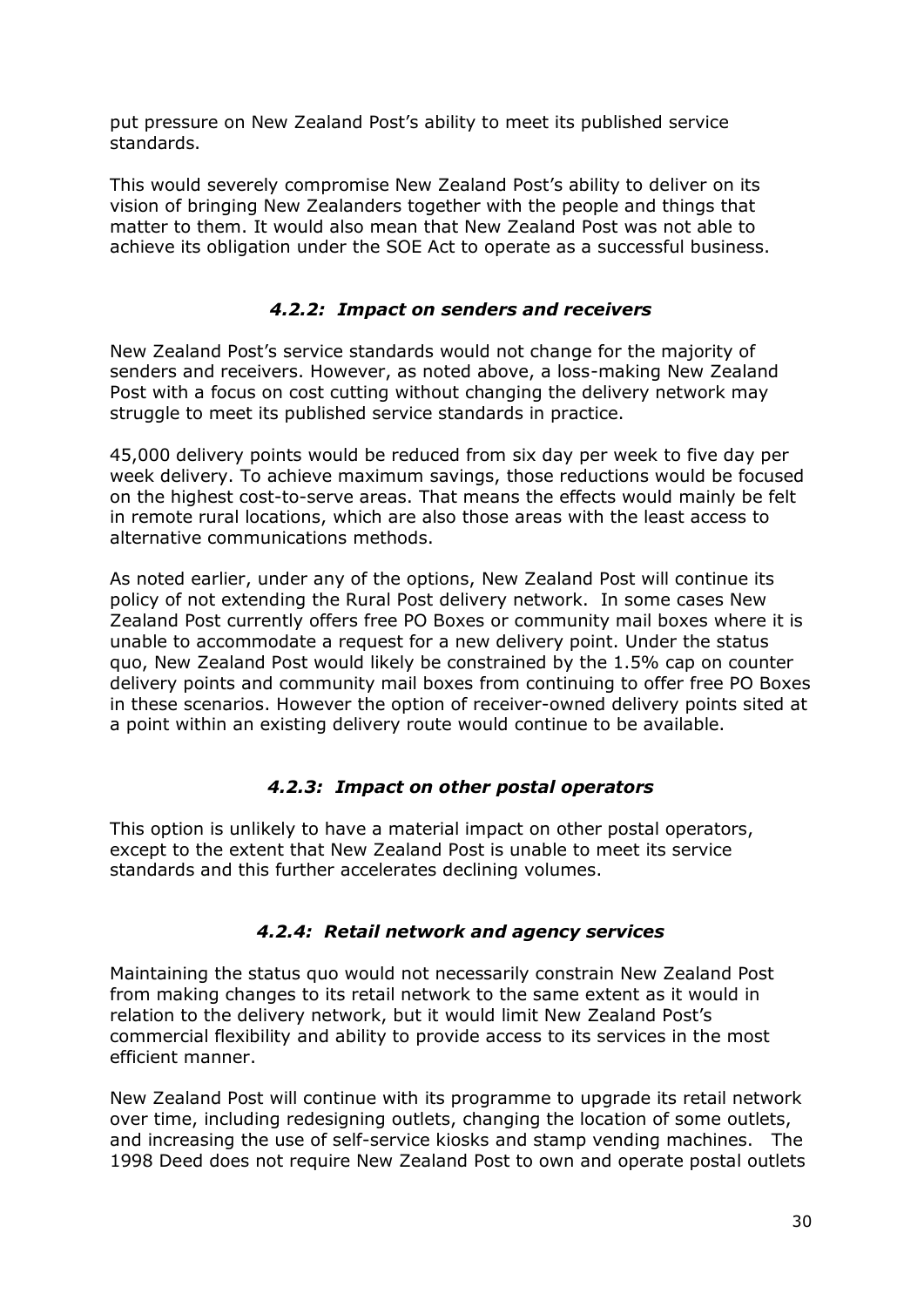and post centres, and New Zealand Post's retail network will continue to include a mix of corporate owned, franchise and agency ownership models.

‗Over the counter' services can be offered via different store formats than New Zealand Post currently has in place without resulting in a breach of the 1998 Deed. However new technologies may make over the counter service unnecessary for the majority of transactions. The constraint of having to continue to offer over the counter services at a fixed number of outlets will undermine New Zealand Post's business case to offer more efficient and convenient ways to access its services.

Customers using New Zealand Post's retail network will notice changes. Some outlets will relocate, others may be closed, outlets will look different and may be as simple as a self-service kiosk located within another business. Inevitably, some customers will not like the changes New Zealand Post makes. However, New Zealand Post believes that most customers will find that location changes, better outlet design, self-service kiosks and stamp vending machines offer them quicker and more convenient access to postal services than at present.

The markets for the various types of agency services New Zealand Post provides will continue to change. Uncertainty about the scope of the obligation regarding agency services in the 1998 Deed may prevent New Zealand Post from innovating in how it provides those various services – for example by providing different types of services in different locations to reflect the different characteristics of, and demand for, each service.

## *4.2.5: Potential to mitigate risks/negative impacts*

To provide an adequate return for the shareholder a subsidy would be required initially in the order of \$30 million per annum simply to support the delivery network.<sup>26</sup> New Zealand Post's revenue forecasts indicate that the required subsidy would be likely to grow by approximately \$10 million per annum. Even if the Government, as New Zealand Post's shareholder, did not require New Zealand Post to pay dividends, taxpayer subsidisation or a Crown guarantee would be necessary to avoid business failure.

Another mechanism to mitigate the effects of volume losses would be to reinstate New Zealand Post's monopoly over letter delivery or introduce a levy arrangement on postal operators other than New Zealand Post to support the USO. Currently, high cost-to-serve areas are funded through an implicit crosssubsidy between low cost-to-serve areas and the high cost-to-serve areas. The existence of a competing delivery network in parts of the major cities and towns undermines the viability of that cross-subsidy, placing even more pressure on the current USO.

However a reinstated monopoly, or a levy paid by competing postal operators, are, at best, short term solutions. The primary challenge to the USO is from

1

<sup>&</sup>lt;sup>26</sup> Note that this estimated subsidy does not include any costs associated with maintaining New Zealand Post's retail network.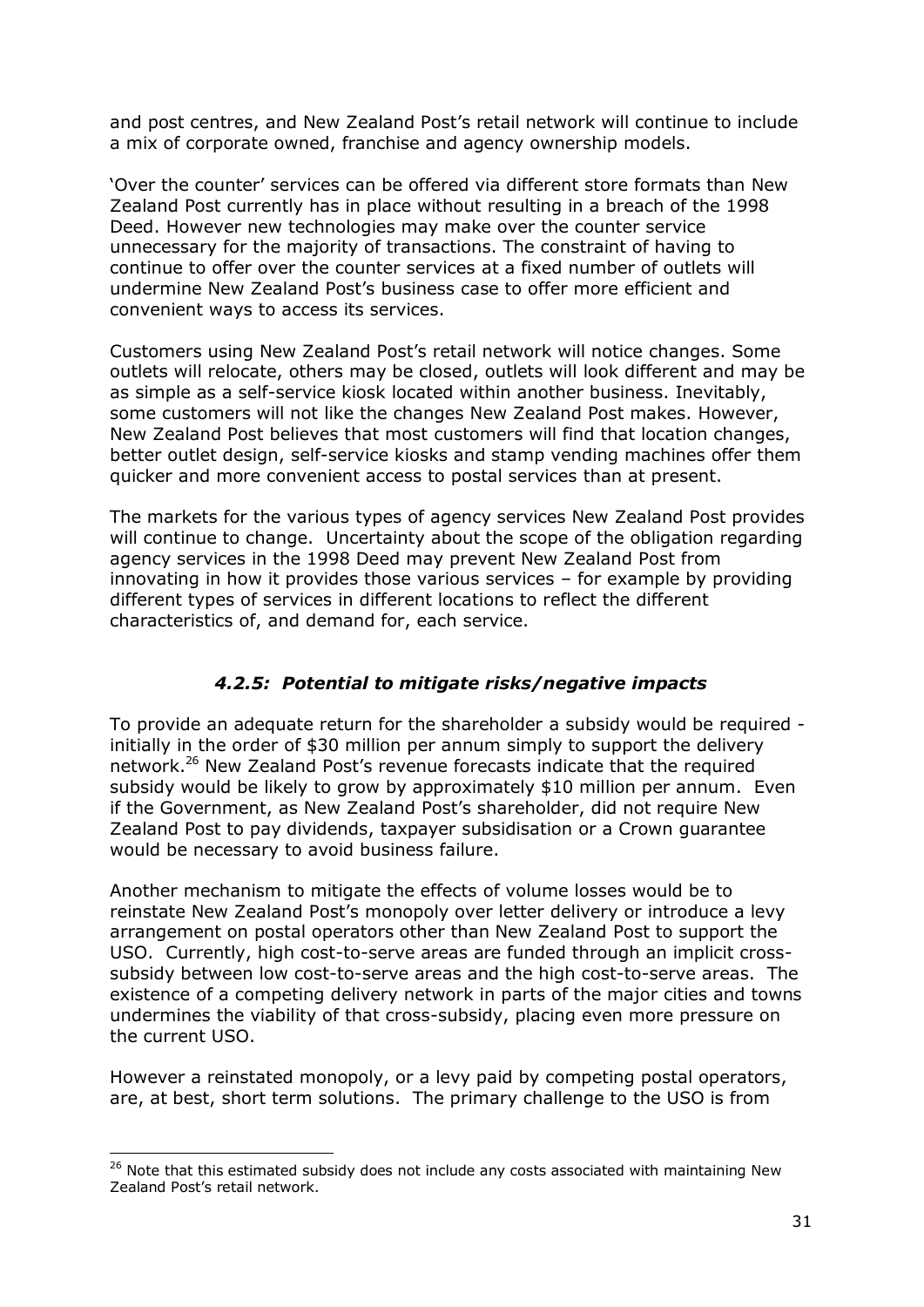irreversible volume decline, which will not be addressed by a reinstated monopoly or levy paid by other postal operators.

## **4.3 Option 2 – Constrained response**

In the second option the Government determines changes to some of the metrics specified in the 1998 Deed, for example by requiring New Zealand Post to:

- provide five day a week delivery to at least 99.88% of  $\bullet$ delivery points (down from six day a week delivery to 95% of delivery points);
- not increase the proportion of counter delivery points or community mail boxes above 5.0% of all delivery points (up from 1.5%);
- maintain a network of at least 780 postal outlets and post centres, including at least 150 postal outlets providing 'agency and/or other services' (down from 880 and 240 respectively); *and*
- not re-introduce a rural delivery fee.  $\bullet$

This option would not require significant changes to the Regulations. The Disclosure Table would need to be amended to reflect the move to five day a week instead of six day a week delivery, but no other changes would be required.

## *4.3.1: Impact on New Zealand Post*

Under this option an incentive is established for New Zealand Post to maximise cost removal within the constraints set by the amended Deed. The resultant changes would not necessarily be about meeting customers' needs or developing a sustainable system-wide business model, but rather operating within the Government-defined constraints. This option would not enable New Zealand Post to develop a commercially sustainable business model, resulting in New Zealand Post seeking ongoing changes to the metrics as volumes continue to decline.

New Zealand Post would likely move to five day a week delivery as soon as possible. However the savings from moving to five day delivery are estimated to reduce costs by just \$12 million per annum (2.8% of annual network costs).

Because New Zealand Post would have no further flexibility in relation to delivery frequency, one other way for it to reduce the cost of its network would be to replace the highest cost rural delivery points with community mail boxes to the maximum extent permitted. If New Zealand Post converted existing delivery points to community mail boxes it would be unable to offer these to new applicants for a delivery point where New Zealand Post was unable to extend its network. However, as under option 1, receiver-owned delivery points located within an existing delivery route would continue to be available.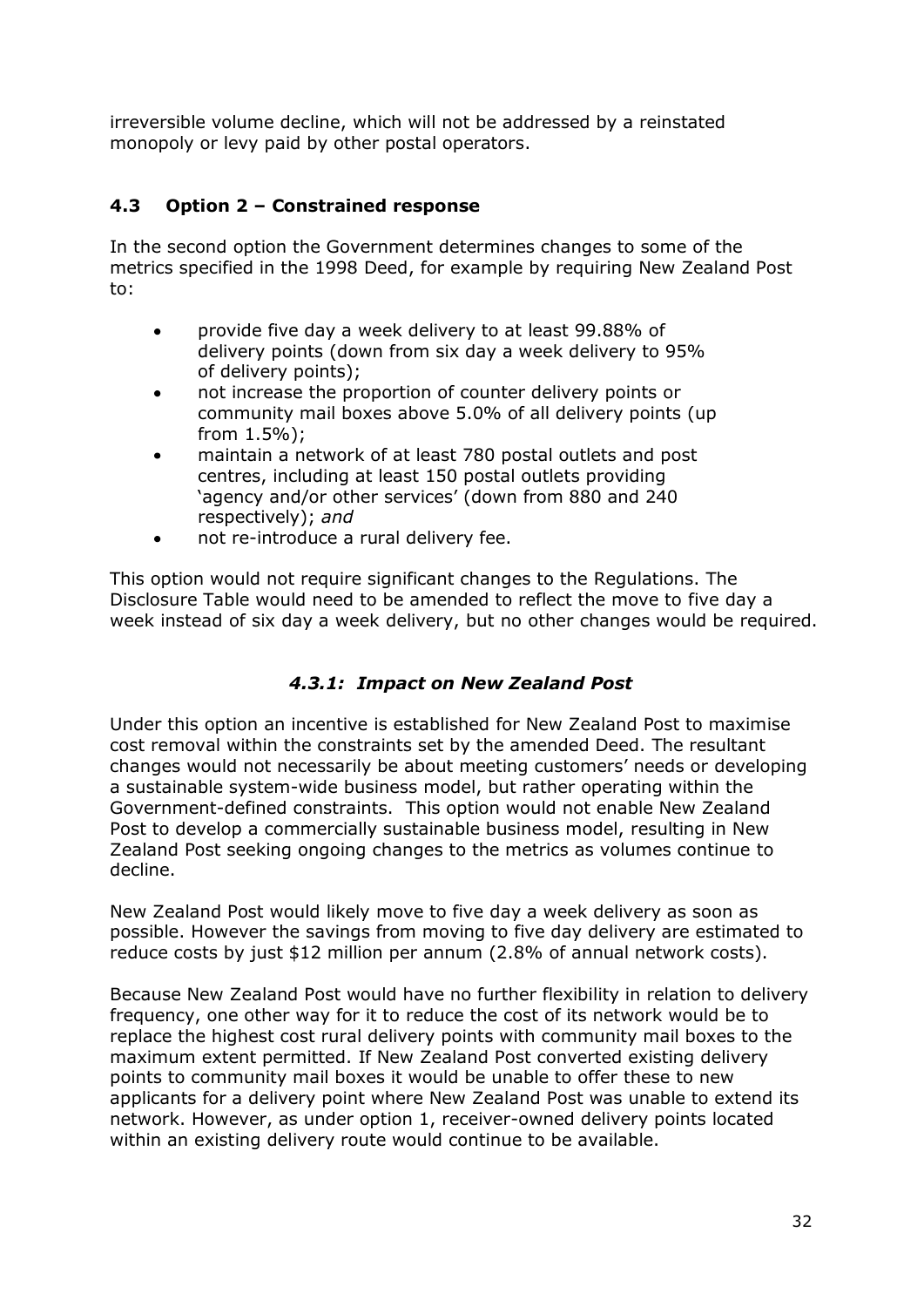New Zealand Post's analysis indicates that as compared with option 1, these changes would defer loss making on postal operations for approximately two years only. After those two years, the effects on New Zealand Post would be as under option  $1 - a$  loss-making postal business, with a negative impact on New Zealand Post's credit rating, reputation and ability to meet its service standards and to innovate and invest.

New Zealand Post would therefore need to seek further changes to the Deed. The onus would be on the Government to set the metrics within which New Zealand Post must act, which would create regulatory uncertainty for New Zealand Post and undermine its incentive to invest in development of new services to meet changing demand.

Incremental changes to the metrics in the Deed are also likely to be more costly as compared with the flexible response set out in option 3. Reducing delivery frequency from six days per week to five days per week would require considerable planning. In the worst case scenario New Zealand Post might be implementing five day per week delivery while volumes were already at a level for which only three day per week delivery would be commercially sustainable. If the metrics were later changed to further reduce delivery frequency, the network redesign costs would be duplicated.

There would also be costs associated with the re-work required to adjust the processing network to incremental changes in delivery frequencies, although these are less significant than the costs associated with incrementally redesigning the delivery network.

## *4.3.2: Impact on senders and receivers*

Customer research indicates that changing to five day per week delivery would be acceptable to the majority of senders and receivers.

If New Zealand Post converted Rural Post or Postie delivery points to community mail boxes, around 60,000 delivery points would be affected. Assuming that the highest cost delivery points were targeted for conversion to community mail boxes, the main impact would, as under option 1, be felt in rural locations where people also have the least access to digital communications methods. Over a quarter of the existing Rural Post delivery network would be affected.

Senders and receivers might experience uncertainty if New Zealand Post had to seek frequent changes to the Deed. That uncertainty has the potential to hasten moves to digital communication methods and so increase the rate of volume decline in New Zealand Post's network.

As under option 1, a loss-making New Zealand Post with a focus on cost cutting with a limited ability to change the delivery network may struggle to meet its published service standards in practice.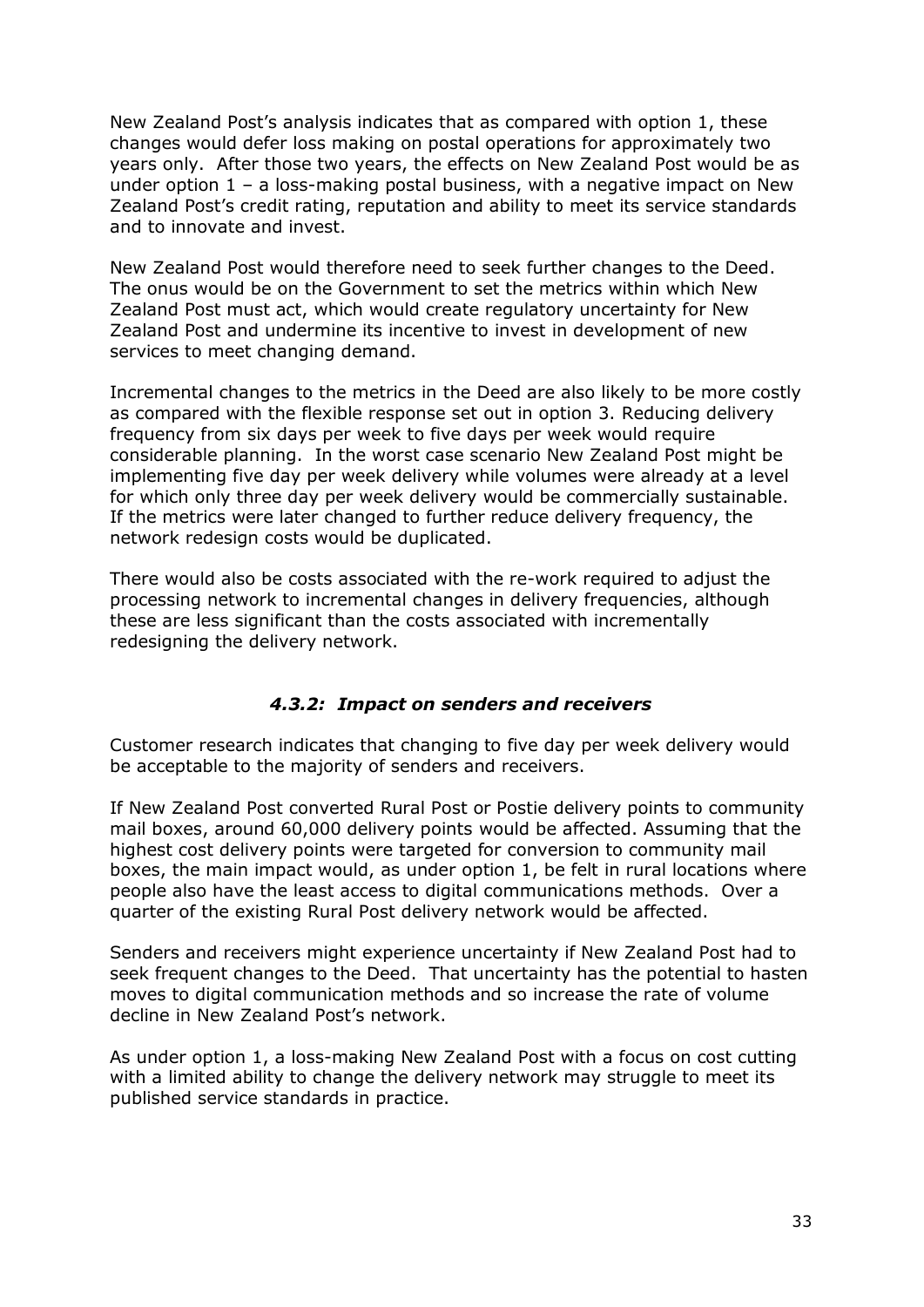## *4.3.3: Impact on other postal operators*

This option is unlikely to have a material impact on other postal operators except to the extent that New Zealand Post is unable to meet its service standards and this further accelerates declining volumes (as under option 1).

Reducing the majority of delivery points to five day per week delivery is unlikely to create significant opportunities for other postal operators to develop alternative delivery networks. New Zealand Post understands that the major existing competing delivery network - operated by New Zealand Document Exchange Limited (DX Mail) - generally offers only five day per week delivery.

## *4.3.4: Retail network and agency services*

As under option 1, the constrained response would not necessarily prevent New Zealand Post from making changes to its retail network to the same extent as it would in relation to the delivery network, but it remains problematic.

The constrained response will slightly increase New Zealand Post's commercial flexibility as compared with the status quo. However the constrained response still reflects a dynamic focused on cost-cutting within the existing business model rather than allowing New Zealand Post to adjust its business model to the changing market and consumer preferences. As under option 1, the constrained response will undermine New Zealand Post's business case to offer more efficient and convenient ways to access its services via the use of technology, and leaves in place the existing uncertainty about the scope of the 'agency and/or other services' obligation.

## *4.3.5: Potential to mitigate risks/negative impacts*

As under option 1, a taxpayer subsidy would ultimately be required to maintain profitability under the metrics described above. The timing of a subsidy may be delayed under this option as compared with option 1.

## *4.3.6: Assessment*

This option reflects a focus on short term solutions, which would undermine opportunities to develop a sustainable system-wide business model. In the short term most consumers would experience minimal change, but those who did experience change would be those with least access to digital alternatives. In the long term, this option does not address the challenges created by changing consumer preferences and market demand, and New Zealand Post is likely to seek ongoing changes to the Deed.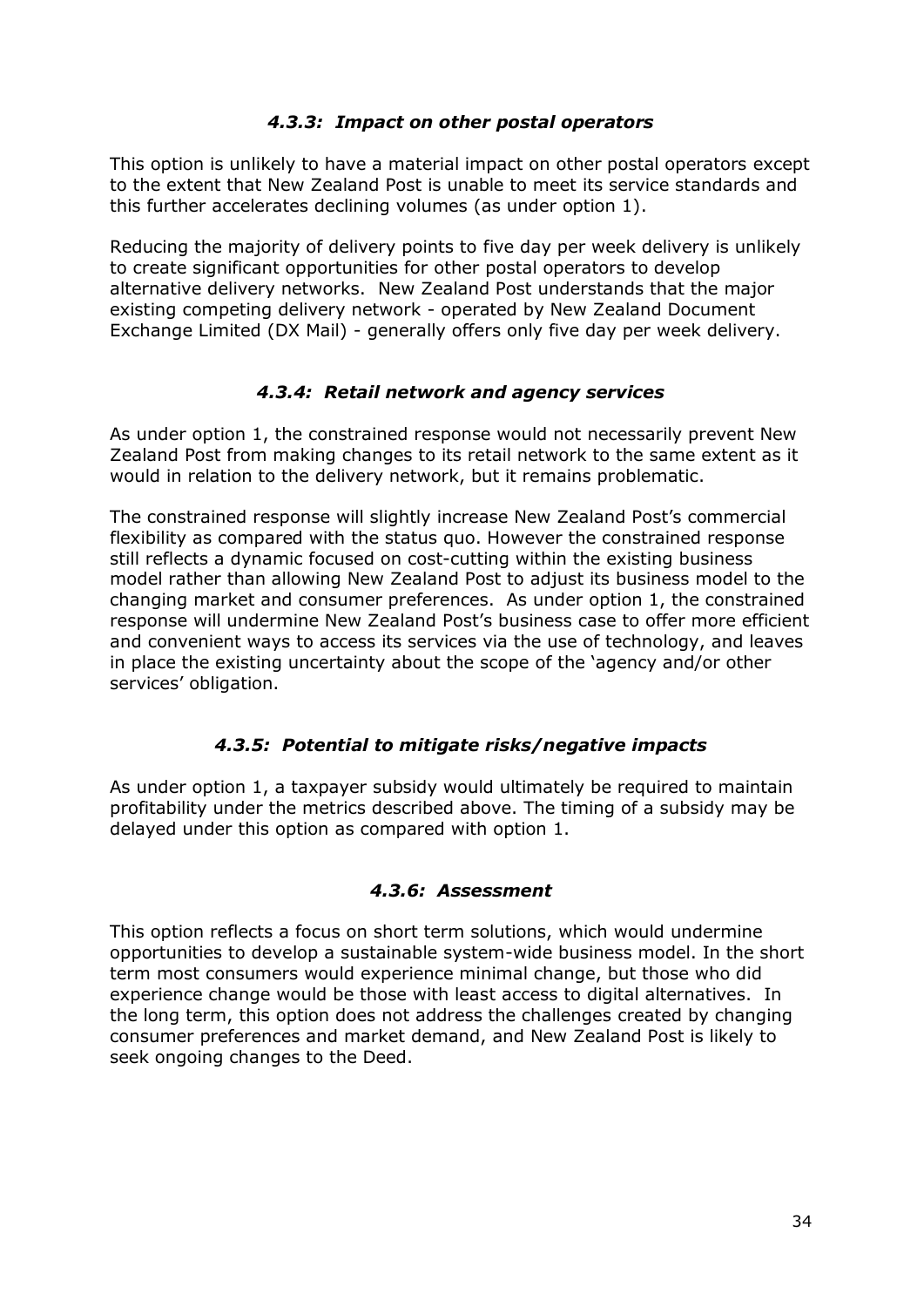## **4.4 Option 3 – Flexible response**

The third option is a new deed of understanding between New Zealand Post and the Crown, which sets out the minimum basic postal service for delivery of letters that New Zealand Post will provide. That basic postal service will include not less than three day per week delivery to 99.88% of delivery points within New Zealand Post's network.

The greater flexibility provided by a reduction in the minimum delivery frequency for the basic postal service means less flexibility would be required in relation to the proportion of community mail boxes within the postal network, as New Zealand Post will be able to reduce costs through reduced delivery frequency. Therefore the current cap on community mail boxes of 1.5% can be increased to 3% rather than the 5% as proposed in option 2.

Under this option, New Zealand Post would also agree not to reduce the frequency of delivery under the basic postal service to those areas where New Zealand Post offered a three or two day delivery service as at 30 June 2012. New Zealand Post would also commit to including within its network a minimum of 1,910,010 delivery points, being the number of delivery points in the network as at 30 June 2012.

New Zealand Post would also agree to increase the number of delivery points within its network if and to the extent there is demand for it to do so, but New Zealand Post would not be obliged to add any delivery point to its network where to do so would, in New Zealand Post's reasonable opinion, be operationally impracticable or would jeopardise the commercial sustainability of the postal services it provides pursuant to the new deed.

Of course, it may be unlikely that adding any individual delivery point would jeopardise the commercial sustainability of the basic postal service as a whole. However, New Zealand Post operates in an environment where we need to treat customers consistently. Therefore when applying this test in respect of a given delivery point, New Zealand Post will also look at the extent to which adding a new delivery point in similar circumstances would increase the average cost of the network.

New Zealand Post will also give a commitment to maintain a network throughout New Zealand where consumers can purchase postal services. The network will contain no fewer than 880 service points in total, including no fewer than 240 where consumers can, in addition to purchasing postal services, use such bill payment services as New Zealand Post may provide from time to time. The network may be made up of a combination of outlets owned by New Zealand Post, services hosted in other businesses and electronic self-service kiosks.

New Zealand Post would agree that it would not introduce a universal receiverpays rural delivery fee for the basic postal service.

The objective of this option is a commitment to provide a basic level of service that is commercially sustainable without a requirement for a subsidy. As volumes decline and alternative communications technologies increase, the services provided by New Zealand Post will change and may exceed the level specified in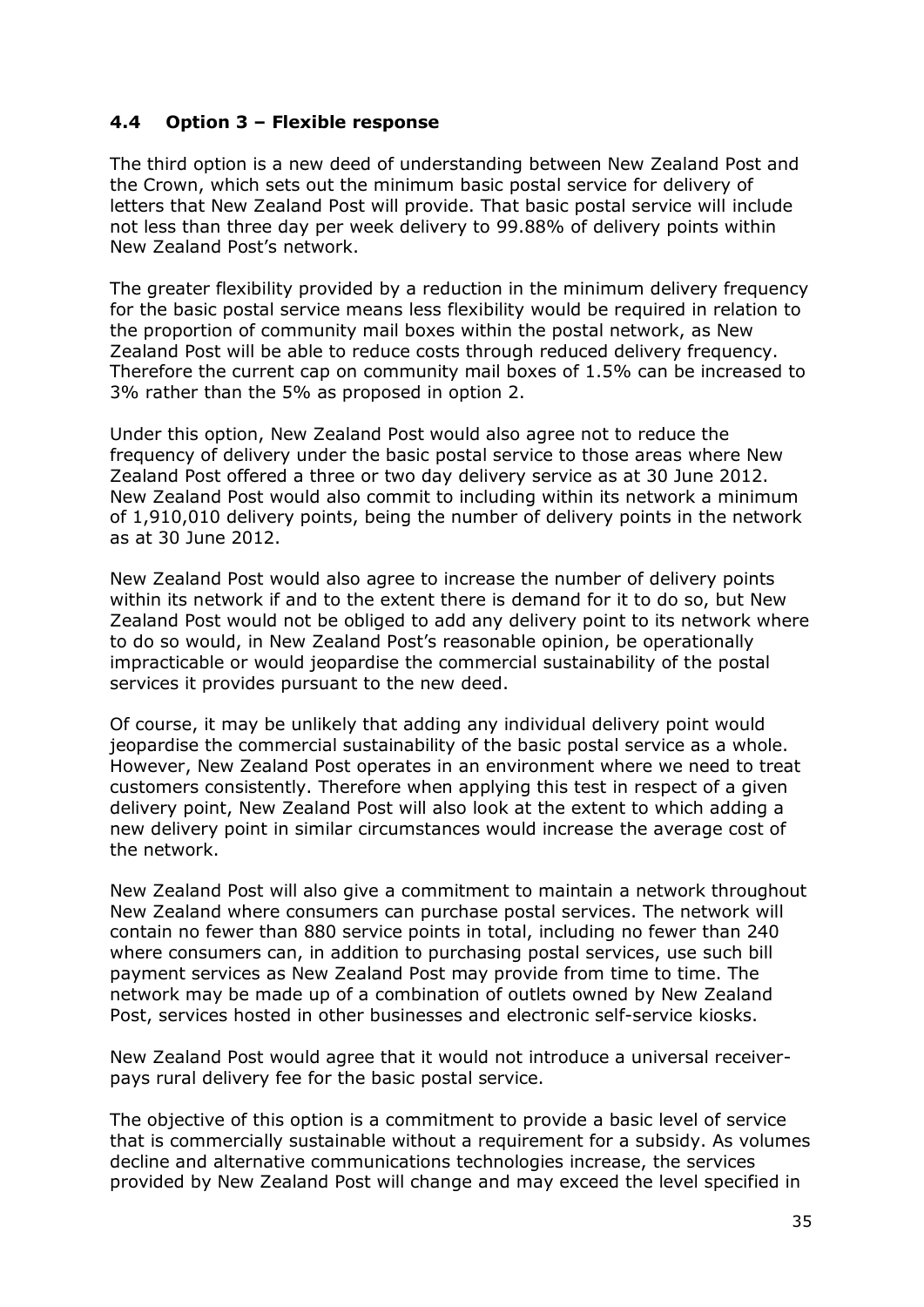the deed, but the commitment from New Zealand Post will represent a minimum level of service.

In the future it is likely that premium services over and above the basic postal service will require additional payments.

This option would require some changes to the Regulations to amend the terminology used in relation to disclosure of the size of New Zealand Post's retail network (as the current Regulations refer to 'post centres' and 'post shops', terms which would no longer be used in New Zealand Post's proposed new deed). The Disclosure Table would need to be amended to reflect reduced delivery frequencies, although this would not need to be done immediately.

## *4.4.1: Impact on New Zealand Post*

Under this option, New Zealand Post is likely to reduce delivery frequency when volumes, competition and customer needs dictate. New Zealand Post is not able to commit to a time-frame in which frequency reduction may occur, as that is dependent on market dynamics, including New Zealand Post's ongoing assessment of customer needs, its competitive position, the development of alternative services and the rate of volume decline. The postal environment is continually changing. Based on current information and trends, frequency reduction is unlikely to be implemented before 2014/15. However a variety of factors could bring this timeframe forward or postpone it.

The flexibility and regulatory certainty this option provides makes it more likely that frequency reductions would be implemented in an optimal manner than under option 2. The change might happen universally across the whole network, or be phased in gradually in different areas, taking into account factors such as the availability of alternatives, density and volumes.

Time-critical physical delivery services would continue to be available for the majority of delivery points (predominantly in urban areas and provincial towns) at a premium price. Time-critical delivery to rural areas would be unlikely to be available unless an arrangement could be reached with other users of the rural delivery network, as discussed further below.

Regulatory certainty would also allow New Zealand Post to take a long term approach to planning the frequency reduction and to prepare its customers by announcing changes well in advance.

A dramatic reduction in frequency has the potential to undermine the perceived value of the postal service and so hasten the volume decline, but under this option that risk would be managed by New Zealand Post rather than via regulation. New Zealand Post will be under competitive pressure to adequately prepare senders for any future changes, since a badly managed reduction in frequency could hasten moves to digital communication methods.

As noted in the assumptions, New Zealand Post is unlikely to resume growth of its rural network under any of the four options assessed here. Under this option however, a trade-off is made between flexibility regarding delivery frequency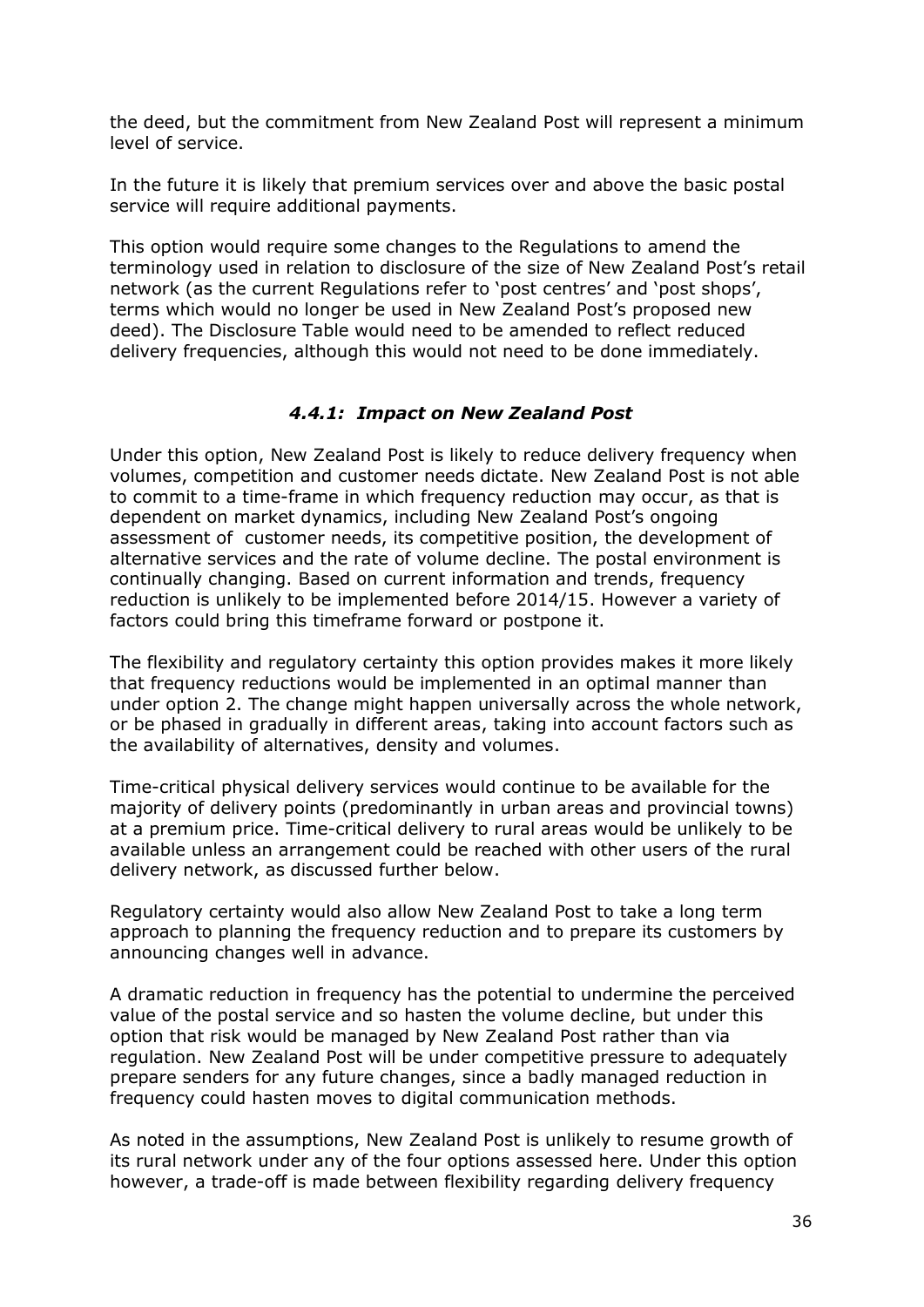and flexibility as to the number of community mail boxes New Zealand Post can allow within its network. New Zealand Post would still have increased flexibility to introduce community mail boxes rather than 'to the gate' delivery where appropriate, but this would be subject to a cap of 3% of total delivery points. Because New Zealand Post would have more flexibility in relation to delivery frequency, there may be less pressure on New Zealand Post to increase the proportion of community mail boxes.

Regulatory certainty and the flexibility to respond to a changing market would provide New Zealand Post with increased incentives to invest in new services, such as digital communications offerings and options for receivers to receive services tailored to their preferences.

## *4.4.2: Impact on senders and receivers*

Reduced delivery frequency would mean that some letters would take longer to arrive. For many senders and receivers that would not be a material change, since most time-critical communications are already sent by other means. The longer delivery times implied by reduced delivery frequencies may have an impact on organisations sending invoices (since payment of invoices may be correspondingly delayed, with an impact on cash flow), but that impact can be mitigated as discussed below.

Senders and receivers might experience some uncertainty if the parameters within which New Zealand Post could change its service offerings were not constrained by regulation. On the other hand, as noted above, the potential for a more prescriptive USO (e.g. option 2) to become rapidly unsustainable, resulting in frequent incremental changes, would also create uncertainty. To some extent, it must be accepted that a level of uncertainty is inevitable in this market. The trend – declining letter volumes and increasing digital communication – is clear, but the likely extent of that decline, and if and when a plateau will occur, is inherently unpredictable.

The proposed commitment is for a minimum of three day per week delivery to 99.88% of delivery points with New Zealand Post's network – the same percentage of delivery points as are currently required under the 1998 Deed to receive 5 or 6 day per week delivery. This option means that up to 0.12% of delivery points within New Zealand Post's network could have only one or two day per week delivery (under the current terms of the 1998 Deed 0.12% of delivery points may have 1 to 4 day per week delivery). 0.12% of delivery points within New Zealand Post's delivery network currently equates to approximately 2200 delivery points. By comparison, approximately 1926 delivery points currently have one to four day per week delivery.

In practice, New Zealand Post does not expect to put in place large numbers of one or two day per week delivery contracts, because of the difficultly of making such contracts financially viable for Rural Post drivers (who, as discussed below, are independent contractors rather than employees).

Under this option New Zealand Post would commit to including within its network a minimum of 1,910,010 delivery points, being the number of delivery points in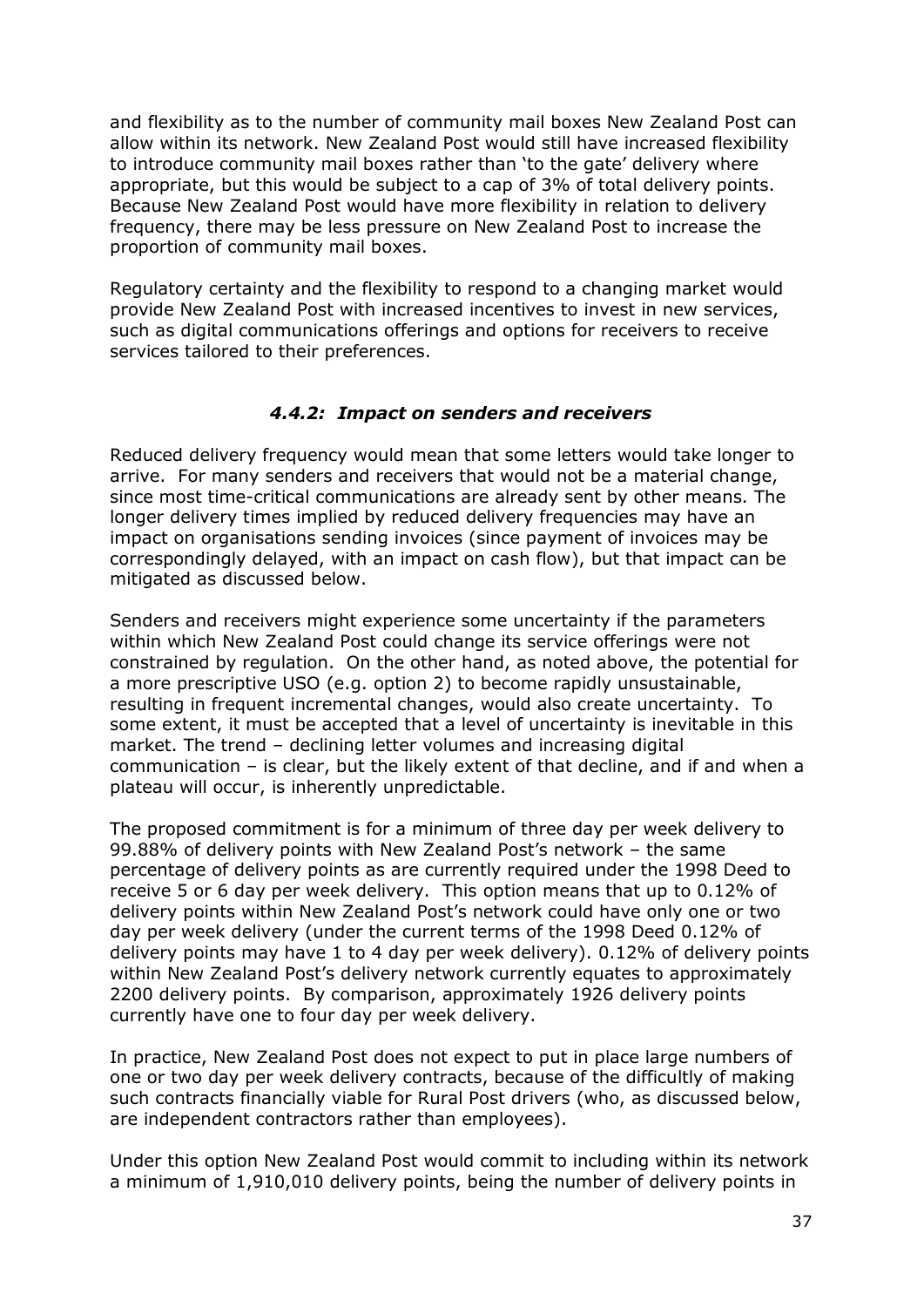the network as at 30 June 2012. This would provide the Government with assurance that New Zealand Post will not make dramatic changes to the size of its network. Being a network business, reducing the total number of delivery points in the network would be unlikely to be in New Zealand Post's commercial interests.

In the future there may be some areas where New Zealand Post needs to discontinue existing delivery services (e.g. where there is significant population decline or where a delivery contract is tendered and New Zealand Post is unable to negotiate satisfactory terms), but its ability to do so will be subject to this minimum number of delivery points. By comparison, under options 1 or 2, the terms of the 1998 Deed limit New Zealand Post's ability to withdraw service from delivery points that existed when the 1998 Deed was signed (though not from delivery points established after that date).

## *4.4.3: Impact on rural areas*

The main impact of reduced delivery frequency would be felt by receivers on Rural Post delivery routes. As discussed in *Section 3*, rural areas have less access to alternatives. Access to broadband in rural areas is expected to increase but will remain less than in urban areas.

Moreover the impacts in rural areas would be wider than the provision of postal services. Currently most Rural Post delivery routes are five or six day per week services. The drivers on Rural Post delivery routes are independent contractors with non-exclusive contracts with New Zealand Post. Many drivers therefore carry other goods in addition to the mail they deliver for New Zealand Post – primarily courier items and local newspapers but also occasionally groceries and deliveries for local businesses. Carriage of other goods is often arranged through Coural (Rural Couriers Society Limited), which is an incorporated society owned and operated commercially by a group which includes many Rural Post drivers. In other cases carriage of goods is arranged directly with individual drivers.

If New Zealand Post no longer paid Rural Post drivers for five or six day per week delivery, those other goods would not be able to be carried without extra payments to drivers, whether by the provider of those other goods, the receiver, or otherwise (e.g. via a subsidy).

Therefore, changes to rural delivery frequencies would have a potential impact that is wider than changes to delivery frequency in urban areas. The Government's objectives relating to access to communications do not provide a policy rationale for New Zealand Post to 'underwrite' the delivery of other goods by maintaining a higher delivery frequency than is sustainable on the basis of letter volumes alone.

However, New Zealand Post values its relationship with the rural sector, and would not want to see it unduly disadvantaged. New Zealand Post is therefore keen to work with the rural community and other customers of Rural Post drivers to develop a commercially sustainable solution for all parties. New Zealand Post will actively engage with rural sector organisations to that end.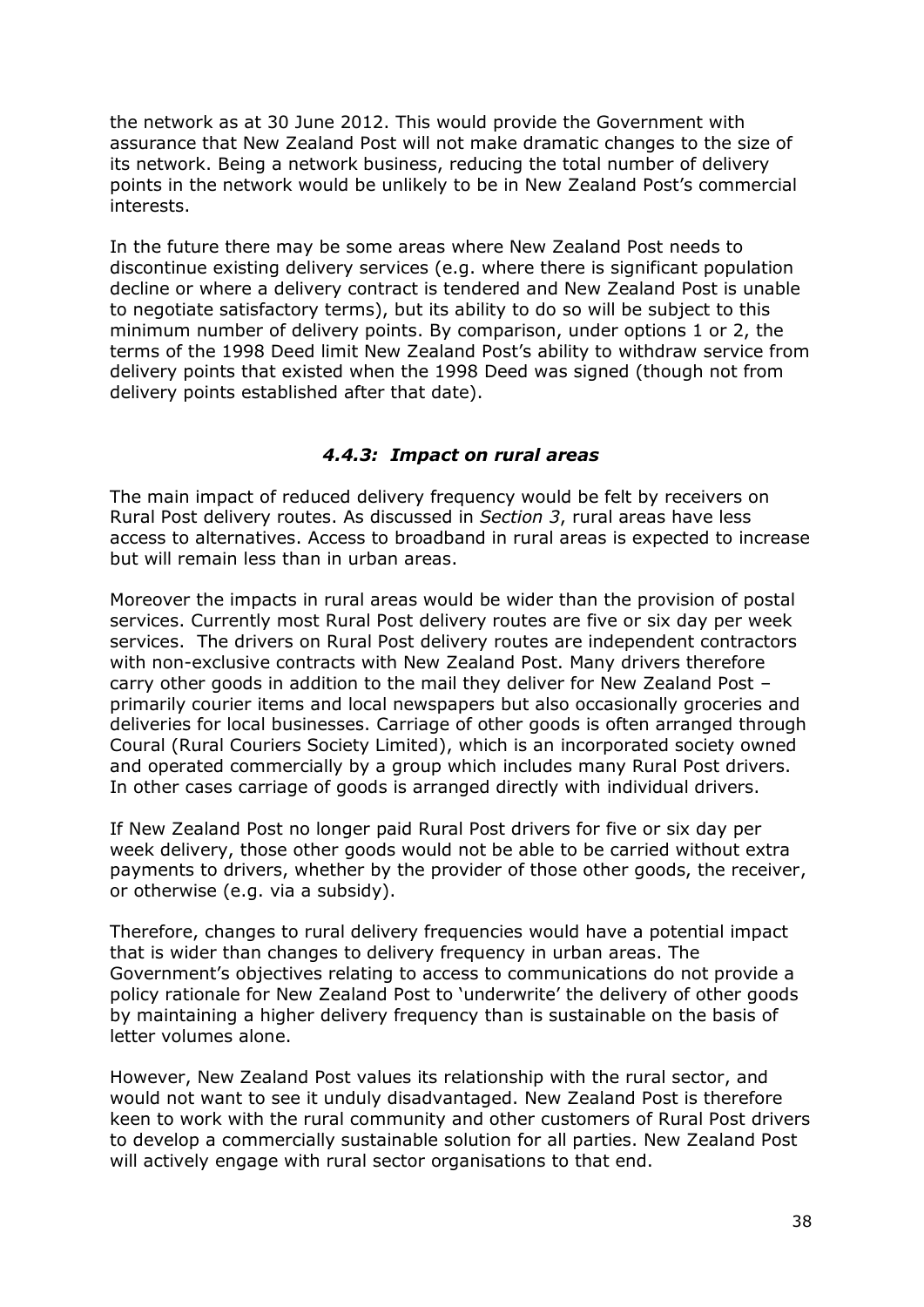New Zealand Post is proposing that it would agree not to introduce a universal receiver-pays rural delivery fee for the basic postal service.

New Zealand Post would however retain discretion to introduce a receiver-pays rural delivery fee for any service which provides more frequent delivery than is available under the basic postal service.

This proposal reflects that rural/urban equity would not be served if rural receivers had to pay to receive the basic postal service while urban receivers did not, but that it may benefit rural communities if discretion is retained for New Zealand Post to charge a receiver fee for premium services such as more frequent delivery.

## *4.4.4: Impact on other postal operators*

A reduction in delivery frequency by New Zealand Post would mean that other postal operators whose mail is delivered by New Zealand Post would have to change their service standards to reflect New Zealand Post's reduced delivery frequency.

That would not place those operators at a commercial disadvantage in competing with New Zealand Post, since New Zealand Post and those other operators would be offering the same delivery frequency.

However, as noted earlier, one operator - DX Mail - currently operates a competing delivery network in parts of the major cities and towns, which New Zealand Post understands generally offers five day per week delivery. If New Zealand Post reduced its delivery frequency, DX Mail might choose to reduce its delivery frequency to match New Zealand Post's, but it might choose not to. If DX Mail chose not to reduce its delivery frequency, postal operators whose mail is currently delivered by New Zealand Post might seek to have their mail delivered by DX Mail instead of New Zealand Post, where possible. If DX Mail chose not to reduce its delivery frequency, DX Mail might also be able to increase its own market share.

New Zealand Post is also aware of some smaller operators who offer delivery of local mail in specific locations. The operators of those networks may be able to increase volume on their networks if New Zealand Post does not deliver every day. However, those opportunities are likely to be sporadic and local. The reality of declining letter volumes makes the development of new wide-spread alternative delivery networks unlikely.

## *4.4.5: Retail network and agency services*

This option includes a commitment by New Zealand Post to maintain a network of no fewer than 880 service points throughout the country where consumers can purchase postal services, including no fewer than 240 where consumers can also use such bill payment services as New Zealand Post provides from time to time. The commitment would state that New Zealand Post's network of outlets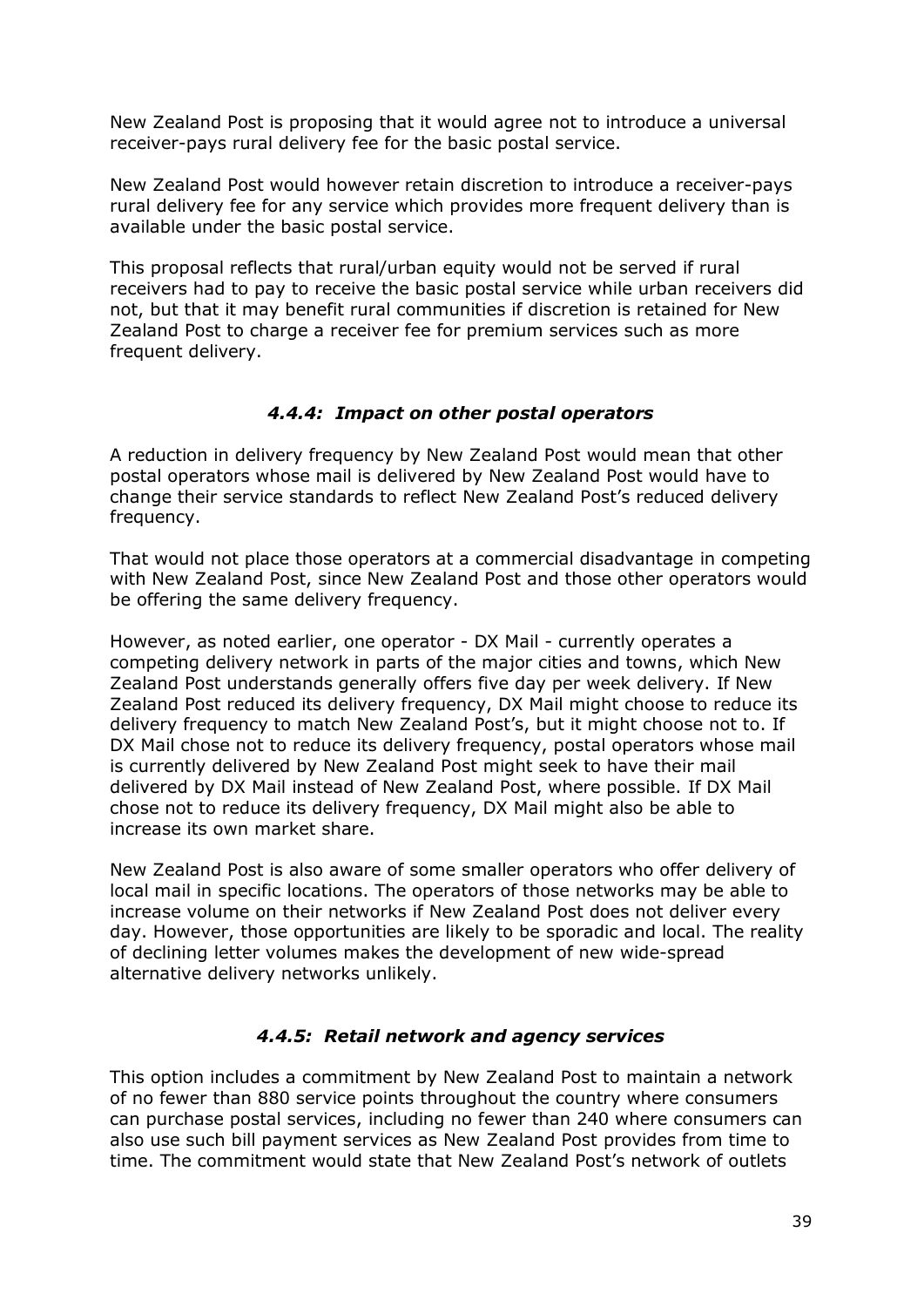will comprise a combination of outlets owned by New Zealand Post, services hosted in other businesses and electronic self-service kiosks.

As under options 1 and 2, New Zealand Post will continue with its programme to make changes to its retail network over time, including changes to outlet design and relocations in some cases.

This option explicitly acknowledges that self-service kiosks will form part of New Zealand Post's network in the future. Some customers may prefer to use over the counter services, and these will continue to form part of the retail network. However New Zealand Post believes that most customers today are familiar with self-service technology and will find self-service kiosks a convenient and easy way to access postal and bill payment services.

The commitment to include within the retail network 240 outlets where bill payment services are available in addition to postal services would allow New Zealand Post to offer other agency services in different locations to bill payment services. In the short term it is unlikely that there would be any widespread change to how bill payment and other agency services are provided, but this would change over time as the use of self-service technology for bill payment services became more embedded (whereas other agency services might continue to require over the counter service).

Under this option, the number of outlets offering agency services other than bill payment services (e.g. application processing) would be determined by negotiations between New Zealand Post and the organisations using those other agency services, and would depend on the characteristics of, demand for, and economics of, the particular service. To oblige New Zealand Post to provide all services at all locations where bill payment services are available may constrain New Zealand Post from participating in the provision of some services at all.

As noted in *Section 2*, it is possible that in the future the organisations which currently use New Zealand Post's bill payment services might stop using those services. If the bill payments market changes such that New Zealand Post considers it to be no longer viable to maintain bill payments services and ceases to do so, then the obligation in relation to how they are made available would at that point necessarily be of no effect and should be interpreted in this manner.

## *4.4.6: Potential to mitigate risks/negative impacts*

The impact on senders' cash flows, and the potential for senders and receivers to experience uncertainty, can be managed by New Zealand Post announcing changes well in advance and senders changing their sending habits to minimise the impact on their cash flow. As noted above, competitive pressures will incentivise New Zealand Post to carefully manage delivery frequency reductions.

As also noted above, New Zealand Post is keen to work with the rural community and other customers of Rural Post drivers to help manage the impact of reduced delivery frequencies on the carriage of other goods.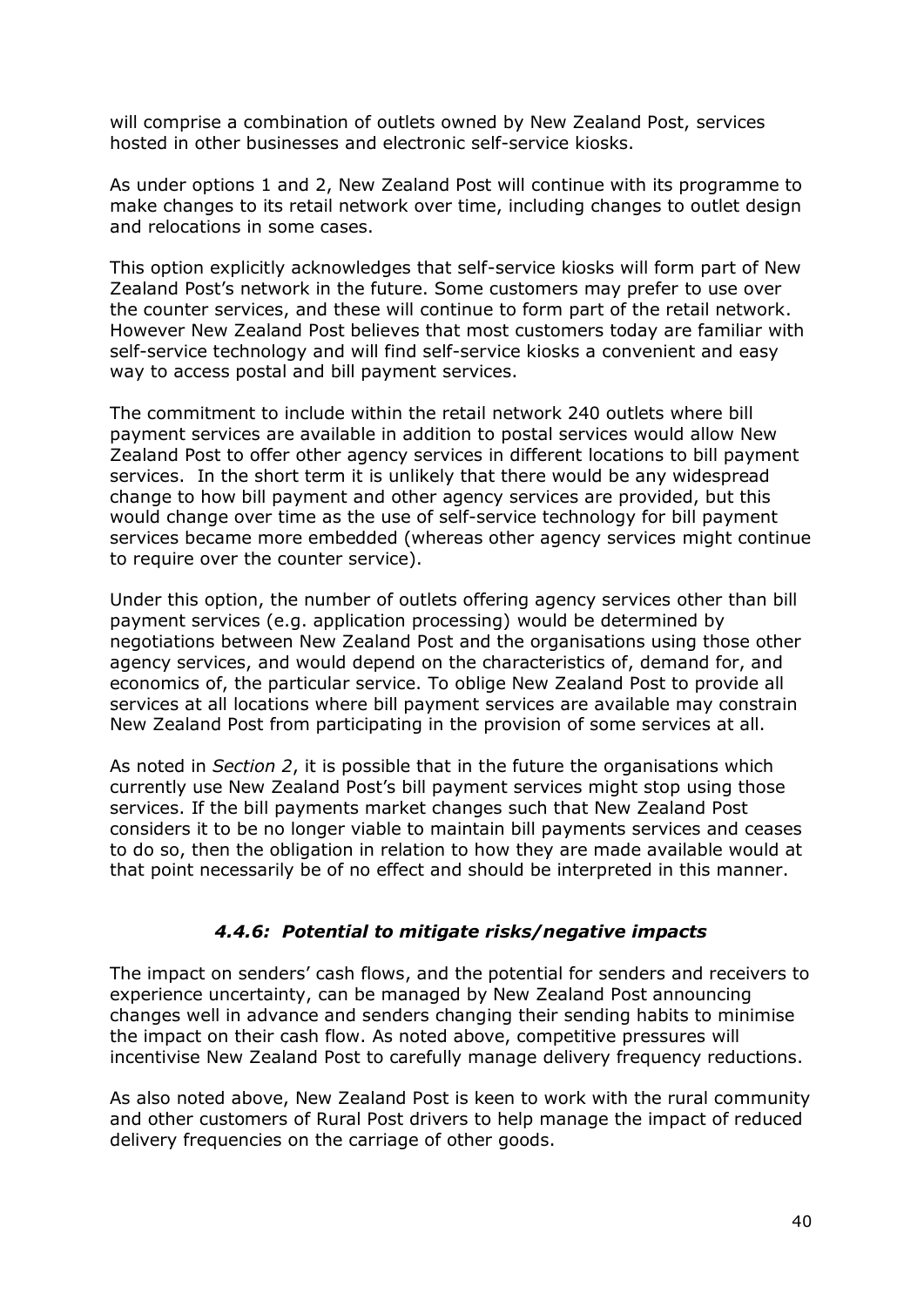## **4.5 Option 4 - Market response**

In the fourth option, it is determined that the postal USO is no longer required. New Zealand Post would provide postal services without any arrangement with the Crown.

Under this option, the Regulations could be amended to reflect that a USO is no longer in place by removing the requirement to disclose the number of postal outlets and post centres and include the Disclosure Table in the annual report. Alternatively, those requirements could be retained for a period.

## *4.5.1: Impact on New Zealand Post*

As under option 3, New Zealand Post is likely to move to a lower delivery frequency when volumes, competition and customer needs dictate. However, as compared with option 3, a larger number of delivery points might have less than three day per week delivery frequency, and market forces might lead to greater service differentiation in different parts of the country.

Time-critical physical delivery services would continue to be available for the majority of delivery points (predominantly in urban areas and provincial towns) at a premium price, but are unlikely to be available for delivery to rural areas unless an arrangement can be reached with other users of the rural delivery network.

## *4.5.2: Impact on senders and receivers*

The potential for more service differentiation means customers in different areas may experience different impacts. As under option 3, rural customers would experience the most material impact from frequency reductions. In theory, New Zealand Post might feel less compelled to work with the rural community to help manage the impact of reduced frequencies on the carriage of other goods, although the value of its relationships in the rural sector and its obligation under the SOE Act to have regard to the interests of the community in which it operates would still provide it with an incentive to work constructively with rural communities.

As under option 3, New Zealand Post would be under competitive pressure to adequately prepare senders for any future changes, since badly managed changes could hasten moves to digital communication methods or alternative providers. But senders and receivers would have no certainty that a minimum level of service will continue to be provided.

## *4.5.3: Retail network and agency services*

As under the previous options, New Zealand Post will continue with its programme to make changes to its retail network over time. The main difference between this option and option 3 is that the Government would have no public commitment from New Zealand Post that it intends to maintain a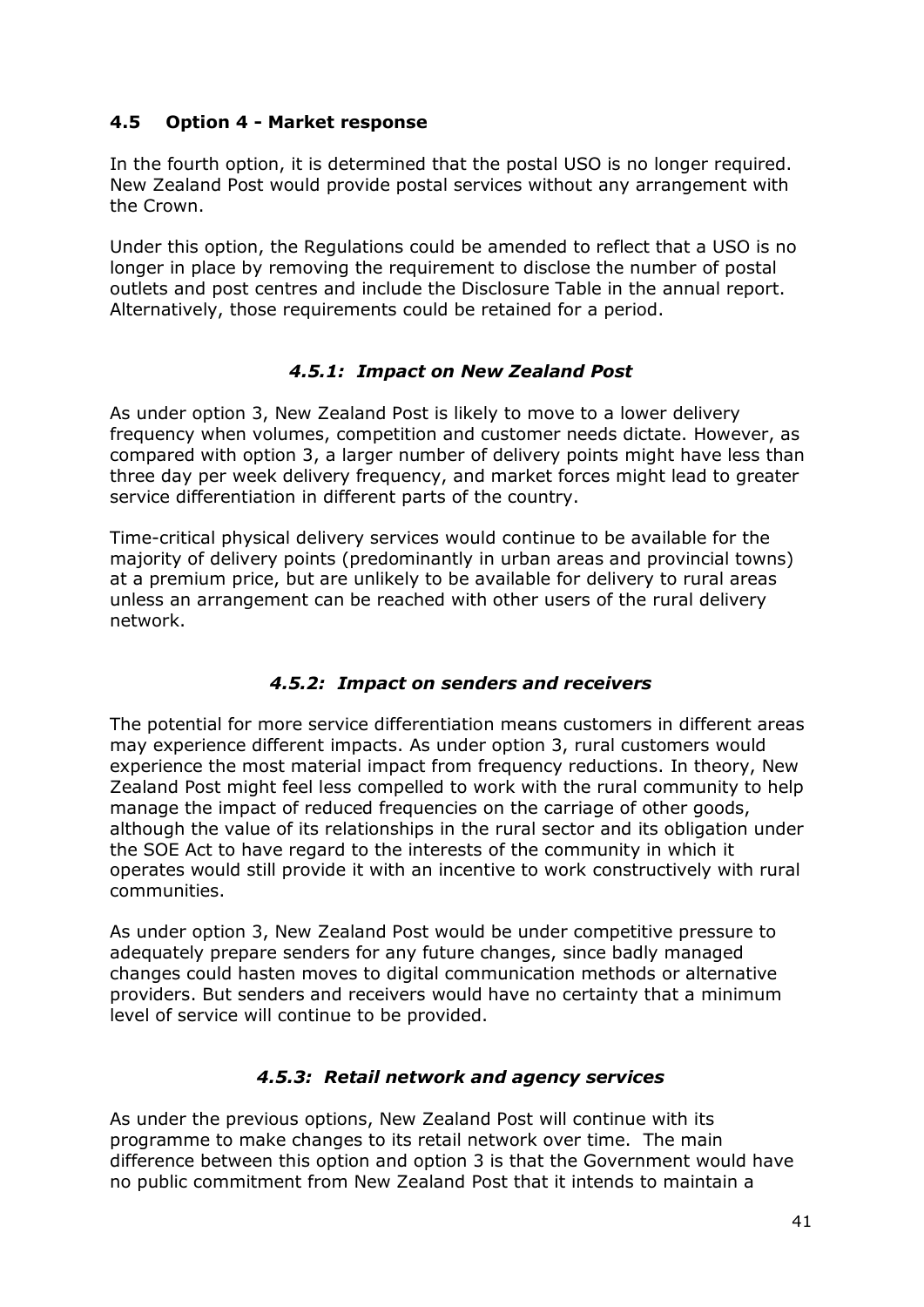nationwide retail network or to continue to make postal and bill payment services available at a minimum number of service points.

As noted earlier, there is potential for rapid change in the payments market as well as the communications market, and therefore the commitments proposed in option 3 will necessarily be subject to review. As compared with option 3, under this option New Zealand Post would be able to cease making bill payment services available at all 240 outlets without discussion with the Government first (subject to its obligations to the Government as its shareholder under the SOE Act).

## *4.5.4: Impact on other postal operators*

As under option 3, a reduction in frequency across New Zealand Post's network may create new market opportunities for New Zealand Post's competitors. To the extent more people receive less than three day delivery or there is greater service differentiation, those opportunities may be greater under this option than under option 3. However, for small network operators, those opportunities are still likely to be sporadic and local and the development of new wide-spread alternative networks is no more likely under this option than under option 3.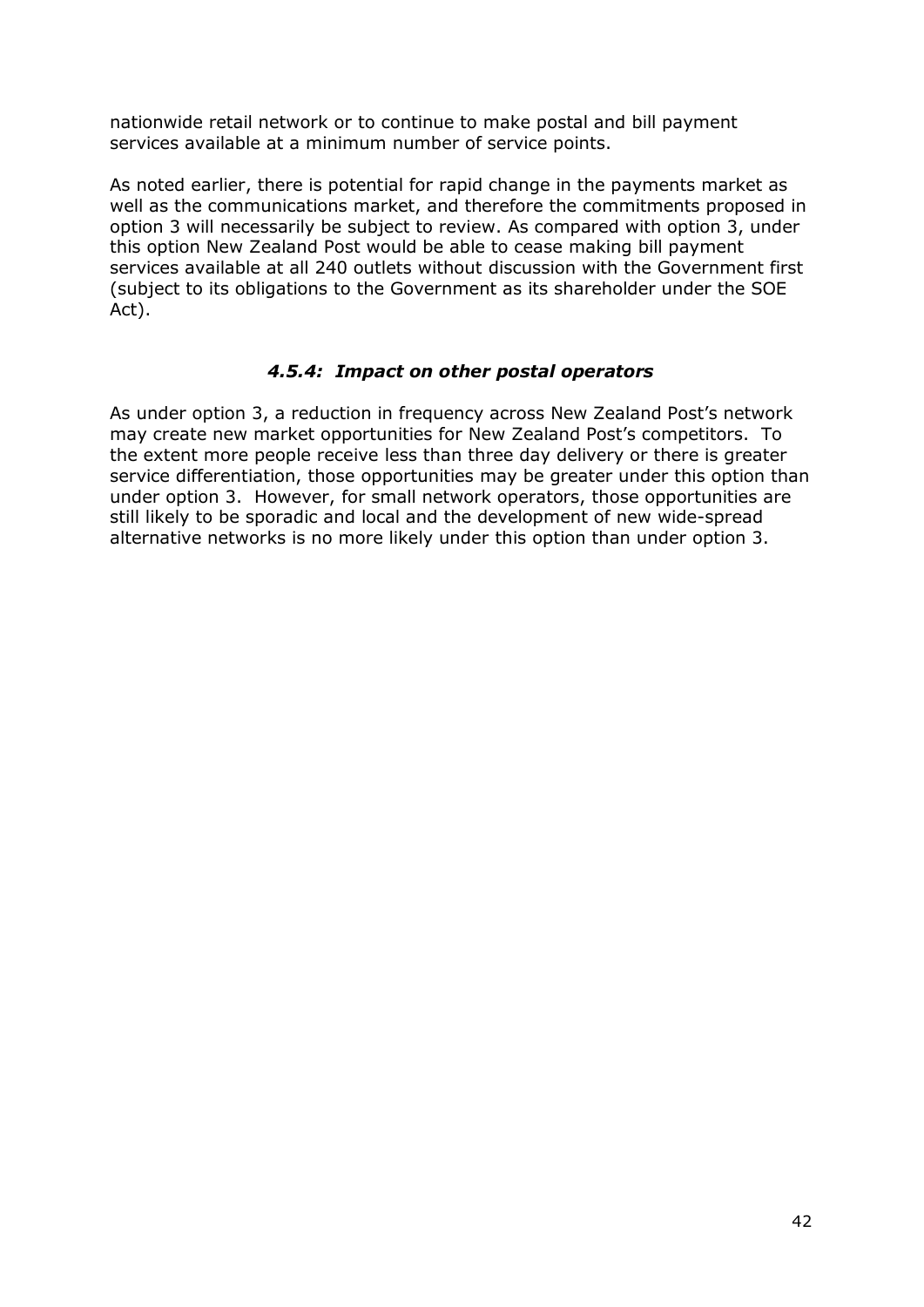# **4.6 Evaluation of options**

*Table 1* below assesses the four options against the evaluation criteria. This shows option 3 to be the preferred option.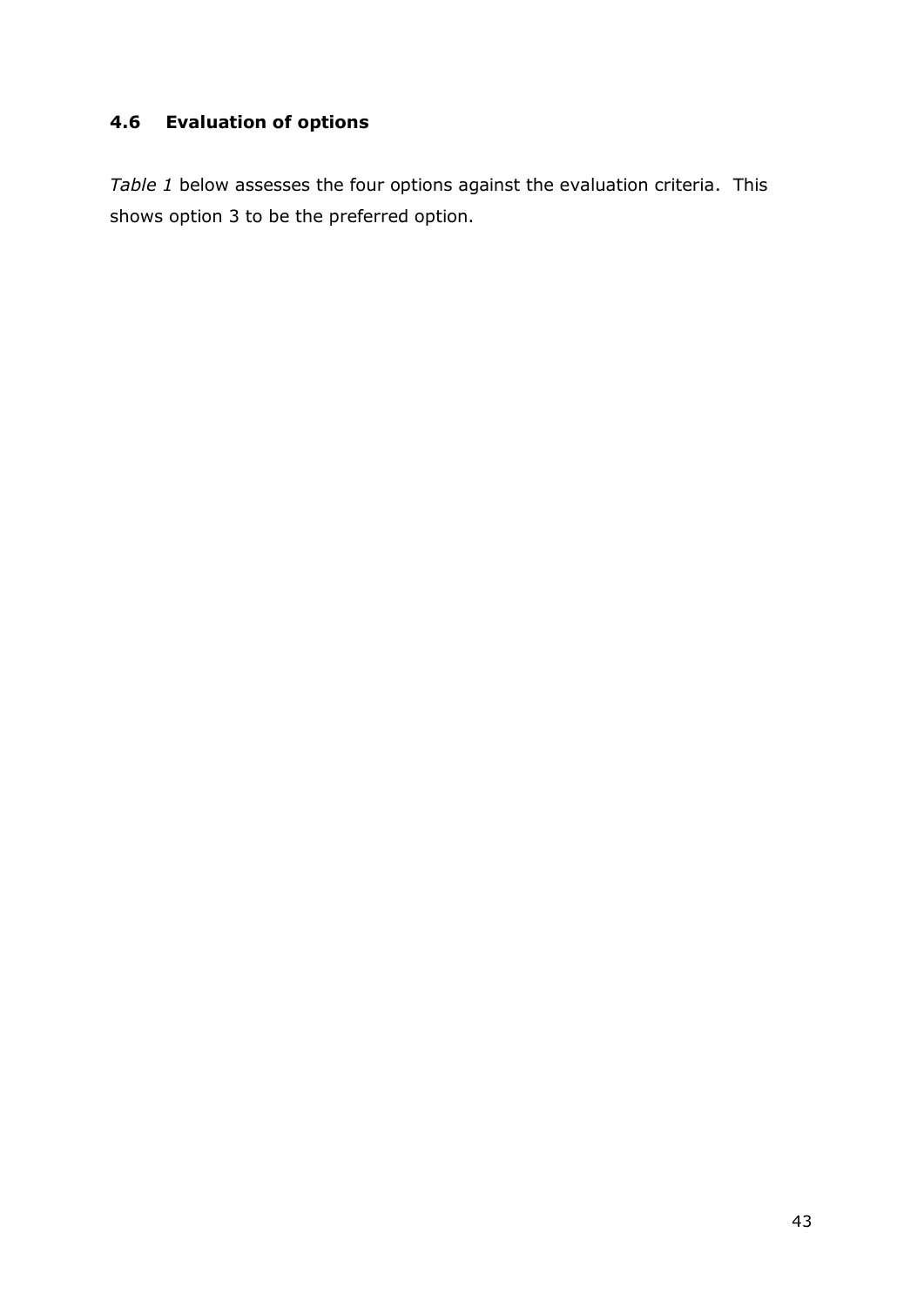# **Table 1: Evaluation of Policy Options**

| Option                                |                                                        | <b>Commercial</b><br>sustainability,<br>including ability<br>to meet SOE Act<br>obligation                                 |                           | <b>USO</b><br>fit for purpose                                                                                                  |                               | <b>Equity</b>                                                                                          |                                           | Regulatory<br>certainty                                                                                                                 |        | <b>Flexibility</b>                                                                     | <b>Efficiency</b>              |                                                                                                                                                                         | <b>Compliance with</b><br>international<br>obligations |                                                     |
|---------------------------------------|--------------------------------------------------------|----------------------------------------------------------------------------------------------------------------------------|---------------------------|--------------------------------------------------------------------------------------------------------------------------------|-------------------------------|--------------------------------------------------------------------------------------------------------|-------------------------------------------|-----------------------------------------------------------------------------------------------------------------------------------------|--------|----------------------------------------------------------------------------------------|--------------------------------|-------------------------------------------------------------------------------------------------------------------------------------------------------------------------|--------------------------------------------------------|-----------------------------------------------------|
| <b>Status Quo</b>                     | $\boldsymbol{\mathsf{x}}$<br>$\boldsymbol{\mathsf{x}}$ | Postal business<br>losing money<br>Subsidy<br>required                                                                     | X<br>X                    | Focused on the<br>past, not<br>current or<br>future needs<br>Emphasis on<br>business<br>activities not<br>customer<br>services | M<br>$\overline{\phantom{0}}$ | Same service<br>imposed<br>across entire<br>network                                                    | $\mathbf{x}$<br>$\mathbf{x}$              | Unable to<br>design and<br>invest in longer<br>term solutions<br>in conflict with<br>obligations                                        | X<br>X | Unable to respond<br>to market                                                         | X<br>$\boldsymbol{\mathsf{x}}$ | Inefficient<br>New Zealand Post<br>continues to provide<br>services not valued by<br>most customers<br>Subsidy masks<br>economic signal                                 | $\blacktriangledown$                                   | New Zealand has<br>USO but it is not<br>sustainable |
| <b>Constrained</b><br><b>Response</b> | X<br>$\mathbf{x}$                                      | Losses deferred<br>a year or two<br>Short term<br>solution focus -<br>sub-optimal<br>design<br>Subsidy will be<br>reauired | $\boldsymbol{\mathsf{x}}$ | Gradually<br>adjusting the<br>past to catch up<br>to current needs<br>Not forward<br>looking                                   |                               | Same service<br>imposed<br>across entire<br>nework<br>Pressure on<br>high cost to<br>serve regions     | $\mathbf{x}$<br>$\boldsymbol{\mathsf{x}}$ | Uncertainty as<br>to next<br>government<br>decision<br>No business<br>confidence to<br>design and<br>invest in longer<br>term solutions | X      | Opportunity to<br>negotiate changes<br>periodically after<br>market has<br>changed     | $\boldsymbol{\mathsf{x}}$      | Inefficient<br>New Zealand Post<br>continues to provide<br>services not valued by<br>most customers<br>Will eventually require<br>a subsidy or removal<br>of commitment |                                                        | New Zealand has<br>USO but it is not<br>sustainable |
| <b>Flexible</b><br><b>Response</b>    | ✔                                                      | Sustainable<br>model can be<br>developed                                                                                   | ✔                         | Basic USO<br>reflects<br>changing<br>demand<br>Minimum<br>service assured                                                      | ✔                             | Minimum<br>service level<br>for 99.88 %<br>Additional<br>services may<br>be available in<br>some areas | ✔<br>V                                    | New Zealand<br>Post able to<br>design and<br>invest in longer<br>term solutions                                                         | v      | Can respond as<br>market evolves,<br>subject to<br>minimum service<br>level for 99.88% |                                | Supports innovation<br>and adaptability<br>(dynamic efficiency)                                                                                                         |                                                        | New Zealand has<br>sustainable USO                  |
| <b>Market</b><br><b>Response</b>      | ✔                                                      | Sustainable<br>model can be<br>developed                                                                                   | $\overline{\mathbf{x}}$   | No USO<br>SOE Act<br>requires a sense<br>of social<br>responsibility                                                           | X<br>$\mathbf x$              | No obligations<br>Customer<br>focused<br><b>Services</b><br>based on<br>willingness to<br>pay          | ✔<br>✔                                    | New Zealand<br>Post free to<br>respond to<br>market forces                                                                              | v      | Can respond as<br>market evolves                                                       |                                | Supports innovation<br>and adaptability<br>(dynamic efficiency)                                                                                                         | X<br>$\pmb{\mathsf{x}}$                                | New Zealand has<br>no USO                           |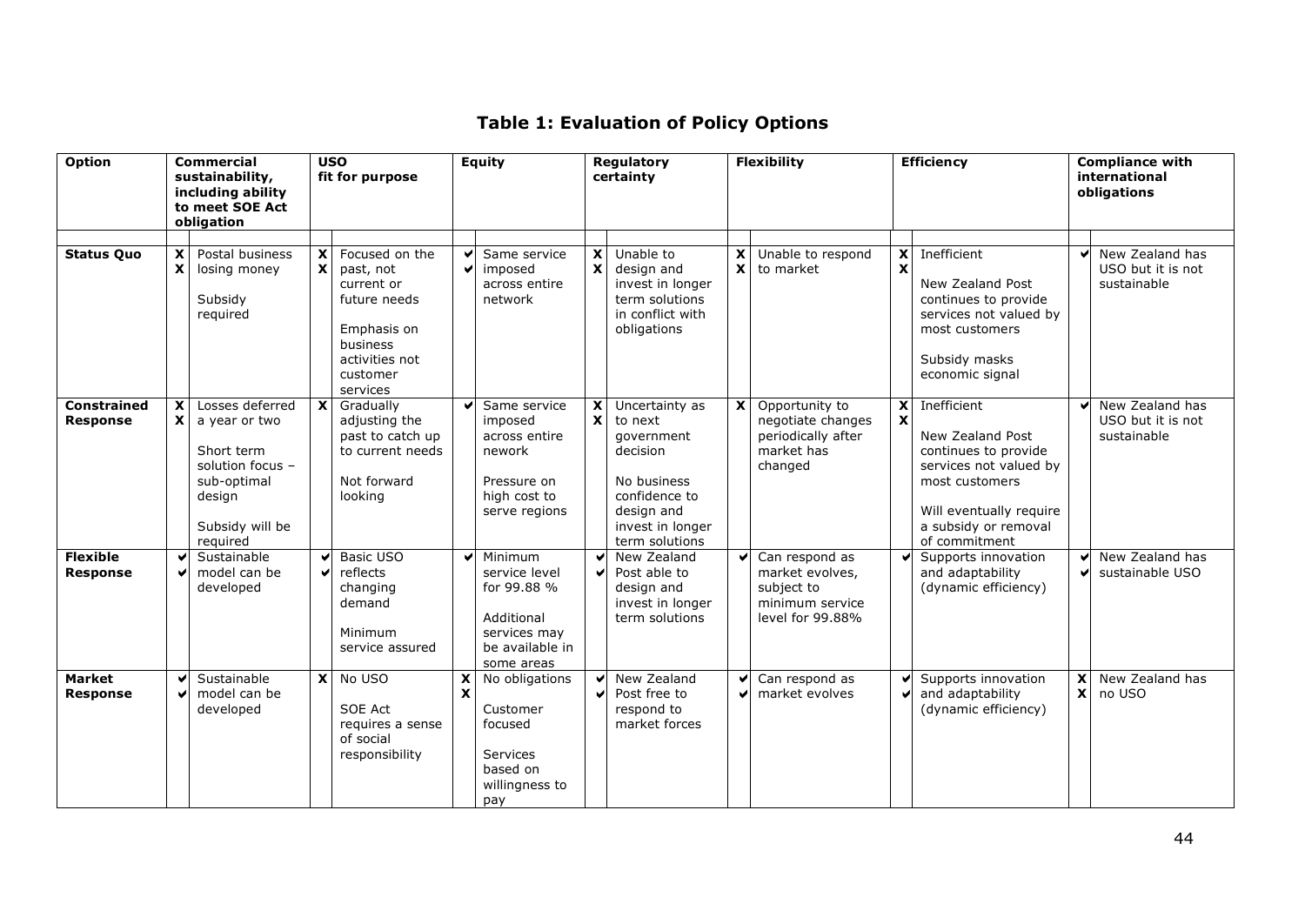# **Section 5: Competition for physical postal services and access to New Zealand Post's postal network**

In addition to setting out New Zealand's postal services USO, the 1998 Deed includes a commitment by New Zealand Post (in clause 17) to provide access to its postal network to other postal operators on non-discriminatory terms. New Zealand Post is proposing that the current terms of clause 17 be retained in the new deed of understanding.

This section covers:

- **5.1** Background to clause 17 of the 1998 Deed;
- **5.2** Review of Clause 17 in 2010;
- **5.3** Postal Network Access Committee; *and*
- **5.4** No change to clause 17 proposed.

## **5.1 Background to clause 17 of the 1998 Deed**

Before 1987, New Zealand Post held a statutory monopoly on the delivery of standard letters. With New Zealand Post's corporatisation in 1987 and the commencement of progressive deregulation of the New Zealand postal market, this reserved area was reduced to letters delivered for under \$1.75 or weighing less than 500 grams. In 1991 the reserved area was further reduced to letters under 200 grams carried for less than \$0.80. In 1998 the final postal service monopoly on delivery of letters weighing less than 200 grams was removed.

At that time it was not known to what extent competition would develop in the letters market. Clause 17 therefore requires New Zealand Post to provide access to its postal network to its competitors on non-discriminatory terms.

## Clause 17 states:

*New Zealand Post shall provide access to its postal network to other postal operators on terms and conditions that are no less favourable than those offered to customers in the same circumstances, where the postal operator concerned is able to meet the requirements of the particular service offer. This clause does not preclude New Zealand Post from negotiating particular arrangements with individual customers or postal operators. The terms of access will also be subject to any relevant provisions contained in the Commerce Act or any other legislation.* 

As the 1998 Deed is an agreement between New Zealand Post and the Crown, this clause does not provide an enforceable right for other postal operators. Any concerns in relation to access arrangements can be raised with the Government or the Commerce Commission.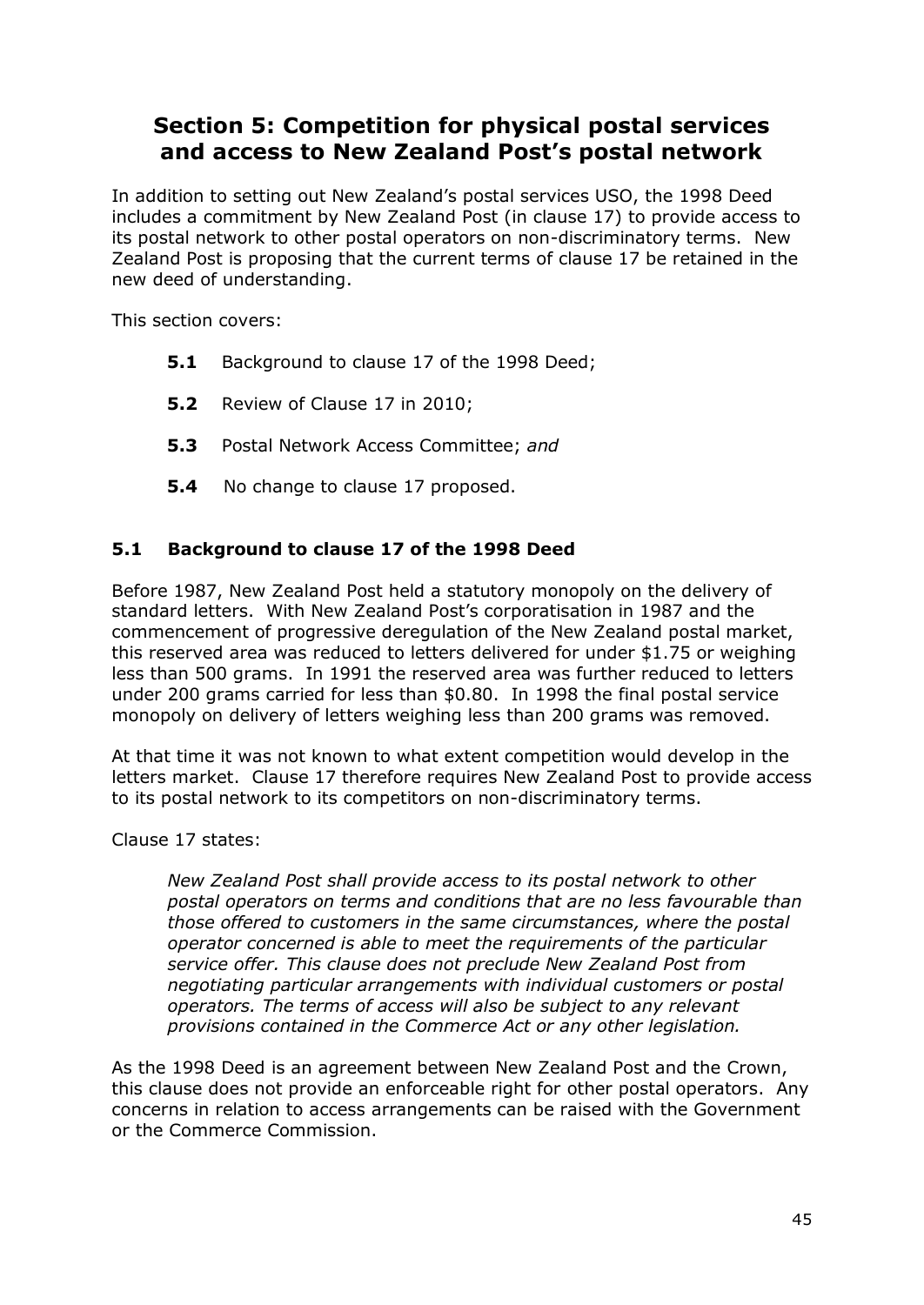New Zealand Post currently provides access to its network services to six other postal operators. Five of them (Fastway Post New Zealand Limited, New Zealand Mail Limited, Pete's Post Limited, Croxley Stationery Limited and Quantium Solutions (New Zealand) Pty Limited) choose not to have processing and delivery networks and instead sell stamps and postage-included envelopes which are valid for New Zealand Post's network. The other, DX Mail, operates its own partial street delivery and box network in most urban and large provincial centres and lodges residual volumes for New Zealand Post to deliver.

The graph below shows that the six other postal operators using New Zealand Post's network services have obtained a significant proportion of the 'full rate' (i.e. Standard Post and FastPost) letters market.



#### **Figure 7: Estimated New Zealand Post market share for retail of 'full rate' letter services <sup>27</sup>**

## **5.2 Review of Clause 17 in 2010**

 $\overline{a}$ 

In October 2010 MED released a public discussion document on proposed changes to the 1998 Deed to clarify New Zealand Post's access obligations under clause 17 and create an exemption to the frequency of delivery requirements to deal with public holidays. The changes were agreed to by New Zealand Post. The changes relating to public holidays were adopted on 15 December 2010. The six postal operators accessing New Zealand Post's postal network (access operators) were opposed to the proposed changes to clause 17, and that change did not proceed.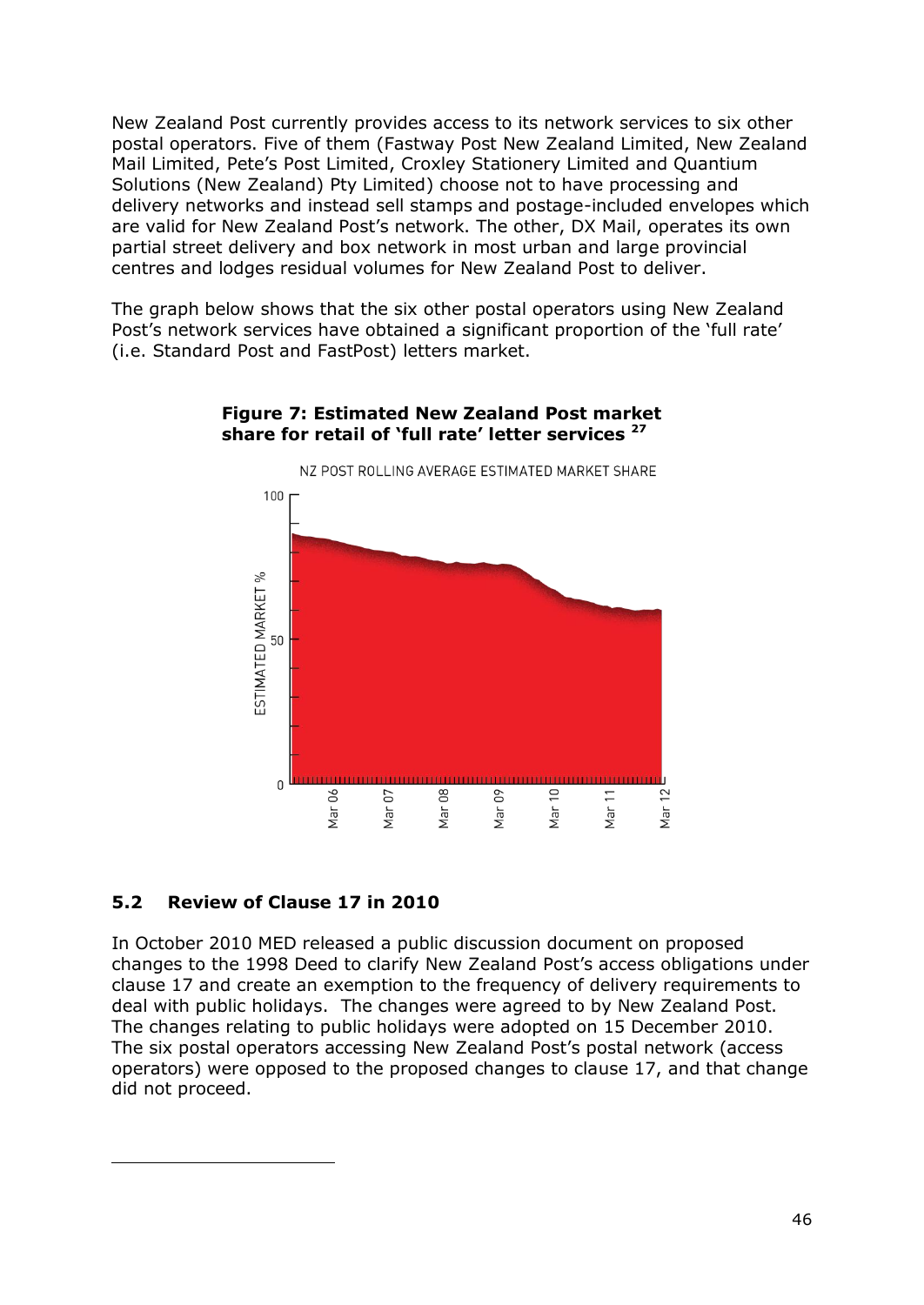The proposed changes to clause 17 arose out of a review by MED of the regulatory arrangements for the postal industry in May 2010. $^{28}$  That review considered a number of options for regulation of the postal industry and concluded that the ‗enhanced status quo' model - involving an industry-run independent access committee - should be progressed. The report also concluded that clause 17 should be amended to remove confusion from the text.

Since that report, the governance arrangements for access have been modified by the introduction of the Postal Network Access Committee to give effect to the intent of the enhanced status quo recommendation.

## **5.3 Postal Network Access Committee**

Through to late 2010 the terms and conditions of access were negotiated between New Zealand Post and the party seeking access. Since late 2010, the terms and conditions of New Zealand Post's network access services are set by an independent Postal Network Access Committee (PNAC).

PNAC was set up by New Zealand Post in consultation with access operators and MED (now part of the Ministry of Business, Innovation and Employment). PNAC is governed by a charter which is signed by the PNAC Chair, the access operators and New Zealand Post (PNAC Charter). The PNAC also has a mandate to consider and resolve any operational disputes between New Zealand Post and the access operators.

Access operators continue to be able to raise matters under the Commerce Act with the Commerce Commission or to make a complaint to the Minister.

## **5.4 No change to clause 17 proposed**

Although the existing clause 17 is not perfect, and officials have recommended that it be reviewed, the issues relating to clause 17 are not central to the operational flexibility that New Zealand Post is seeking via this proposal. Access issues are being progressed via an industry-led mechanism.

In terms of this proposal, it is preferable for the focus to be on the operational flexibility needed for New Zealand Post to operate a sustainable postal network, rather than the separate issues relate to access and competition. New Zealand Post is therefore proposing that the current terms of clause 17 be retained in the new deed of understanding.

 $\overline{a}$ <sup>28</sup> MED, *Review of Postal Industry Regulation: Network Access and Governance Stakeholder Report*, May 2010.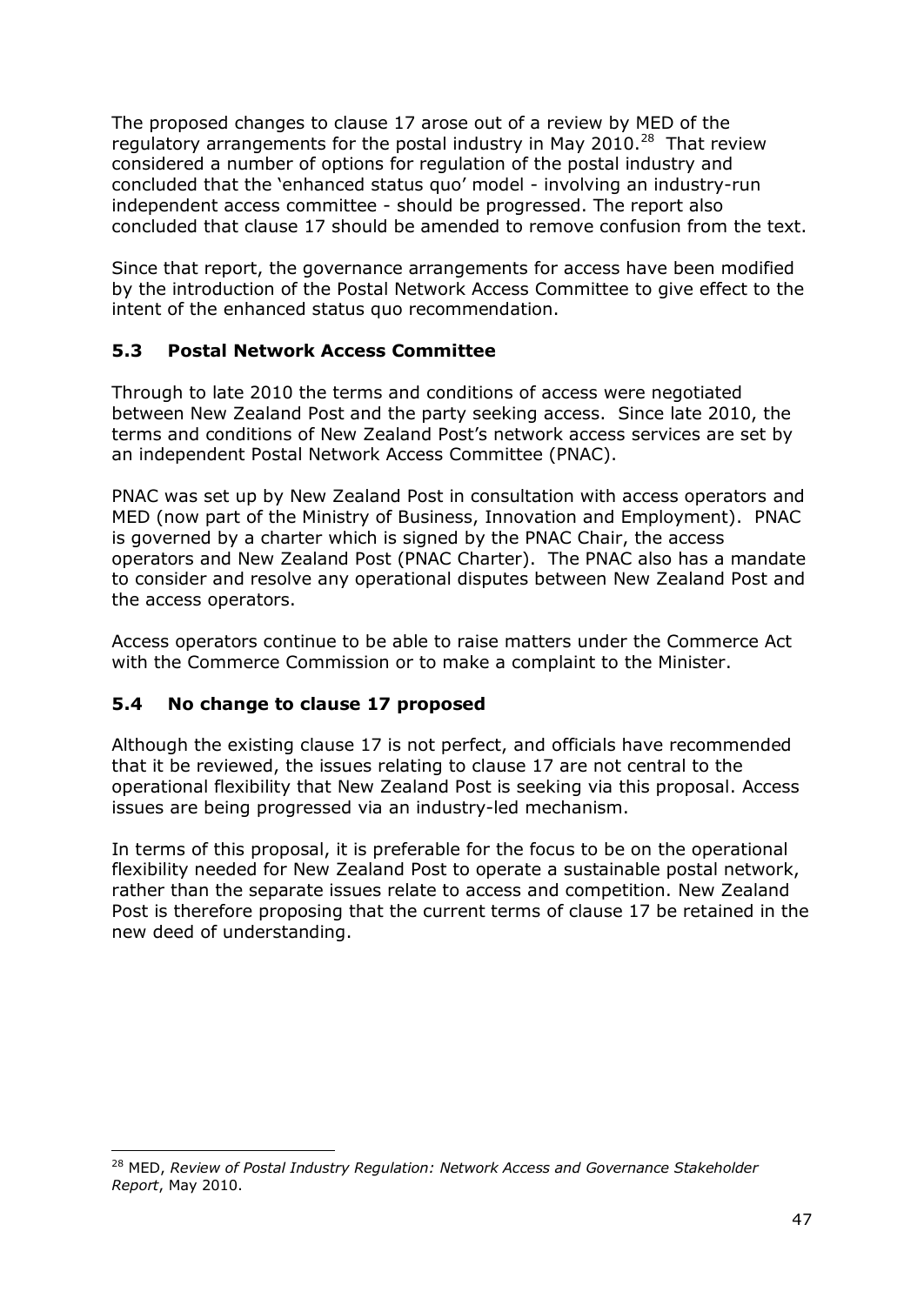# **Appendix 1: 1998 Deed of Understanding**

## **THIS DEED OF UNDERSTANDING MADE**

## **ON THE 17TH DAY OF FEBRUARY 1998**

**BETWEEN** HER MAJESTY THE QUEEN in right of New Zealand, acting by and through the Minister of Communications ("the Minister")

**AND** NEW ZEALAND POST LTD, a duly incorporated company having its registered office at 7 Waterloo Quay, Wellington ("New Zealand Post").

## **Recitals**

- (A) The Government of New Zealand ("The Government") has decided to remove the statutory protection for the delivery of certain postal services which had previously been conferred on New Zealand Post Ltd under the Postal Services Act 1987.
- (B) The Government desires that New Zealand Post should continue to meet certain social, price and service quality obligations ("the social obligations").
- (C) The Government and New Zealand Post wish to record the social obligations which New Zealand Post will continue to provide.
- (D) The Government has agreed that, for a period of 5 years, New Zealand Post will continue to be the sole designated postal administration for New Zealand for the purposes of acting as a representative of New Zealand at the Universal Postal Union and the Asian Pacific Postal Union and shall have the sole right to issue postage stamps on which the words "New Zealand", or any abbreviation of those words appear, except where those words appear as part of the name of the postal operator by which the stamp is issued; and those words form part of the name under which the postal operator is registered as a company; and that company name of the postal operator appears in full on the stamp, with the words "New Zealand" appearing in the same typeface and point size as the company name.
- (E) The Government and New Zealand Post have agreed that the deed entered into by the Government and New Zealand Post dated 6 April 1993, and extended by further deeds dated 11 March 1994, 14 March 1995, 28 March 1996 and 18 March 1997 shall be terminated with effect from the date that this deed comes into force.

## **BY THIS DEED:**

1 This deed shall come into effect on the date that this deed is executed by both parties. In the event that the Postal Services Bill, as reported back to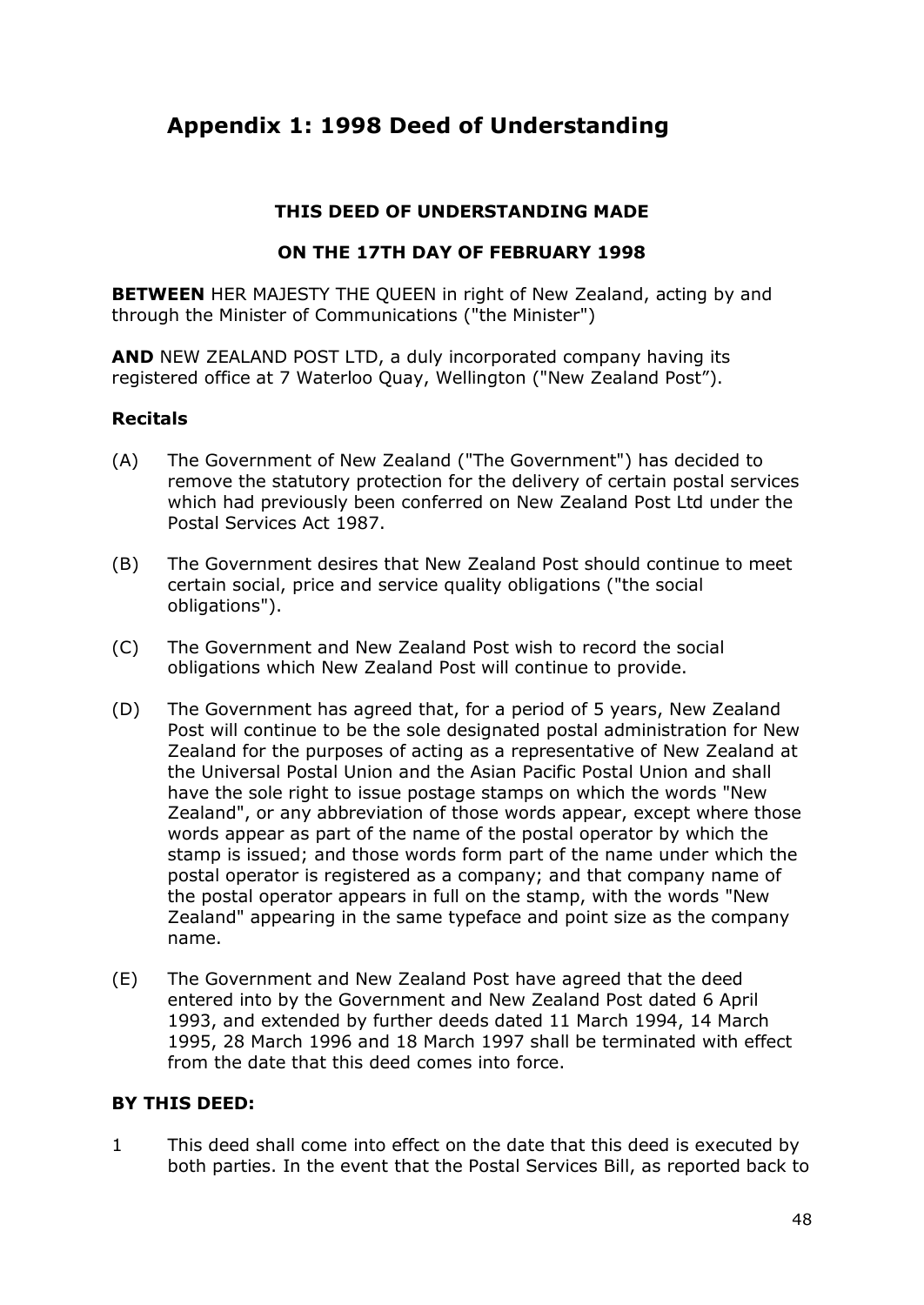the House of Representatives in December 1997 is amended by the House in such a way as to impose additional social obligations on New Zealand Post, this deed shall be of no effect, and the parties will negotiate a further deed.

2 The Government shall review the terms of this deed three years after the deed comes into effect.

## **Statutory Protection**

3 The parties acknowledge that this deed has been entered into on the basis that New Zealand Post shall continue to be the sole designated postal administration for New Zealand for the purposes of acting as a representative of New Zealand at the Universal Postal Union and the Asian Pacific Postal Union.

## **Frequency of Deliveries**

- 4 New Zealand Post shall provide:
	- (a) six day per week deliveries to more than 95 percent of delivery points;
	- (b) five or six day per week deliveries to more than 99.88 percent of delivery points; *and*
	- (c) one to four day per week deliveries to the remainder of delivery points.

PROVIDED THAT in any case where a person elects to have the frequency of that person's delivery service reduced, that person shall be regarded as continuing to receive the same frequency of service as before that election for the purposes of this clause.

5 New Zealand Post shall not increase the proportion of delivery points comprising counter services or community mail boxes beyond 1.5 percent of total delivery points

PROVIDED THAT in any case where a person elects to take counter or community mail box service, that person shall be regarded as continuing to receive the rural delivery service for the purposes of this clause.

- 6 New Zealand Post shall maintain at least the total number of delivery points recorded in the table provided by New Zealand Post entitled "Frequency of Service" and comprising the Schedule to this deed.
- 7 New Zealand Post may only reduce the frequency of service provided to any delivery point at the commencement of this deed if:
	- (i) shifts in population (including density and numbers) or changes in the conditions of access to any delivery point enable it to do so in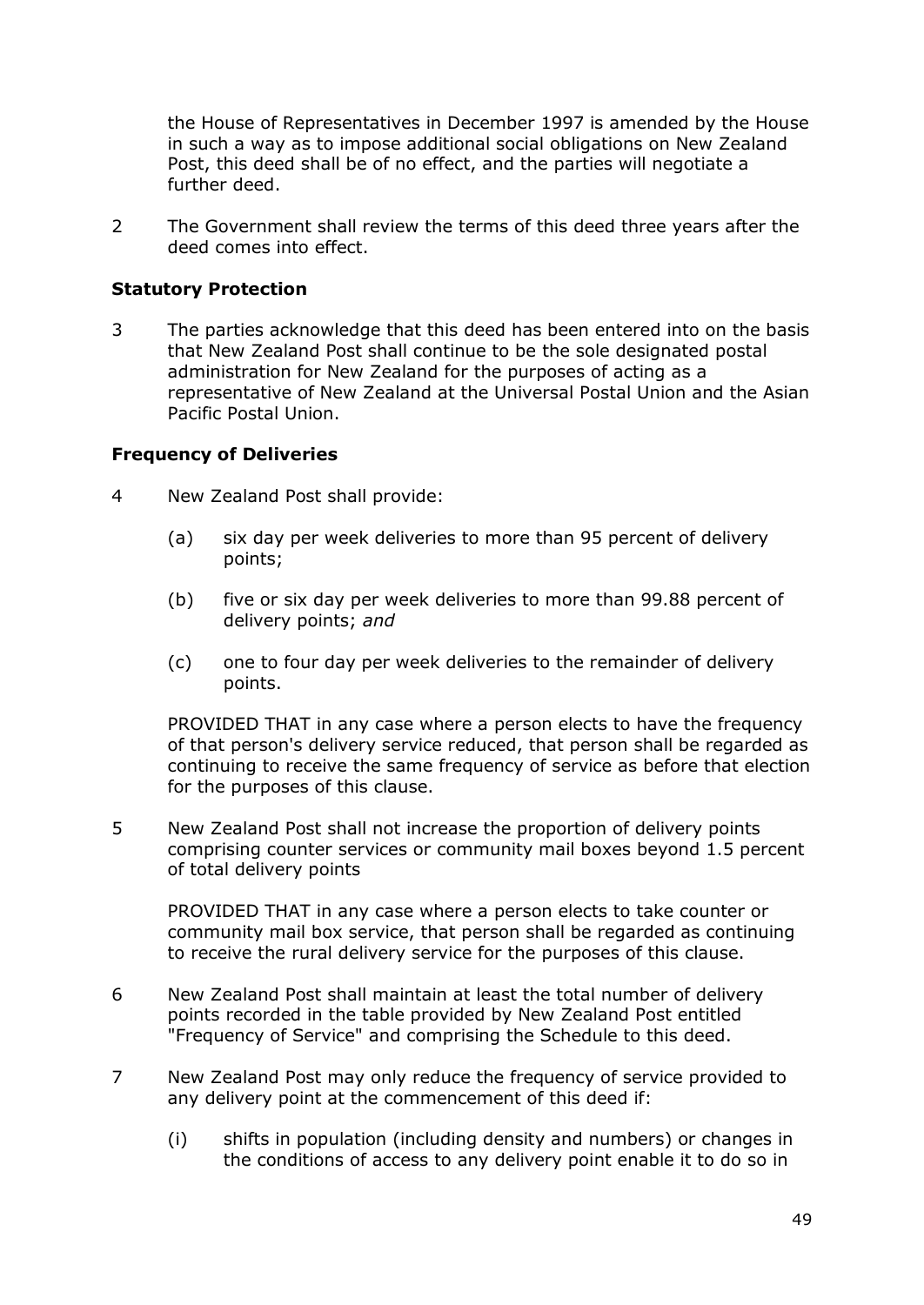accordance with its rules regulating provision of delivery services which applied at the commencement of this deed; or

- (ii) a reduced delivery frequency is agreed by the majority of addressees in any particular area; or
- (iii) a person who is, or has previously been, receiving any postal service, elects to discontinue that mode of delivery or fails or refuses to comply with the published conditions for provision of that service; or
- (iv) another postal operator provides a service no less than that required under this deed, at no greater price, and that operator will accept mail from New Zealand Post for delivery in that area.
- 8 New Zealand Post shall not be liable for any failure to meet the obligations recorded in clauses 4, 5, 6, and 7 of this deed where such failure is the result of circumstances outside its control. Such circumstances shall include, but not be restricted to fire, flood, earthquake, accident, civil disturbances, war, strikes or labour problems or delays in transportation, or Acts of God.
- 9 Nothing in clauses 4, 5, 6 and 7 is intended to preclude New Zealand Post from introducing new ways of providing delivery services that meet the social obligations set out in this deed.

## **Service Charges**

- 10 New Zealand Post shall not increase the price of the service described at the date of execution hereof as the post, medium letter above \$0.45 for a period of three years following execution of this deed.
- 11 New Zealand Post shall not re-introduce the Rural Delivery Fee.
- 12 Nothing in clause 11 precludes New Zealand Post from introducing alternative forms of charging for other services.

#### **New Zealand Post Network**

- 13 New Zealand Post shall maintain a network of at least 880 postal outlets and post centres, excluding stamp retailers.
- 14 New Zealand Post shall, within the network referred to in clause 13 of this deed, maintain at least 240 postal outlets,

PROVIDED THAT New Zealand Post may reduce the number of postal outlets below 240 by converting postal outlets to post centres at the rate of up to 8 postal outlets for every \$2 million per annum reduction in service contract revenues after the date of execution of this deed.

15 For the purposes of clauses 13 and 14 of this deed: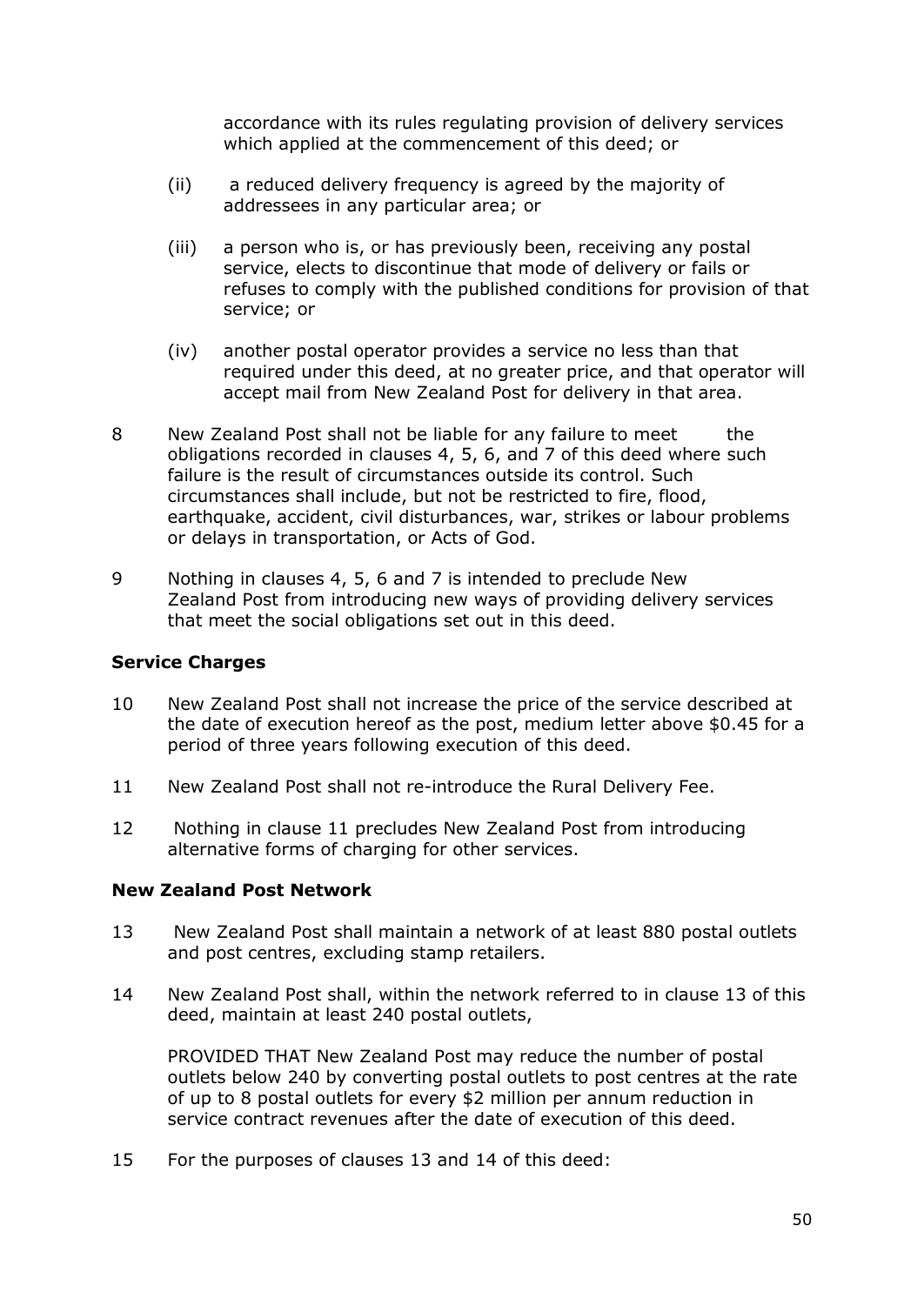"Post centre" means an outlet that offers over the counter postal services to the public, including, but not limited to, the purchase of stamps and the postage of postal articles, pursuant to an agreement with New Zealand Post.

"Postal outlet" means an outlet that offers the services offered by a post centre, plus agency and/or other services.

"Service contract revenues" means all revenues received by New Zealand Post from contracts for the performance of agency services.

16 Postal outlets or post centres may be operated by New Zealand Post or by a person other than New Zealand Post under an agreement with New Zealand Post.

#### **Access**

17 New Zealand Post shall provide access to its postal network to other postal operators on terms and conditions that are no less favourable than those offered to customers in the same circumstances, where the postal operator concerned is able to meet the requirements of the particular service offer. This clause does not preclude New Zealand Post from negotiating particular arrangements with individual customers or postal operators. The terms of access will also be subject to any relevant provisions contained in the Commerce Act or any other relevant legislation.

#### **Enforcement**

- 18 If the Minister receives an allegation that New Zealand Post is failing to comply with the terms of this deed the Minister may refer the allegation to New Zealand Post. New Zealand Post shall consult with the Minister on the accuracy of the allegation and any corrective action required.
- 19 This deed records an arrangement between New Zealand Post and the Government. It does not create any right or obligation enforceable at the suit of any other person.

#### **Review**

- 20 If the Government decides to remove New Zealand Post's exclusive designation as postal administration for the purposes of acting as a representative of New Zealand at the Universal Postal Union and the Asian Pacific Postal Union, the Minister will inform New Zealand Post as soon as possible after the Government makes its decision, and will review the provisions of this deed in consultation with New Zealand Post.
- 21 New Zealand Post may request the Minister to amend the provisions of this deed during its term. The Minister shall consider any such request and, following consultation with the Minister for State-Owned Enterprises, may amend the deed, but shall not be bound to make any amendment requested by New Zealand Post.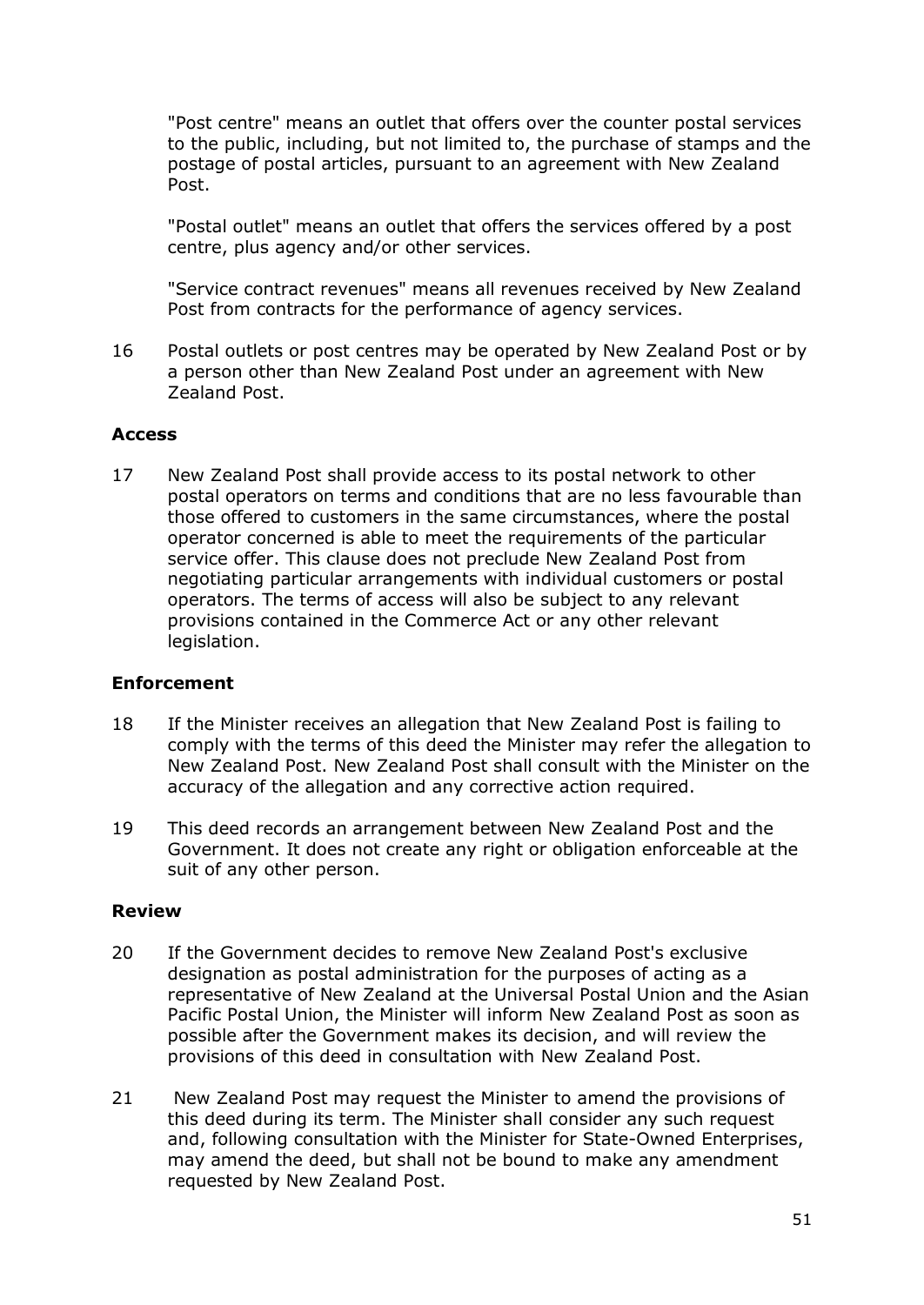22 This deed shall continue to apply and New Zealand Post shall continue to perform its obligations under this deed during the course of any such review.

#### **Termination of the Previous Deed**

- 23 The Government and New Zealand Post hereby agree that the deed entered into by the Government and New Zealand Post dated 6 April 1993, and extended by further deeds dated 11 March 1994, 14 March 1995, 28 March 1996 and 18 March 1997 will terminate with effect from the date that this deed comes into force.
- 24 In the event that this Deed is of no effect because either:
	- (a) The Postal Services Bill is not passed; or

(b) The Postal Services Bill as reported back to the House of Representatives in December 1997 is amended in such a way as to impose additional social obligations on New Zealand Post the parties agree that the previous deed will be deemed not to have been terminated under clause 23 of this deed.

#### **SCHEDULE**

|                                                     |                        |           | <b>Frequency of Service</b> |              |
|-----------------------------------------------------|------------------------|-----------|-----------------------------|--------------|
|                                                     | <b>Delivery Points</b> | 6 day     | 5 day                       | $1-4$ day    |
| <b>Residential</b>                                  | 1,088,617              | 1,086,499 | 2,117                       | $\mathbf{1}$ |
| <b>Business</b>                                     | 51,673                 | 39,654    | 12,011                      | 8            |
| <b>Private Box</b>                                  |                        |           |                             |              |
| - Farmers                                           | 6,451                  | 5,175     | 1,276                       | 0            |
| - Business and<br><b>Individuals</b>                | 168,752                | 142,609   | 25,808                      | 335          |
| <b>Counter and</b><br>Community<br><b>MailBoxes</b> | 18,387                 | 11,132    | 6,960                       | 295          |
| <b>Rural</b>                                        | 130,058                | 118,359   | 11,140                      | 559          |
| <b>TOTAL</b>                                        | 1,463,938              | 1,403,428 | 59,312                      | 1,198        |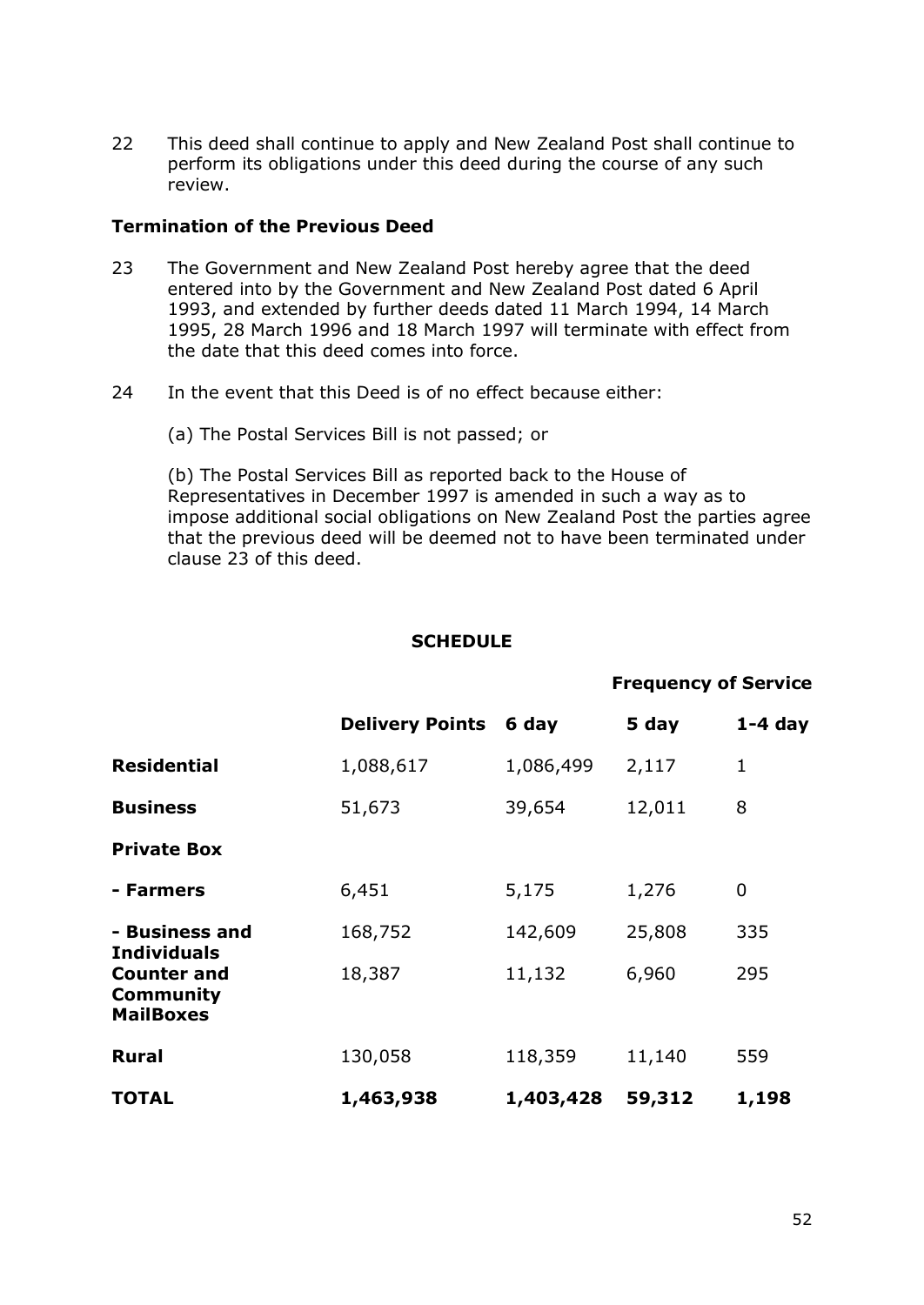# **Appendix 2: Proposed new deed of understanding between New Zealand Post and the Minister for Communications and Information Technology (on behalf of the Crown)**

## **Deed of Understanding**

## **Parties**

Her Majesty The Queen in right of New Zealand, acting by and through the Minister for Communications and Information Technology (the 'Minister')

New Zealand Post Limited, ('New Zealand Post')

## **Background**

- A New Zealand Post has provided postal services in New Zealand for over 170 years, first as a government department and, since 1987, as a stateowned enterprise.
- B Between 1989 and 1998, as the postal market in New Zealand was gradually liberalised, New Zealand Post committed to a universal service obligation in a series of Deeds of Understanding between New Zealand Post and the Government of New Zealand (the 'Government').
- C Since 1998, new communications technologies have developed to the point where today, for most people, postal services are just one communication method among many.
- D While New Zealand Post believes that postal services continue to have an important role to play, the business model New Zealand Post has had in place for the last 25 years and earlier is no longer commercially sustainable. New Zealand Post is therefore embarking on a programme of change to meet the challenges posed by the rise of digital communications.
- E Amidst this change, New Zealand Post remains committed to providing a basic universal postal service. This Deed of Understanding sets out an agreement between New Zealand Post and the Government in relation to that service.

## **The Parties Agree As Follows:**

1 **New Zealand Post's Commitment to a Sustainable Universal Postal Service** 

## **Basic postal service**

1.1 New Zealand Post will offer a basic postal service for delivery of letters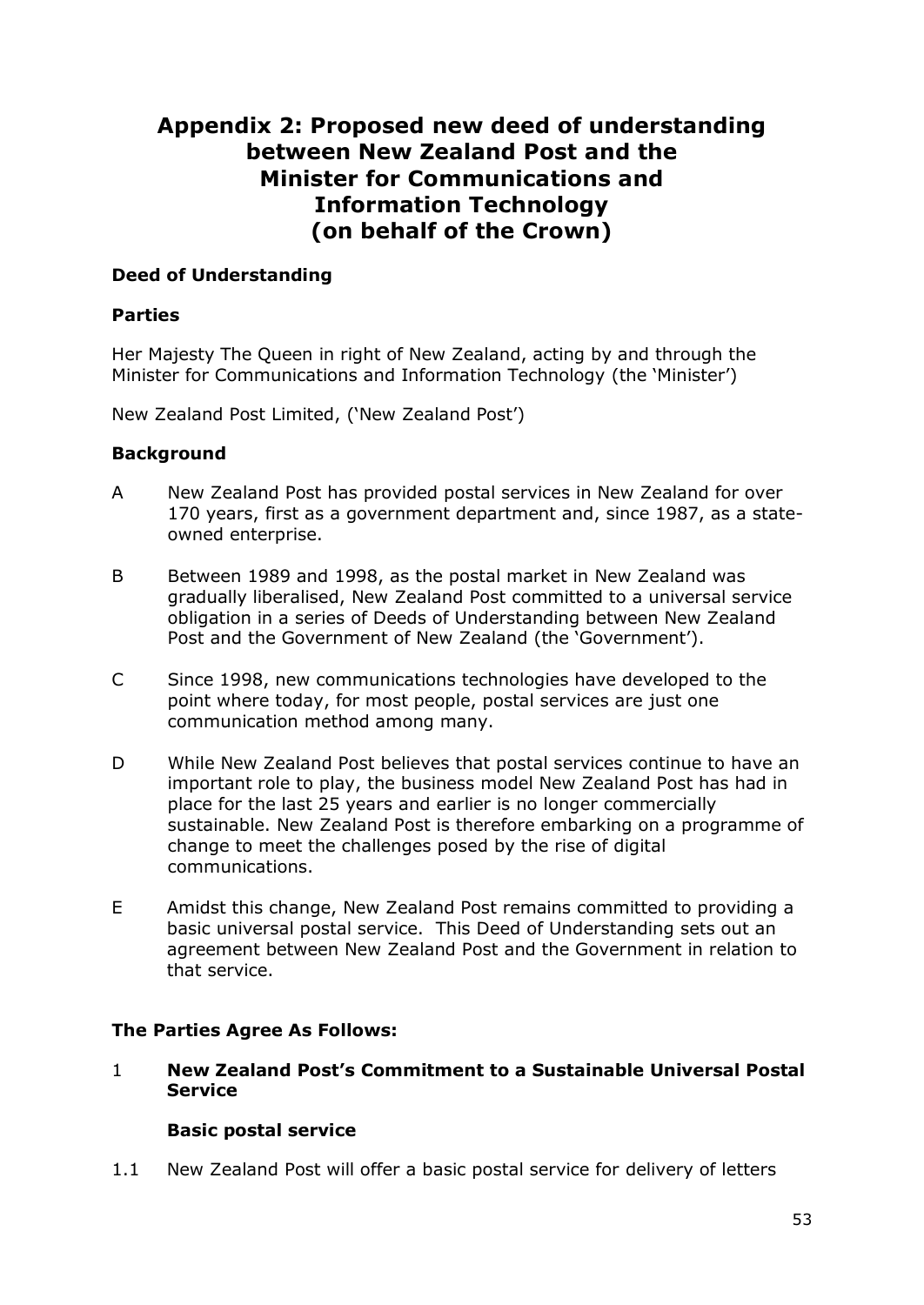within New Zealand. That basic postal service will include not less than three day per week delivery to 99.88% of delivery points within New Zealand Post's network and not less than one day per week delivery to the remaining 0.12% of delivery points within New Zealand Post's network (subject to practical considerations such as force majeure events and public holidays).

- 1.2 New Zealand Post will not reduce the frequency of delivery under the basic postal service to those areas where New Zealand Post offered a three or two day delivery service as at 30 June 2012.
- 1.3 New Zealand Post will not introduce a universal receiver-pays rural delivery fee for the basic postal service.

## **Delivery points**

- 1.4 Delivery points within New Zealand Post's network may include letter boxes, rural delivery points, community mail boxes, P.O. boxes, central points in apartment and office buildings and counter delivery at postal outlets.
- 1.5 New Zealand Post will not increase the proportion of delivery points comprising community mail boxes or counter delivery services (excluding counter delivery services for periods up to 3 months or any case where a person elects to take counter delivery or community mail box service) beyond 3% of total delivery points.
- 1.6 New Zealand Post will maintain at least 1,910,010 delivery points (being the number of delivery points within its network as at 30 June 2012).
- 1.7 New Zealand Post will increase the number of delivery points within its network if and to the extent there is demand for it do so, provided that New Zealand Post shall not be obliged to add any delivery point to its network where to do so would, in New Zealand Post's reasonable opinion, be operationally impracticable or would jeopardise the commercial sustainability of the postal services it provides pursuant to this deed.

## **Network of outlets**

1.8 New Zealand Post will maintain a network throughout New Zealand where consumers can purchase postal services. The network will contain no fewer than 880 service points in total, including no fewer than 240 where consumers can, in addition to purchasing postal services, use such bill payment services as New Zealand Post may provide from time to time. The network may be made up of a combination of outlets owned by New Zealand Post, services hosted in other businesses and electronic selfservice kiosks.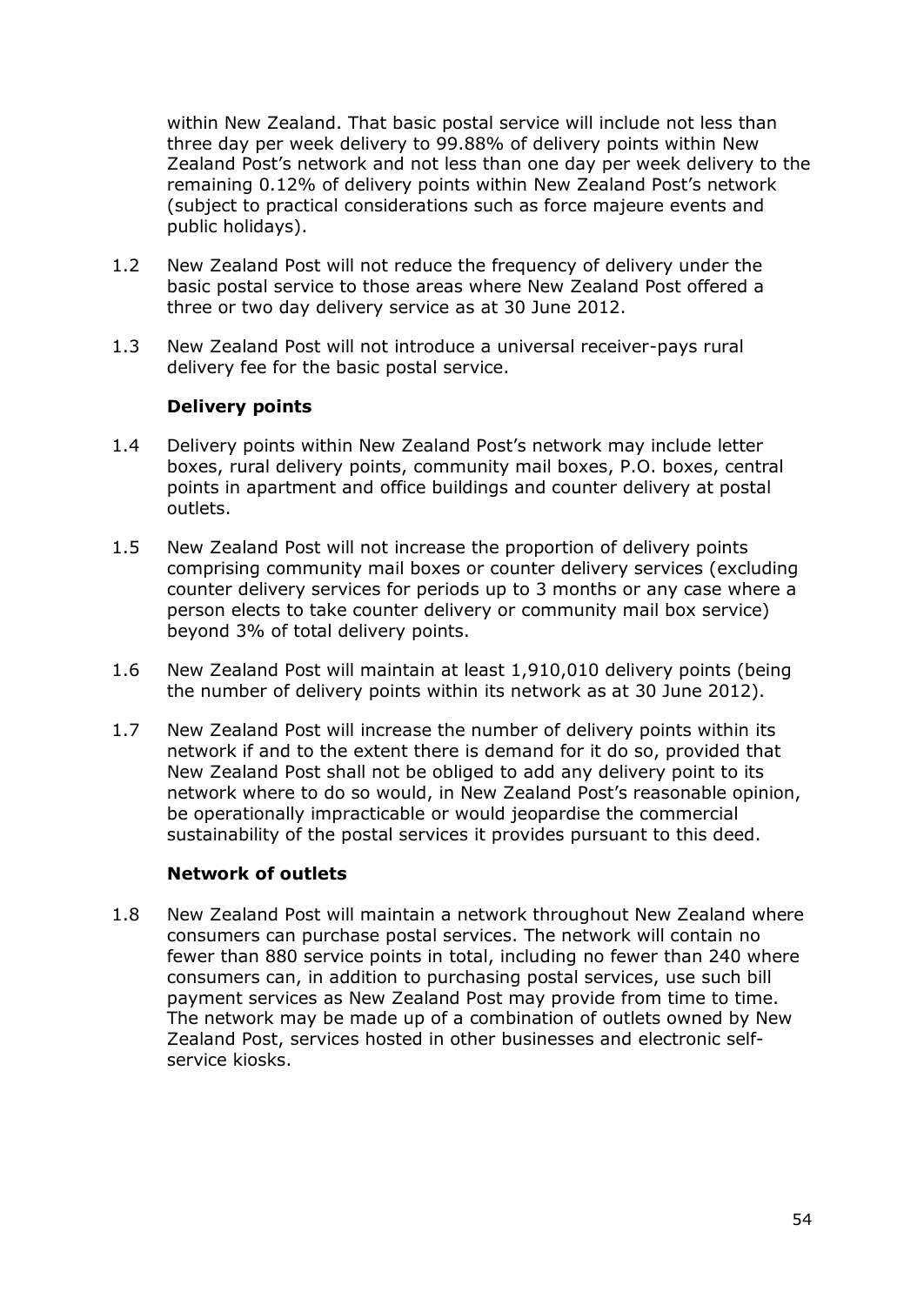## 2. **Access to letter services**

2.1 New Zealand Post will provide access to its postal network to other postal operators on terms and conditions that are no less favourable than those offered to customers in the same circumstances, where the postal operator concerned is able to meet the requirements of the particular service offer. This clause does not preclude New Zealand Post from negotiating particular arrangements with individual customers or postal operators. The terms of access will also be subject to any relevant provisions contained in the Commerce Act or any other relevant legislation.

## **3 Enforcement**

- 3.1 If the Minister receives an allegation that New Zealand Post is failing to comply with the terms of this deed the Minister may refer the allegation to New Zealand Post. New Zealand Post shall consult with the Minister on the accuracy of the allegation and any action required.
- 3.2 This deed records an arrangement between New Zealand Post and the Government. It does not create any right or obligation enforceable at the suit of any other person.

## 4 **New Zealand Post as sole designated operator**

4.1 The parties acknowledge that this deed has been entered into on the basis that New Zealand Post shall continue to be the sole designated postal administration for New Zealand for the purposes of acting as a representative of New Zealand at the Universal Postal Union and the Asian Pacific Postal Union. If New Zealand Post ceases to be the sole designated operator, this deed will terminate automatically on the date that any other designated operator status takes effect.

## **5. General**

- 5.1 This deed shall come into effect on the date that this deed is executed by both Parties.
- 5.2 The Deed of Understanding entered into by the Government and New Zealand Post dated 17 February 1998 shall be terminated with effect from the date that this deed comes into effect.
- 5.2 New Zealand Post and the Government each acknowledge that there is uncertainty about how the markets in which New Zealand Post operates will change as digital technologies continue to develop. New Zealand Post and the Government therefore agree that their representatives will meet at the initiation of either party to review the commitments made here.

## **Executed and delivered as a deed by:**

**…………**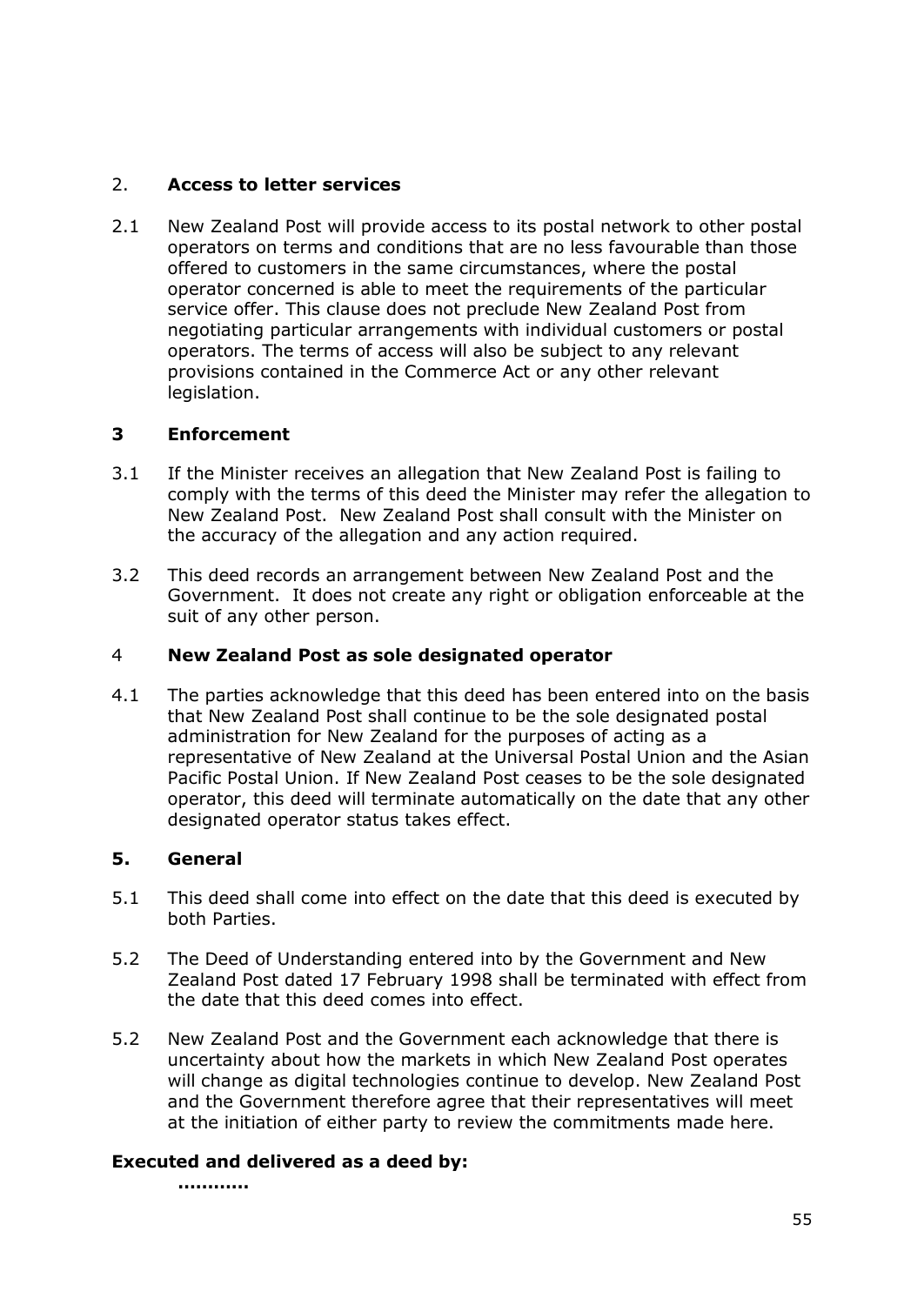# **Appendix 3: Structure and regulation of the postal services industry in New Zealand**

## **Postal services before 1998**

Before 1987 the New Zealand Post Office provided postal services as a government department with a statutory monopoly. On 1 April 1987 the New Zealand Post Office was 'corporatised' with its core businesses split into three separate companies - Telecom, Post Office Bank and New Zealand Post. New Zealand Post became a state-owned enterprise.

After corporatisation New Zealand Post initially retained a statutory monopoly over letters delivered for under NZ\$1.75 or weighing less than 500 grams. That monopoly was gradually removed between 1989 and 1998. The Postal Services Act 1998 fully opened the postal market to competition, making New Zealand one of the first countries in the world to have a fully liberalised postal market.

## **Postal Services Act 1998**

The Postal Services Act 1998 (the Postal Services Act) regulates the provision of postal services in New Zealand.

All 'postal operators' must be registered under the Postal Services Act. A postal operator is defined as a person whose business "consists, wholly or partly, of the carriage of letters."<sup>29</sup>

A "letter" is defined as:  $30$ 

- $\degree$ (a)  $\ldots$  any form of written communication, or any other document or article,—
	- (i) that is addressed to a specific person or a specific address; and
	- (ii) that is to be conveyed other than by electronic means; and
	- (iii) for which a charge of not more than 80 cents (inclusive of goods and services tax) is made in respect of carrying, taking charge of, or sending it; *and*
	- (b) includes an envelope, packet, package, or wrapper containing such a communication, document, or article."

In addition to providing for the registration of postal operators, the Postal Services Act sets out how postal articles are to be handled (e.g. under what circumstances postal articles may be opened and when a postal identifier must be applied), and sets out other rules regarding postal operators (e.g. as regards rights to erect street receivers and obligations on postal operators ceasing business).

 $\overline{a}$ 

<sup>&</sup>lt;sup>29</sup> Postal Services Act 1998, section 26.

<sup>&</sup>lt;sup>30</sup> Postal Services Act 1998, section 2.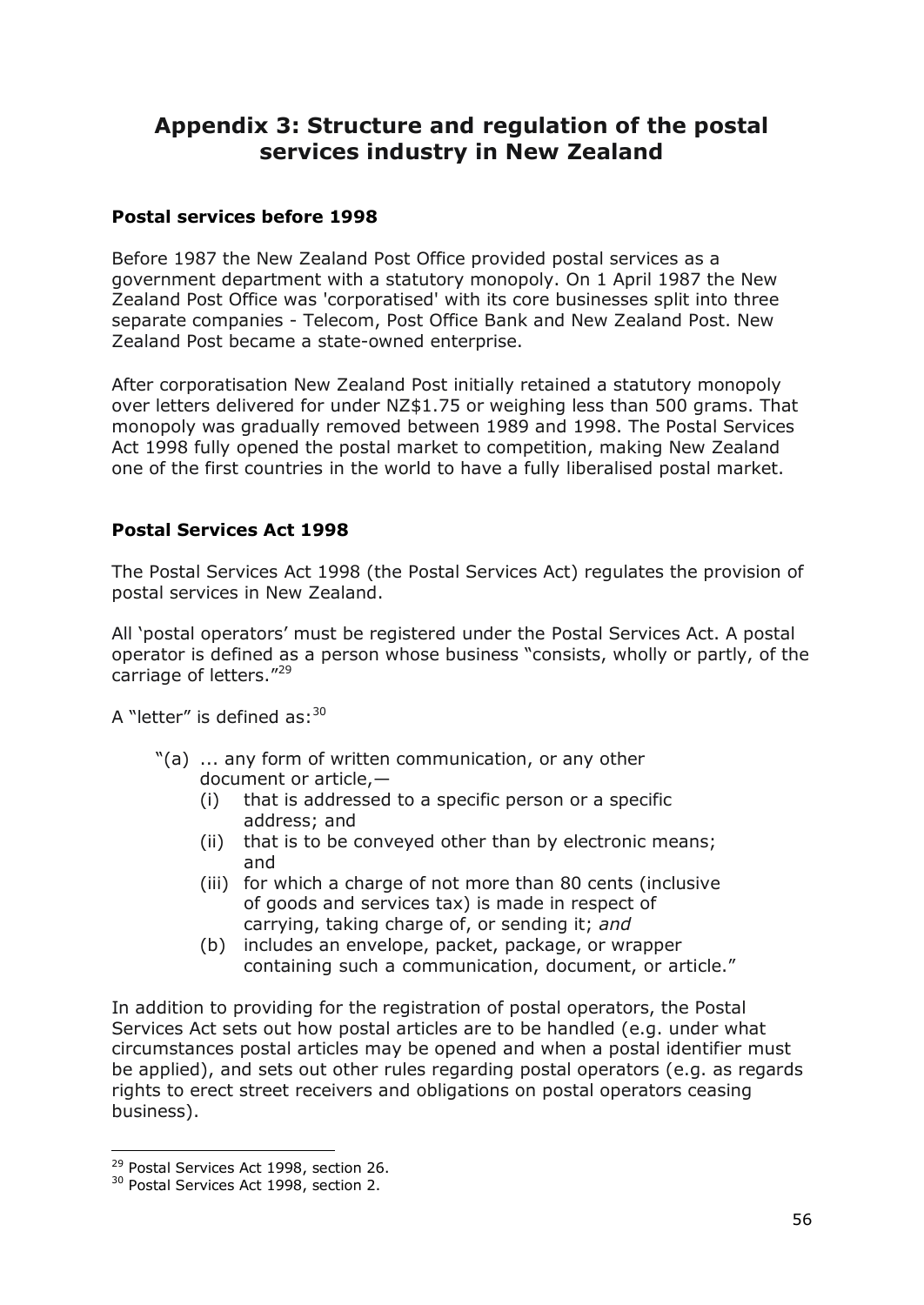#### **Letters, parcels and courier services**

New Zealand Post operates a postal network which carries both letters and parcel items. For its internal purposes New Zealand Post generally defines a ‗letter' as any item which does not exceed 260mm x 385 mm height and length, 20mm thickness and/or 1kg weight or which falls within New Zealand Post's 'Bulk Mail' suite of services. New Zealand Post generally defines a 'parcel' as an item which does not fall within New Zealand Post's 'Bulk Mail' suite of services and exceeds the dimensions set out above.

In addition to postal networks, a number of courier networks operate in New Zealand. Courier networks offer express delivery of documents and parcels, generally involving faster delivery speeds than postal services, and sometimes offering other features such as enhanced security, item tracking and delivery confirmation.

The largest courier companies in New Zealand are Express Couriers Limited (which is 100% owned by New Zealand Post and which operates under the CourierPost brand, among others) and Freightways Limited (which operates New Zealand Couriers, among other brands).

In New Zealand the legal distinction between postal services and courier services rests on the price threshold in the definition of a 'letter' in the Postal Services Act. If a business only carries items at a price over \$0.80 (including GST), they are not considered a 'postal operator' and so are not regulated by the Postal Services Act.

This Proposal discusses the universal service obligation in terms of communications policy. The focus is therefore on letters. In practice it is likely that while New Zealand Post continues to carry parcels in its postal network, any basic letter service will be related to a basic parcel service. However, letter delivery and parcel delivery are distinct markets, with significant parcel volumes being carried by courier networks.

## **Unaddressed mail**

In addition to postal and courier companies, there are companies which distribute unaddressed mail - primarily advertising material, but also some community newspapers and community information.

In urban areas these companies generally operate their own delivery networks. In rural areas these companies sub-contract either New Zealand Post or Coural (Rural Couriers Society Limited) to deliver their unaddressed mail.

One of these companies – Reachmedia New Zealand Limited – is a 50:50 joint venture between New Zealand Post and Salmat International Pty Limited. Businesses which carry only unaddressed mail are not regulated by the Postal Services Act.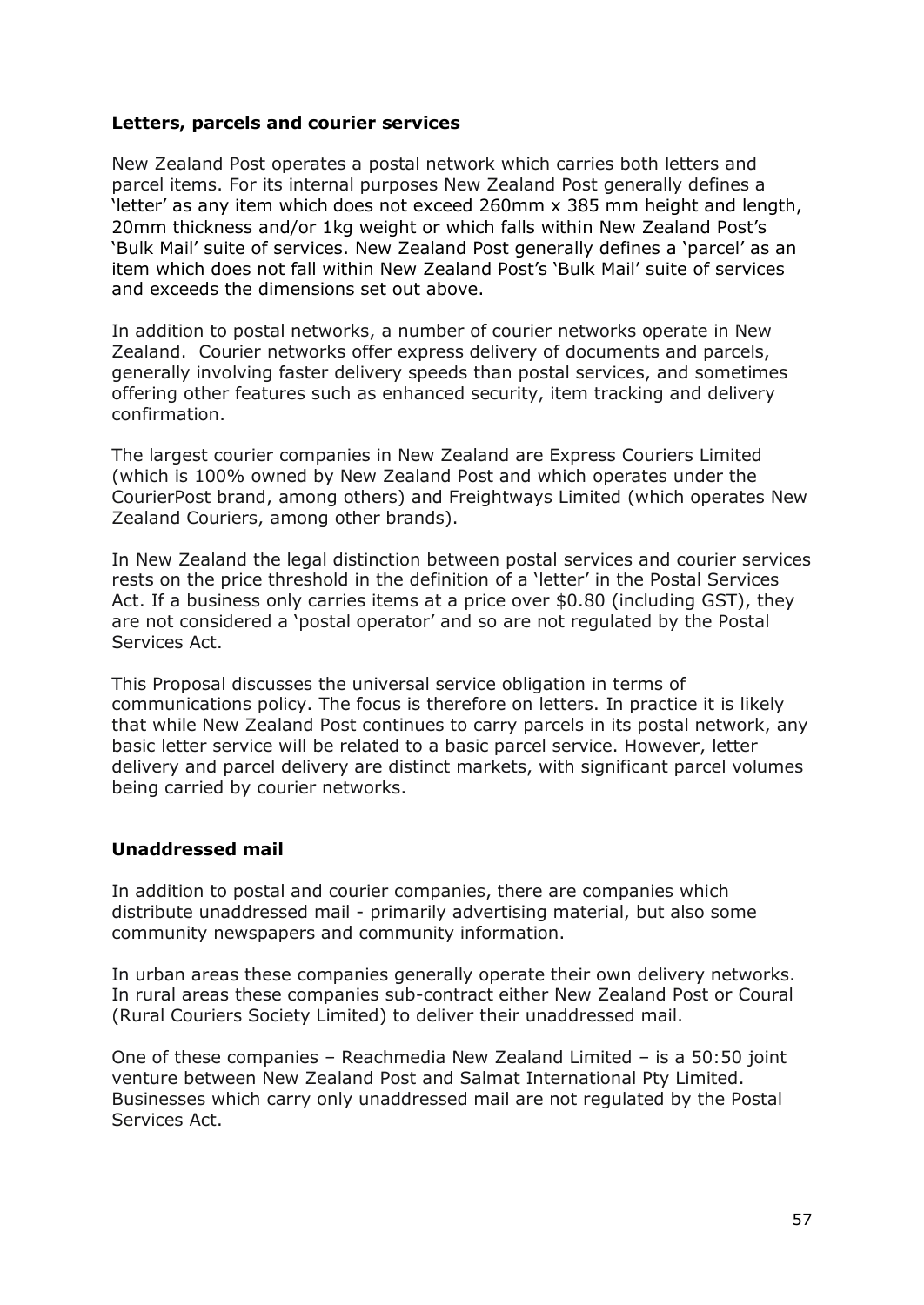## **Structure of the postal services industry**

The postal services industry involves:

- Mail production: this encompasses the production of stamps and postage-included envelopes, and mail preparation services such as mail room services, the operation of digital postal meters, and data processing and printing of bulk mailings at mail houses;
- Retail market: senders purchase end-to-end mail delivery services from postal operators, either at 'mass market' retail outlets such as stamp resellers and postal outlets or directly from postal operators;
- Wholesale market: Postal operators that are not vertically integrated acquire the functions that they cannot themselves provide. This includes postal operators accessing New Zealand Post's letter services, as well as postal operators distributing stamps and postage included envelopes via resellers (eg. stationary suppliers, bookshops, supermarkets, dairies, etc.), agency or franchise arrangements; *and*
- Mail processing and delivery: the process of letters going from the mailer to the recipient involves distinct functions such as collection from street receivers and retail outlets, lodgement at mail centres, sortation, transportation and delivery.

## **Postal services industry participants**

Because the focus of this Proposal is on New Zealand Post's processing and delivery networks and retail network, the discussion below focuses on the retail, wholesale and mail processing and delivery aspects of the postal industry. The mail production level is not discussed further.

Postal operators operate at the retail, wholesale and mail processing and delivery levels of the postal market. As at 12 June 2012, 23 postal operators were registered in New Zealand under the Postal Services Act.

#### *New Zealand Post*

New Zealand Post provides a full range of mail services to household and business customers. New Zealand Post is the only operator which operates a large scale national end-to-end network.

The diagram below shows a simplified version of New Zealand Post's end to end network.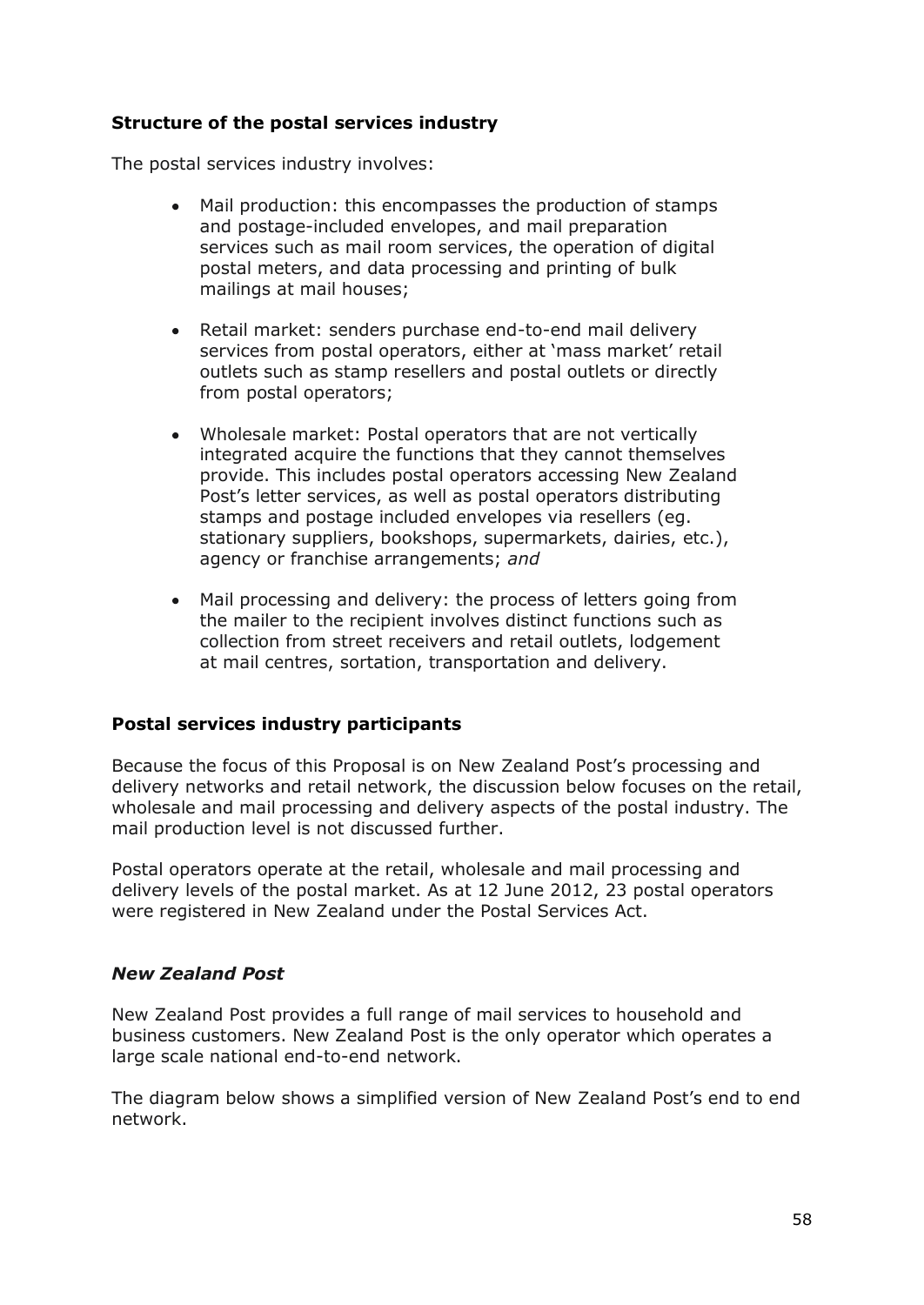

## **Figure 8: New Zealand Post's end-to-end network**

Mail is processed primarily at six large mail centres with automated sorting machines in Auckland, Hamilton, Palmerston North, Wellington, Christchurch and Dunedin. New Zealand Post also has an International Mail Centre near Auckland Airport which processes outbound and inbound international mail.

New Zealand Post's delivery network incorporates Postie delivery, Rural Post delivery, Post Office Box Lobbies, community mail boxes and counter delivery services. New Zealand Post also uses CourierPost's courier network to deliver parcels in urban areas.

New Zealand Post is also the only postal operator which operates its own retail network. New Zealand Post's retail network is described in *Section 2.3* of this Proposal.

New Zealand Post is the designated operator for the purposes of New Zealand's participation in the Universal Postal Union (UPU), a specialised agency of the United Nations responsible for coordinating international postal services. New Zealand's membership of the UPU is discussed in *Section 3.2* of this Proposal.

## *DX Mail*

New Zealand Document Exchange Limited (‗DX Mail') is owned by Freightways Limited and has developed from a document exchange service to a full service postal operator for business customers. DX Mail operates its own delivery network in parts of major New Zealand cities and towns. For addresses not included within DX Mail's delivery networks, DX Mail lodges mail at New Zealand Post mail centres for processing and delivery by New Zealand Post.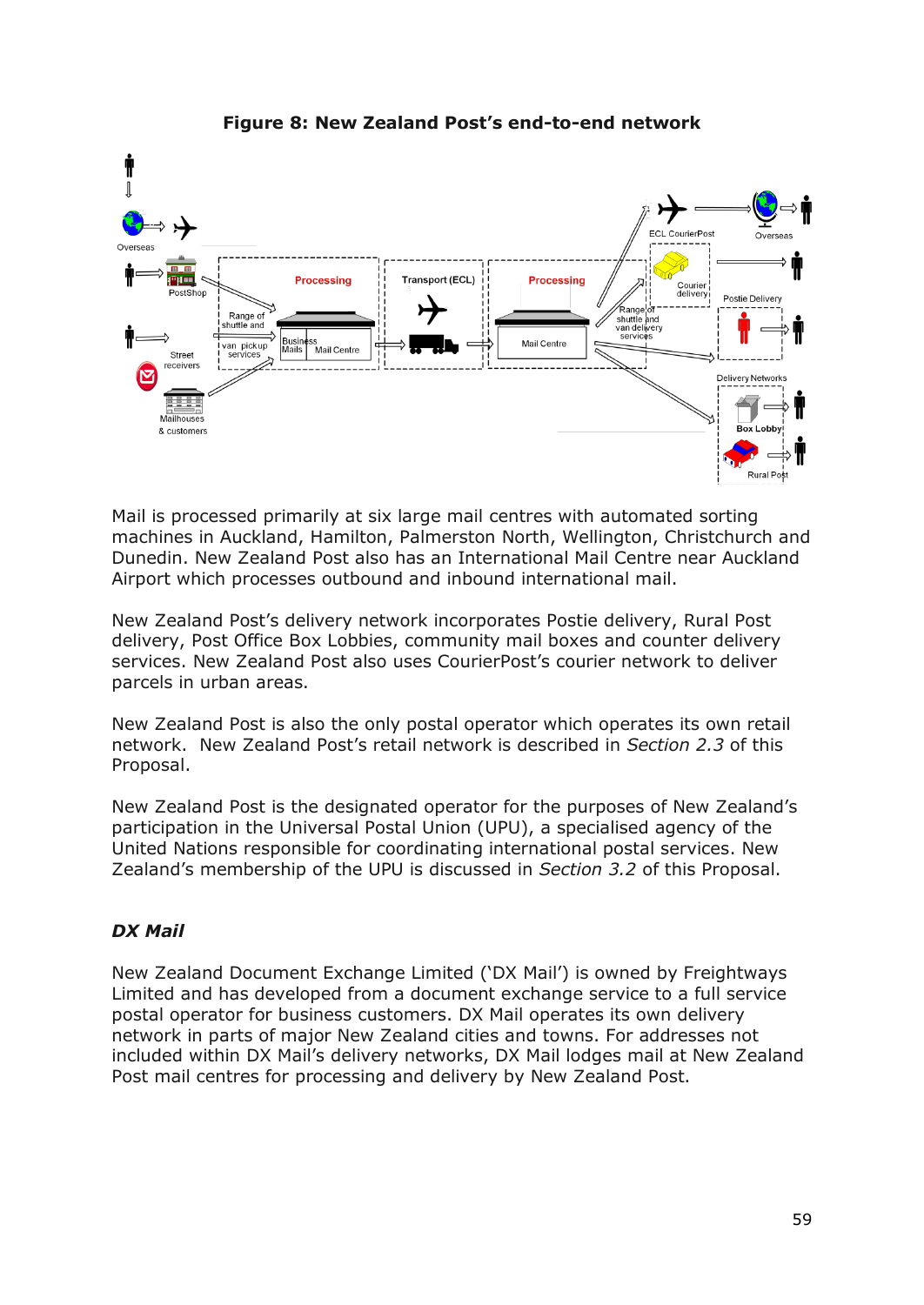## *Other postal operators*

Five other postal operators have what are called 'prepaid' access agreements with New Zealand Post; Fastway Post Limited, New Zealand Mail Limited, Quantium Solutions Limited, Croxley Stationary Limited and Pete's Post Limited.

These 'prepaid access operators' do not have their own delivery networks but instead manufacture stamps and postage-included envelopes which are valid for New Zealand Post's postal network. That means that letters bearing those operators' stamps or in those operators' postage-included envelopes can be lodged in New Zealand Post's street receivers or at New Zealand Post's mail centres for processing and delivery by New Zealand Post.

Each of the prepaid access operators operates slightly differently, either selling its product directly to end users, or to resellers at a wholesale level, or to a combination of both.

Arrangements regarding the terms and conditions on which New Zealand Post provides other postal operators with access to its letter services are discussed in *Section 5* of this Proposal.

There are also a number of smaller operators with small-scale local delivery networks who do not access New Zealand Post's network. New Zealand Post has very limited information about these operators.

## **Postal Services (Information Disclosure) Regulations 1998**

The [Postal Services \(Information Disclosure\) Regulations 1998](http://www.legislation.govt.nz/regulation/public/1998/0087/latest/DLM248129.html) were introduced in May 1998.

Under the regulations, New Zealand Post is also required to disclose the following information in its annual report:

- A table (the Disclosure Table) setting out the number of delivery points in specified categories (residential, rural, business, PO Box, counter delivery etc.) and the number of delivery points in each category which have six, five or one to four day per week deliveries;
- the number of post centres and postal outlets at the close of each financial year;
- the results of an independent survey on the percentage of domestic letters delivered within advertised deadlines, the percentage delivered within three days of advertised deadlines, and the percentage not delivered within three days of advertised deadlines; *and*
- separate profit and loss statements for letters carried within New Zealand for less than \$0.80 (including GST); and other services.

New Zealand Post is also required to disclose the full text of access agreements with other postal operators, and on a quarterly basis, the standard terms and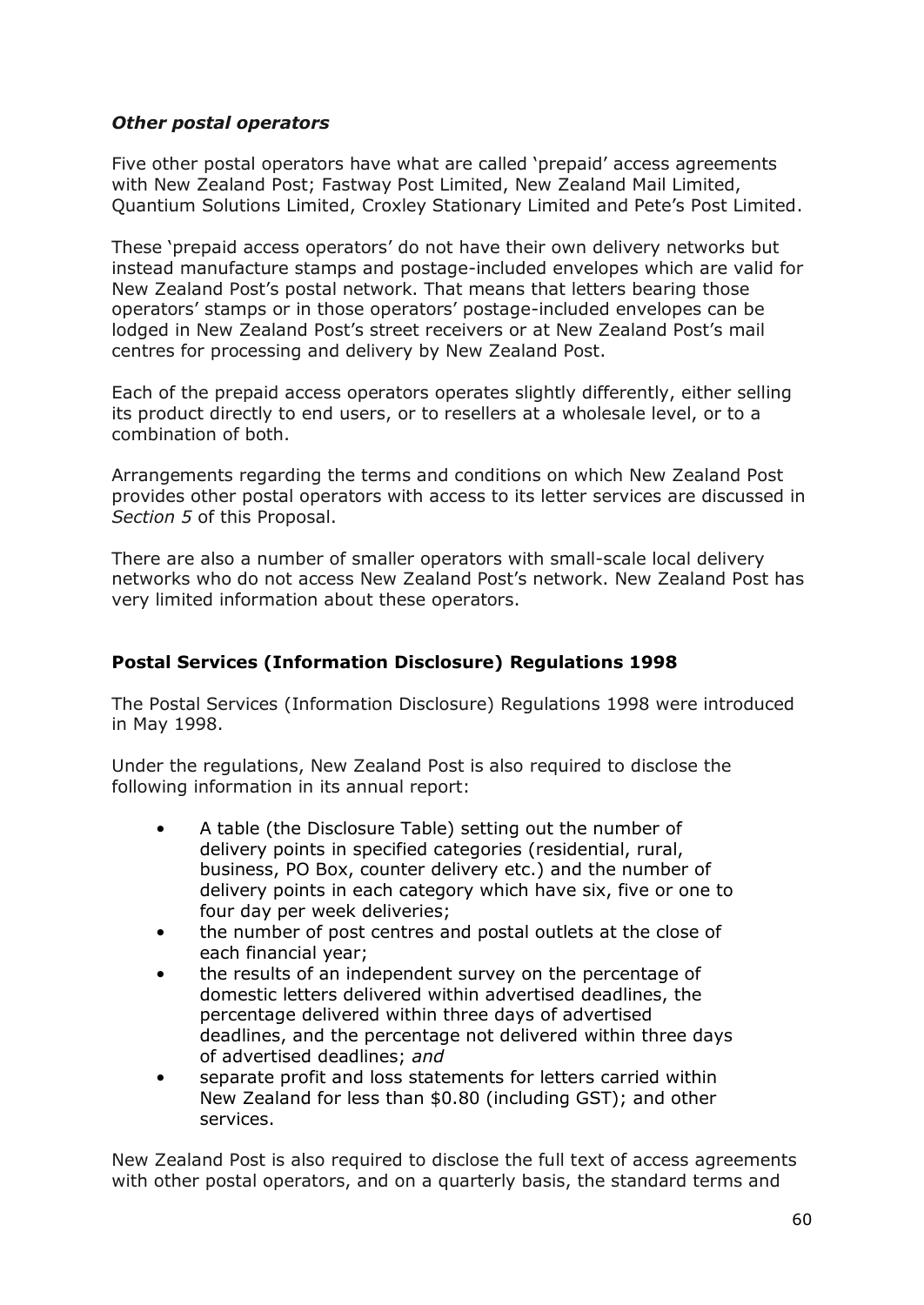conditions for the carriage of letters, each discount of more than 20% on the rate for carriage of letters on standard terms, and the principles and guidelines applied when giving discounts on such carriage.

## **Other relevant legislation**

The Commerce Act 1986 and Fair Trading Act 1986 are two further pieces of legislation most relevant to the postal industry.

The Commerce Act prohibits those with a substantial degree of market power utilising it for anti-competitive purposes and the Fair Trading Act prohibits misleading or deceptive conduct in trade.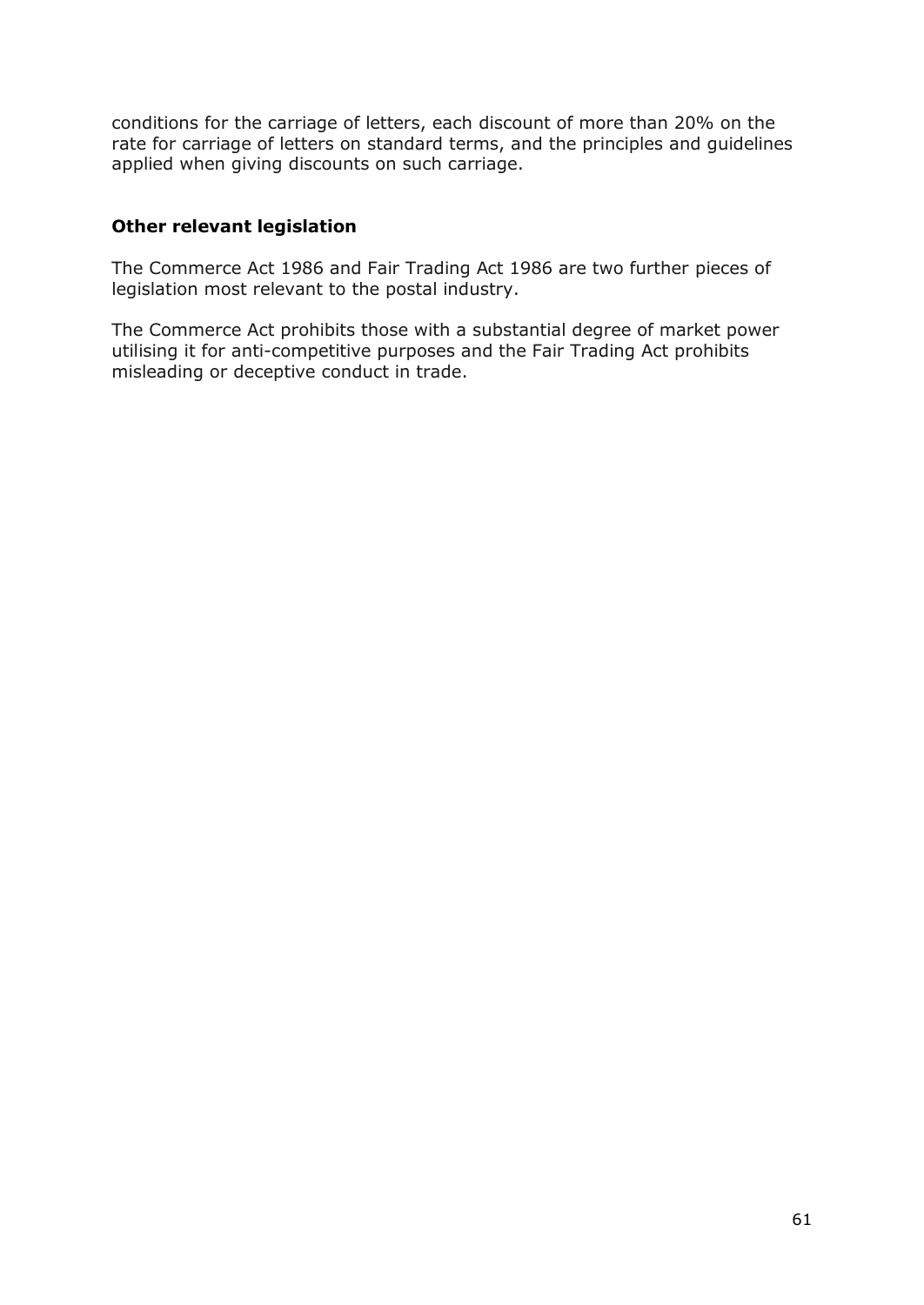# **Appendix 4: Government ICT policy**

The Government has put in place two initiatives to bring faster broadband to households, businesses, schools, health facilities and public libraries around the country: the urban-focused Ultra-Fast Broadband Initiative (UFB) and the ruralfocused Rural Broadband Initiative (RBI). Together, the initiatives will ensure that, by 2019:

- 97.8 percent of households and businesses will have access to broadband speeds of at least 5 Mbps (downlink) and the remaining household and businesses will have access to broadband speeds of at least 1 Mbps (downlink); and
- 97.7 percent of schools will be connected to broadband  $\bullet$ speeds of at least 100 Mbps (downlink and uplink) and the remaining 3 percent of schools will be connected to broadband speeds of at least 10 Mbps (downlink).

In addition, to encourage uptake in areas where it sees key productivity gains coming from the UFB and RBI, the Government has created a Five Point Action Plan for faster broadband.

## **Ultra-Fast Broadband Initiative**

The Government is spending \$1.35 billion on the UFB, with the rest of the build funded from private sector investment. The network is 'fibre-to-the-premise' or FTTP (i.e. fibre connections going all the way into houses and buildings). The network will be available to a substantial proportion of businesses, schools and health services by 2016, and cover 75% of the population by the end of 2019.

The Government created a stand-alone company to manage the commercial aspects of the UFB process, called Crown Fibre Holdings Limited (CFH). CFH has entered into contractual arrangements with four companies to deliver the UFB infrastructure:

- NorthPower (Whangarei Local Fibre Company (LFC) for Whangarei);
- WEL Networks (Ultrafast Fibre Limited LFC covering Hamilton, Tauranga, New Plymouth and certain other North Island towns);
- Enable Networks (covering Christchurch and Rangiora); *and*
- Chorus (for the remaining candidate areas).

## **Rural Broadband Initiative**

Going beyond the 75% of the population to be served by the UFB, the RBI is a response to concerns that regulatory interventions have failed to incentivise the level of investment in rural broadband infrastructure that the public expected, with the potential to constrain productive sectors of the economy.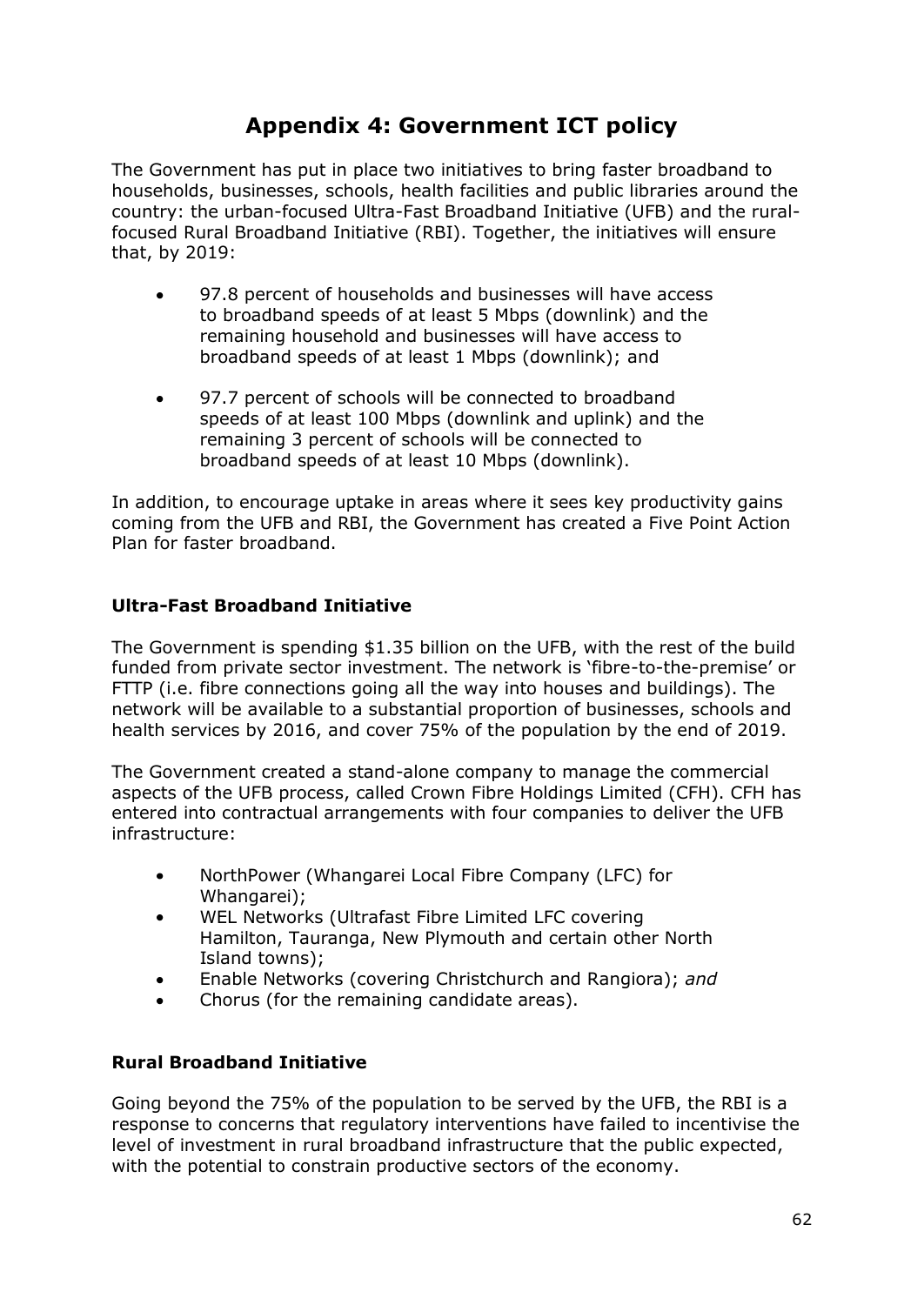Improving rural broadband service is therefore seen as a way to lift productivity in the rural sector and is a key part of a wider strategy to increase New Zealand's global competitiveness, particularly compared to other OECD countries.

The RBI is a grant-based scheme. The grant budget is \$300 million: \$48 million from Government funding and \$252 million from the newly created Telecommunications Development Levy. The grant is to be paid out over five years, meaning that the RBI funded infrastructure will be fully constructed by 2016.

The RBI comprises four grants:

- a grant of \$285 million, for the provision of services to rural schools,  $\bullet$ households and businesses (awarded to Chorus and Vodafone in April 2011);
	- three grants totalling \$15 million:
		- for the provision of fibre services to semi-urban schools, public hospitals, integrated family health centres and public libraries (awarded to Chorus and Network Tasman in April 2012);
		- for the provision of services to 57 remote schools and surrounding communities (awarded to Chorus, Araneo, Inspite.net and Gisborne.net in April 2012); *and*
		- for the provision of services to the Chatham Islands (yet to be awarded).

## **Five Point Government Action Plan for faster broadband**

The Government Five Point Broadband Action Plan provides an overview of what the government is doing to support the benefits of faster broadband in five key sectors – health, business, education, community, and government.

The Action Plan pulls together a range of initiatives in each of these sectors which will leverage off or will be enabled by the UFB and RBI. $^{31}$ 

 $\overline{a}$ <sup>31</sup> For further information see: [http://www.med.govt.nz/sectors-industries/technology](http://www.med.govt.nz/sectors-industries/technology-communication/fast-broadband/government-action-plan-for-broadband)[communication/fast-broadband/government-action-plan-for-broadband](http://www.med.govt.nz/sectors-industries/technology-communication/fast-broadband/government-action-plan-for-broadband)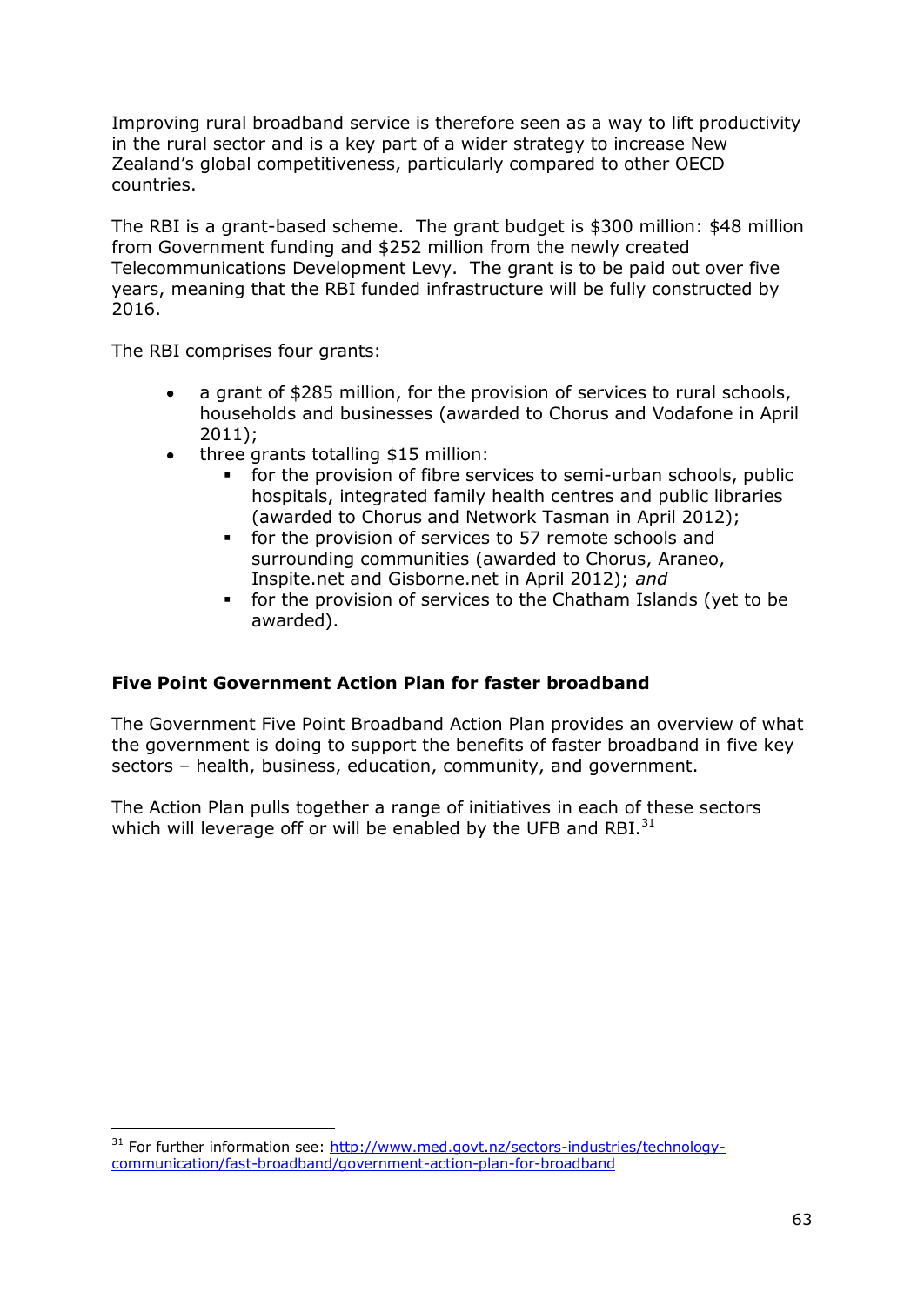# **Appendix 5: Glossary**

#### **Community mail box:**

Community mail boxes are aggregated post boxes arranged by New Zealand Post generally at a distance from the receiver's residence.

#### **Counter delivery:**

Counter delivery points are where mail is picked up by the recipient at an approved outlet instead of at a residential or rural delivery point.

#### **Coural:**

Coural (Rural Couriers Society Limited) is an incorporated society owned and operated commercially by a group which includes many Rural Post drivers. Coural primarily offers rural delivery of unaddressed mail, parcel and courier items.

#### **CourierPost:**

CourierPost is the primary courier business operated by ECL.

#### **Delivery network:**

The collective of channels by which a postal operator delivers mail to receiving customers. New Zealand Post's delivery network incorporates Postie delivery, Rural Post delivery, Post Office Box lobbies, community mail boxes and counter delivery service locations.

#### **Disclosure Table:**

New Zealand Post is required under the Regulations to include this table in its annual reports. The table sets out the number of delivery points in specified categories (residential, rural, business, PO Box, counter delivery etc.) and the number of delivery points in each category which have six, five or one to four day a week deliveries.

## **DX Mail:**

New Zealand Document Exchange Limited. DX Mail is owned by Freightways Limited and has developed from a document exchange service to a full service postal operator for business customers. DX Mail operates its own delivery network in parts of major New Zealand cities and towns. For addresses not included within DX Mail's delivery networks, DX Mail lodges mail at New Zealand Post mail centres for processing and delivery by New Zealand Post.

#### **ECL:**

Express Couriers Limited is a courier business 100% owned by New Zealand Post, operating as Pace, CourierPost, Roadstar and Contract Logistics. Until recently ECL was a joint venture between New Zealand Post and DHL.

#### **GST:**

Goods and services tax.

#### **Letter:**

In this Proposal the term 'letter' is generally used for items which do not exceed 260mm x 385 mm height and length, 20mm thickness and/or 1kg weight or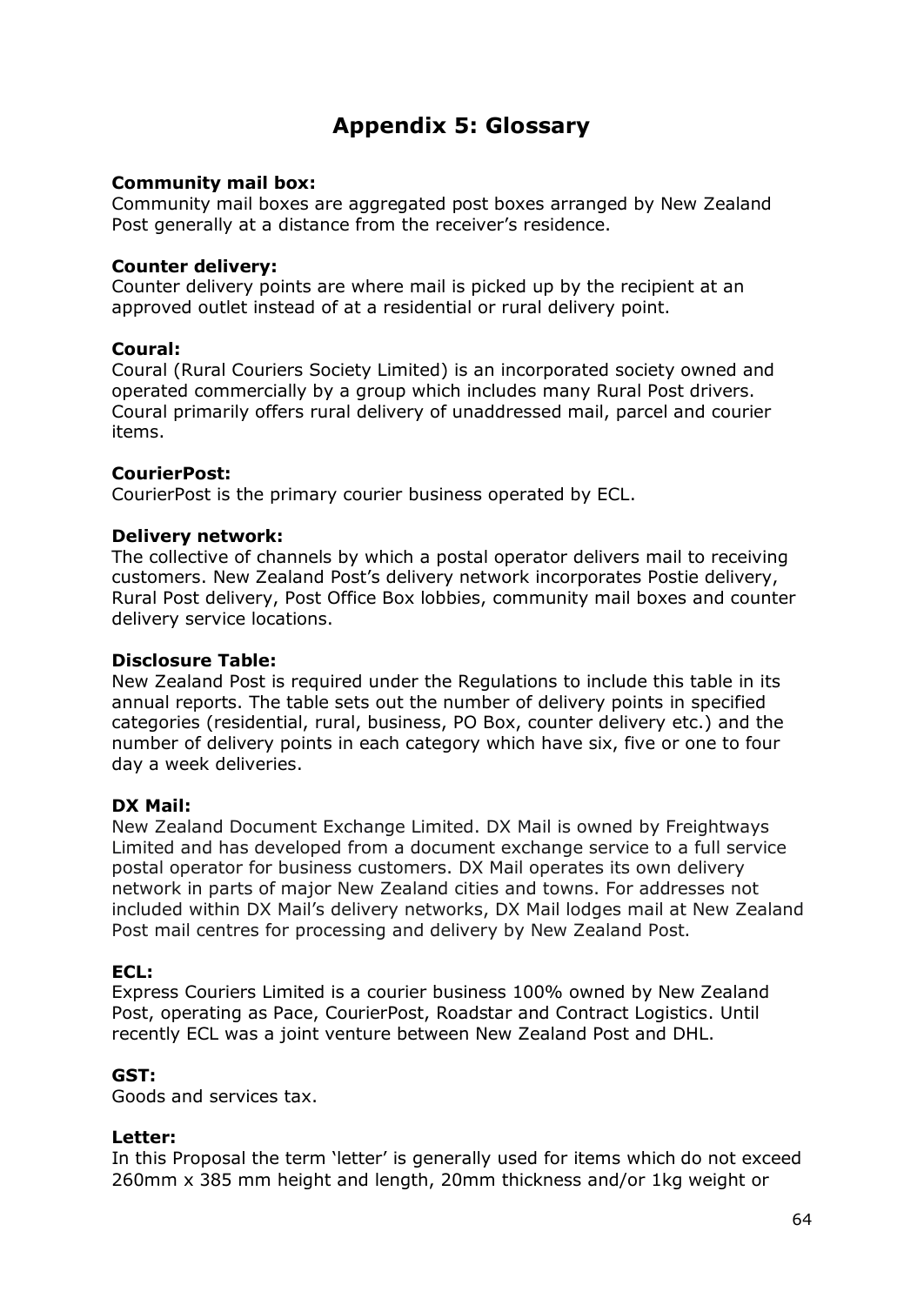which fall within New Zealand Post's 'Bulk Mail' suite of services. Note that this is different to the definition of a 'letter' in the Postal Services Act, which refers to items for which a charge of less than \$0.80 (including GST) is charged (see *Appendix 3* for the full definition of a letter in the Postal Services Act).

#### **Mail:**

In this Proposal, the term 'mail' refers to letters and parcels. Except where otherwise noted references to the volume of 'mail' in New Zealand Post's postal network includes international inbound and international outbound letters and parcels, as well as domestic letters and parcels. It does not include ECL or Reachmedia items.

#### **MED:**

Ministry of Economic Development (now part of the Ministry of Business, Innovation and Employment).

#### **New Zealand Post:**

New Zealand Post Limited.

#### **New Zealand Post Group:**

This refers to New Zealand Post Limited and its wholly owned subsidiaries.

#### **New Zealand Post Office:**

This refers to the government department which provided postal services (in addition to telecommunications and banking services) before April 1987.

#### **Parcel:**

In this Proposal the term 'parcel' is generally used for items which do not fall within New Zealand Post's 'Bulk Mail' suite of services and exceed 260mm x 385 mm height and length, 20mm thickness and/or 1kg weight.

#### **Post Offices:**

In this Proposal the expression 'Post Office' refers to the post offices maintained by the New Zealand Post Office.

#### **Postal Services Act:**

Postal Services Act 1998.

#### **Postie:**

This is the term used by New Zealand Post for the New Zealand Post employees and independent contractors who sort and deliver mail to residential and business delivery points in non-rural areas.

#### **Processing, processing network:**

In this Proposal,'processing' generally refers to the acceptance of mail from sending customers, and the sorting and distribution of mail items to the delivery network.

#### **Reachmedia:**

Reachmedia New Zealand Limited is a 50:50 joint venture between New Zealand Post and Salmat International Pty Limited which provides unaddressed mail services.